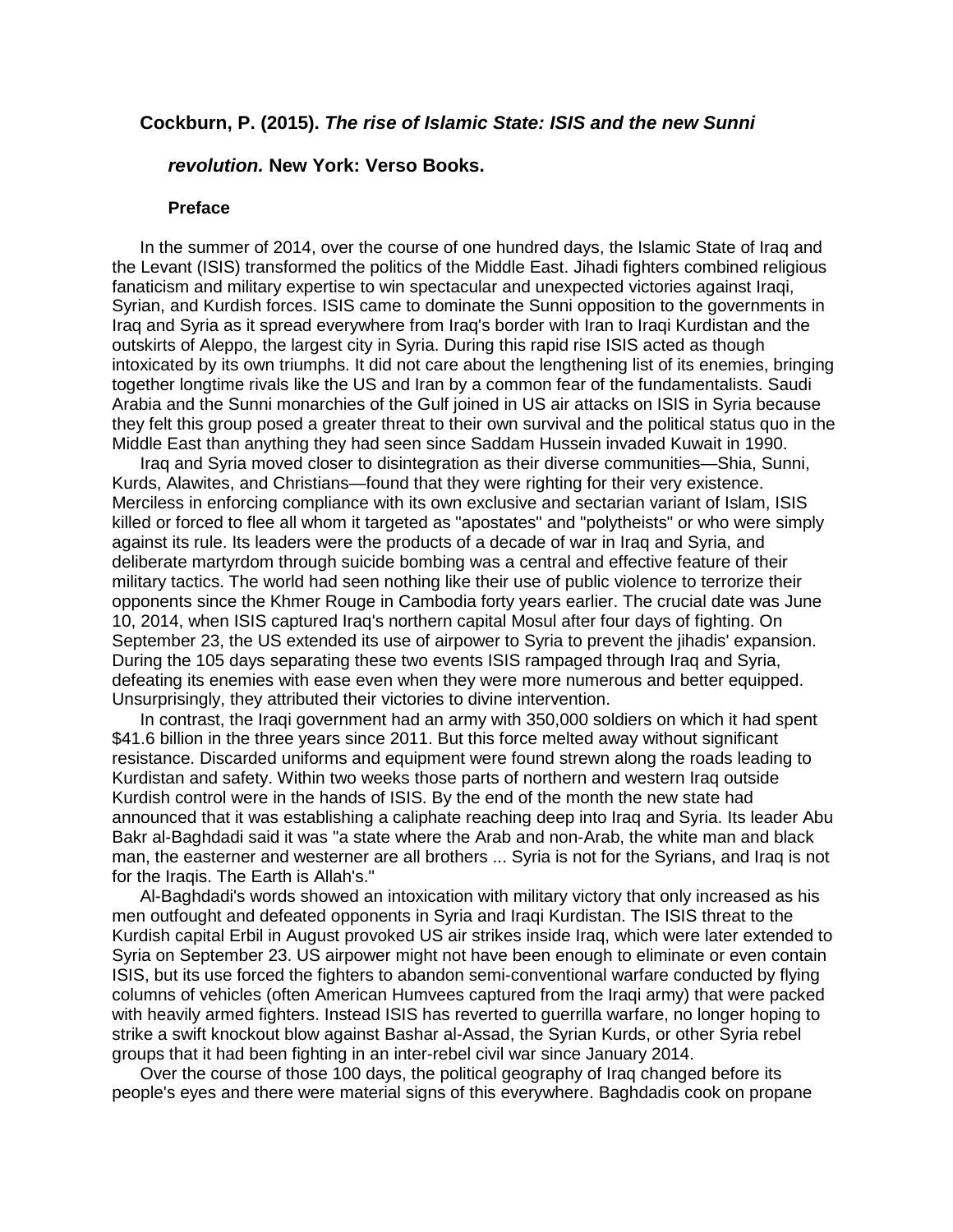gas because the electricity supply is so unreliable. Soon there was a chronic shortage of gas cylinders that came from Kirkuk; the road from the north had been cut by ISIS fighters. To hire a truck to come the 200 miles from the Kurdish capital Erbil to Baghdad now cost \$10,000 for a single journey, compared to \$500 a month earlier. There were ominous signs that Iraqis feared a future filled with violence as weapons and ammunition soared in price. The cost of a bullet for an AK-47 assault rifle quickly tripled to 3,000 Iraqi dinars, or about \$2. Kalashnikovs were almost impossible to buy from arms dealers, though pistols could still be obtained at three times the price of the previous week. Suddenly, almost everybody had guns, including even Baghdad's paunchy, white-shirted traffic police, who began carrying submachine guns.

Many of the armed men who started appearing in the streets of Baghdad and other Shia cities were Shia militiamen, some from Asaib Ahl al-Haq, a dissident splinter group from the movement of the Shia populist nationalist cleric Muqtada al-Sadr. This organization was controlled by Prime Minister Nouri al-Maliki and the Iranians. It was a measure of the collapse of the state security forces and the national army that the government was relying on a sectarian militia to defend the capital. Ironically, up to this moment, one of Maliki's few achievements as prime minister had been to face down the Shia militias in 2008, but now he was encouraging them to return to the streets. Soon dead bodies were being dumped at night. They had been stripped of their ID cards but were assumed to be Sunni victims of the militia death squads. Iraq seemed to be slipping over the edge into an abyss in which sectarian massacres and countermassacres might rival those during the sectarian civil war between Sunni and Shia in 2006—7.

The hundred days of ISIS in 2014 mark the end of a distinct period in Iraqi history that began with the overthrow of Saddam Hussein by the U S and British invasion of March 2003. Since then there has been an attempt by the Iraqi opposition to oust the old regime and their foreign allies and to create a new Iraq in which the three communities shared power in Baghdad. The experiment failed disastrously, and it seems it will be impossible to resurrect that project because the battle lines among Kurd, Sunni, and Shia are now too stark and embittered. The balance of power inside Iraq is changing. So too are the de facto frontiers of the state, with an expanded and increasingly independent Kurdistan—the Kurds having opportunistically used the crisis to secure territories they have always claimed—and the Iraqi-Syrian border having ceased to exist.

ISIS are experts in fear. The videos the group produces of its fighters executing Shia soldiers and truck drivers played an important role in terrifying and demoralizing Shia soldiers at the time of the capture of Mosul and Tikrit. Again, there were grim scenes uploaded to the Internet when ISIS routed the peshmerga (Kurdish soldiers) of the Kurdistan Regional Government in August. But fear has also brought together a great range of opponents of ISIS who were previously hostile to one another. In Iraq the US and Iranians are still publicly denouncing each other, but when Iranian-controlled Shia militias attacked north from Baghdad in September to end the ISIS siege of the Shia Turkoman town of Amerli, their advance was made possible by US air strikes on ISIS positions. When the discredited Iraqi prime minister Nouri al-Maliki was replaced by Haider al-Abadi during the same period, the change was backed by both Washington and Tehran. Maliki briefly considered resisting his displacement by mobilizing military units loyal to him in central Baghdad, but he was sharply warned against staging a coup by both Iranian and American officials.

Of course, American and Iranian spokesmen deny that there is active collaboration, but for the moment they are pursuing parallel policies towards ISIS, communicating their intentions through third parties and intelligence services. This is not exactly new: Iraqis have always said cynically that when it comes to Iraq, "the Iranians and the Americans shout at each other over the table, but shake hands under it." Such conspiracy theories can be carried too far, but it is true that, when it comes to relations between the US and its European allies on the one side, and Iran and the Syrian government on the other, there is a larger gap today than ever before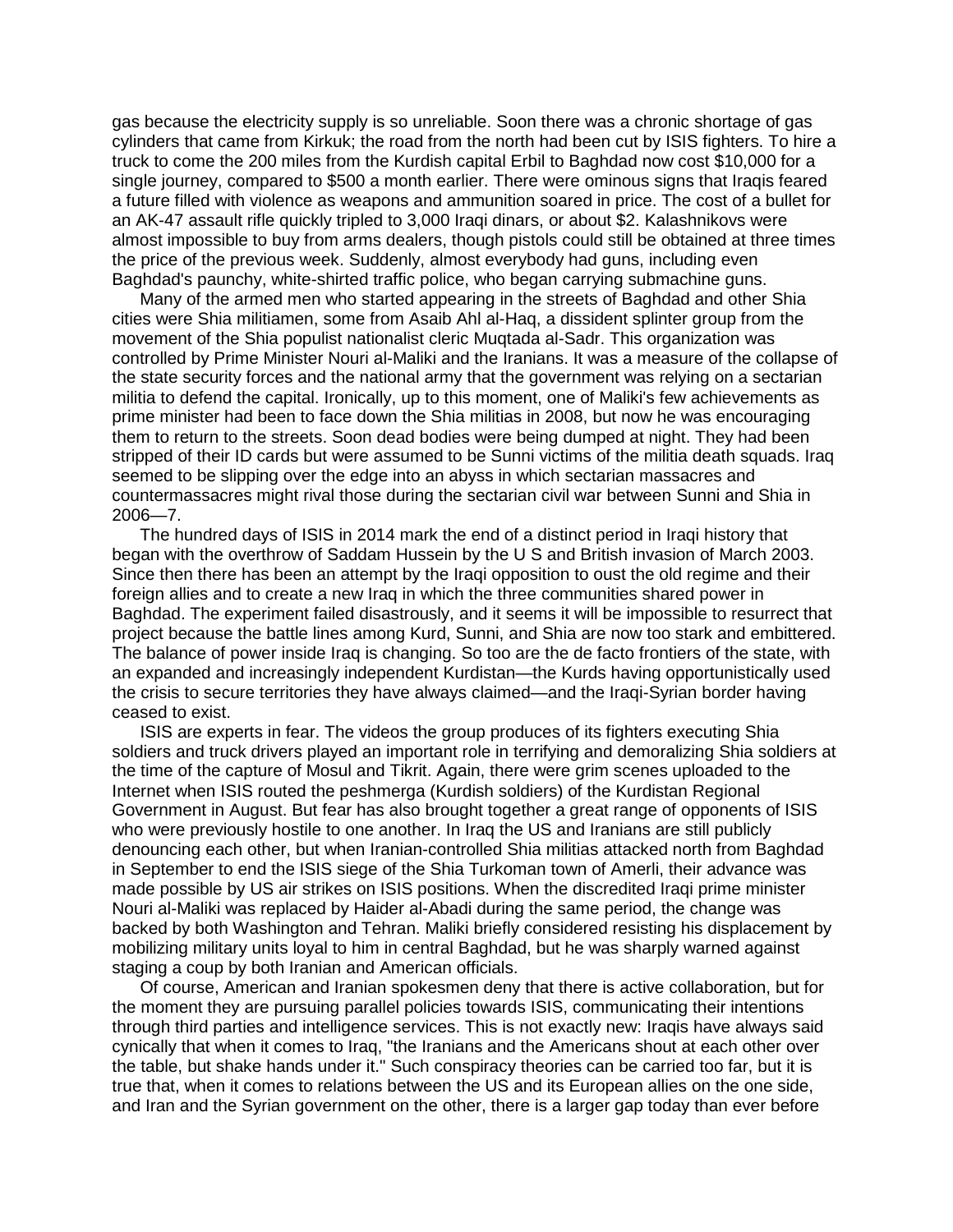between what Washington says and what it does. The ISIS assault on the Kurds and, in particular, the Kurdish Yazidis in early August opened a new chapter in the history of American involvement in Iraq. The swift defeat of the peshmerga, supposedly superior fighters compared to the soldiers of the Iraqi army, was a fresh demonstration of ISIS's military prowess. Probably the military reputation of the peshmerga had been exaggerated: they had not fought anybody, aside from each other, for a quarter of a century, and an observer who knew them well always used to refer to them as the "peche melba," adding that they were "only good for mountain ambushes." Jolted by the swift ISIS successes, the US intervened to launch air strikes to protect the Kurdish capital Erbil. From then on the US was back in the war, but reluctantly, and more aware than during the invasion of 2003 of the dangerous complexities of politics and warfare in Iraq. Again and again, President Obama and US officials said they needed a reliable partner in Baghdad, a more inclusive and less sectarian government than that of Maliki, if the US was to deploy its military might. Washington's aim was the sensible one of splitting the Sunni community off from ISIS and isolating the extremists, much as it had done during the "surge" in US troop numbers in 2007. The Americans argued that if at least part of the Iraqi Sunni community was to be conciliated, there had to be a government in Baghdad willing to share power, money, and jobs with the Sunni.

As so often in Iraq and Syria, this was easier said than done. Many of the Sunni living in the new caliphate did not like their new masters and were frightened of them. But they were even more frightened of the Iraqi army, the Shia militias, and the Kurds in Iraq, and the Syrian Army and the pro-Assad militias in Syria. The dilemma facing the Sunni in Iraq and Syria is graphically evoked in an email from a Sunni woman friend in Mosul, who has every reason to dislike ISIS, which was sent in September after her neighborhood was bombed by the Iraqi air force. It is worth quoting at length, as it shows how difficult it will be for the Iraqi Sunni to look on the government in Baghdad as anything but a hated enemy. She writes:

The bombardment was carried out by the government. The air strikes focused on wholly civilian neighborhoods. Maybe they wanted to target two ISIS bases. But neither round of bombardment found its target. One target is a house connected to a church where ISIS men live. It is next to the neighborhood generator and about 200—300 meters from our home. The bombing hurt civilians only and demolished the generator. Now we don't have any electricity since yesterday night. I am writing from a device in my sister's house, which is empty. The government bombardment did not hit any of the ISIS men. I have just heard from a relative who visited us to check on us after that terrible night. He says that because of this bombardment, youngsters are joining ISIS in tens if not in hundreds because this increases hatred towards the government, which doesn't care about us as Sunnis being killed and targeted. Government forces went to Amerli, a Shia village surrounded by tens of Sunni villages, though Amerli was never taken by ISIS. The government militias attacked the surrounding Sunni villages, killing hundreds, with help from the American air strikes.

Much the same is true of Syria. ISIS is more popular in the Sunni towns and villages they have captured around Aleppo than many other rebel groups that are halfway to being bandits. Here ISIS has been on the offensive and inflicted the most serious defeats the Syrian army has suffered in three years of war, capturing a well-defended air base at Tabqa in eastern Syria. Karen Koning AbuZayd, a member of the UN's Commission of Inquiry in Syria, said at that time that more and more Syrian rebels were defecting to ISIS: "They see it is better, these guys are strong, these guys are winning battles, they were taking money, they can train us."

US air strikes will inflict casualties on ISIS and make it more difficult for their columns of vehicles to move on the roads. But being the target of US planes also has advantages for them, because there will inevitably be civilian casualties. Airpower is no substitute for a reliable ally on the ground, and may be counterproductive in terms of alienating the local population. It may kill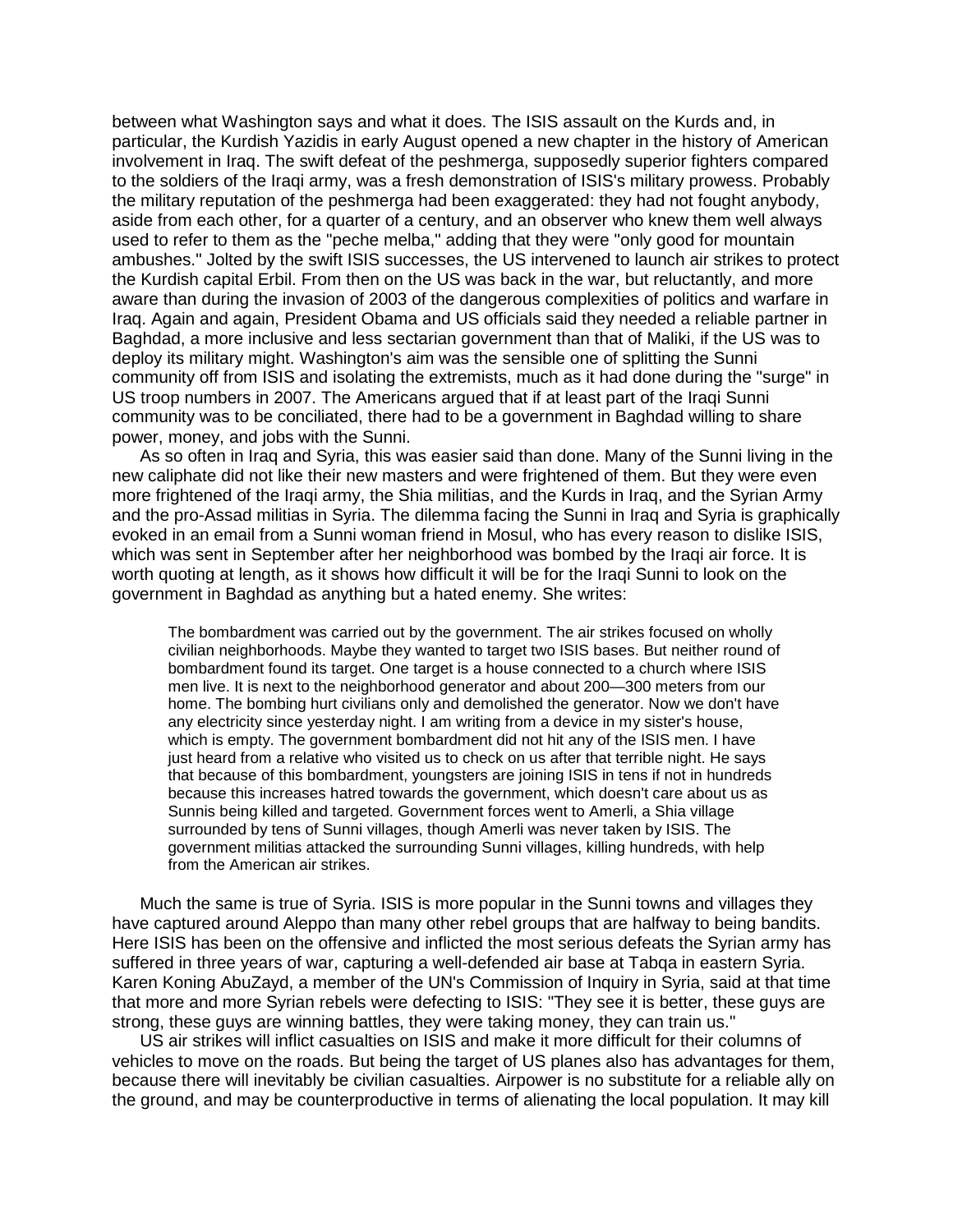a number of ISIS fighters—but then many went to Iraq and Syria with the express intention of becoming martyrs. In early October the shortcomings of seeking to hold back ISIS by airpower alone were evident: its fighters were still advancing against the Syrian Kurds at Kobani and against Iraqi government forces west of Baghdad.

The political weakness of the US-led coalition was also becoming evident, because prominent members like Saudi Arabia, United Arab Emirates, and Turkey were as hostile to the Assad government, Syrian Kurds, and those fighting ISIS on the ground as they were to ISIS itself. US Vice President Joe Biden gave the US government's real view of its regional and Syrian allies with undiplomatic frankness when speaking at the John F. Kennedy Jr. Forum at Harvard University's Institute of Politics on October 2. He told his audience that Saudi Arabia, Turkey, and UAE

were so determined to take down Assad and essentially have a proxy Sunni-Shia war. What did they do? They poured hundreds of millions of dollars and tens of thousands of tons of weapons into anyone who would fight against Assad, except that the people who were being supplied were al-Nusra and al-Qaeda and the extremist elements of jihadis coming from other parts of the world.

He added that ISIS, under pressure in Iraq, had been able to rebuild its strength in Syria. As for the US policy of recruiting Syrian "moderates" to fight both ISIS and Assad, Biden said that in Syria the US had found "that there was no moderate middle because the moderate middle are made up of shopkeepers, not soldiers." Seldom have the real forces at work in creating ISIS and the present crisis in Iraq and Syria been so accurately described.

#### **Chapter 1 The Rise of ISIS**

Today al-Qaeda—type movements rule a vast area in northern and western Iraq and eastern and northern Syria, several hundred times larger than any territory ever controlled by Osama bin Laden. It is since bin Laden's death that al-Qaeda affiliates or clones have had their greatest successes, including the capture of Raqqa in the eastern part of Syria, the only provincial capital in that country to fall to the rebels, in March 2013. In January 2014, ISIS took over Fallujah just forty miles west of Baghdad, a city famously besieged and stormed by US Marines ten years earlier. Within a few months they had also captured Mosul and Tikrit. The battle lines may continue to change, but the overall expansion of their power will be difficult to reverse. With their swift and multipronged assault across central and northern Iraq in June 2014, the ISIS militants had superseded al-Qaeda as the most powerful and effective jihadi group in the world.

These developments came as a shock to many in the West, including politicians and specialists whose view of what was happening often seemed outpaced by events. One reason for this was that it was too risky for journalists and outside observers to visit the areas where ISIS was operating, because of the extreme danger of being kidnapped or murdered. "Those who used to protect the foreign media can no longer protect themselves," one intrepid correspondent told me, explaining why he would not be returning to rebel-held Syria.

This lack of coverage had been convenient for the US and other Western governments because it enabled them to play down the extent to which the "war on terror" had failed so catastrophically in the years since 9/11. This failure is also masked by deceptions and selfdeceptions on the part of governments. Speaking at West Point on America's role in the world on May 28, 2014, President Obama said that the main threat to the US no longer came from al-Qaeda central but from "decentralized al-Qaeda affiliates and extremists, many with agendas focused on the countries where they operate." He added that "as the Syrian civil war spills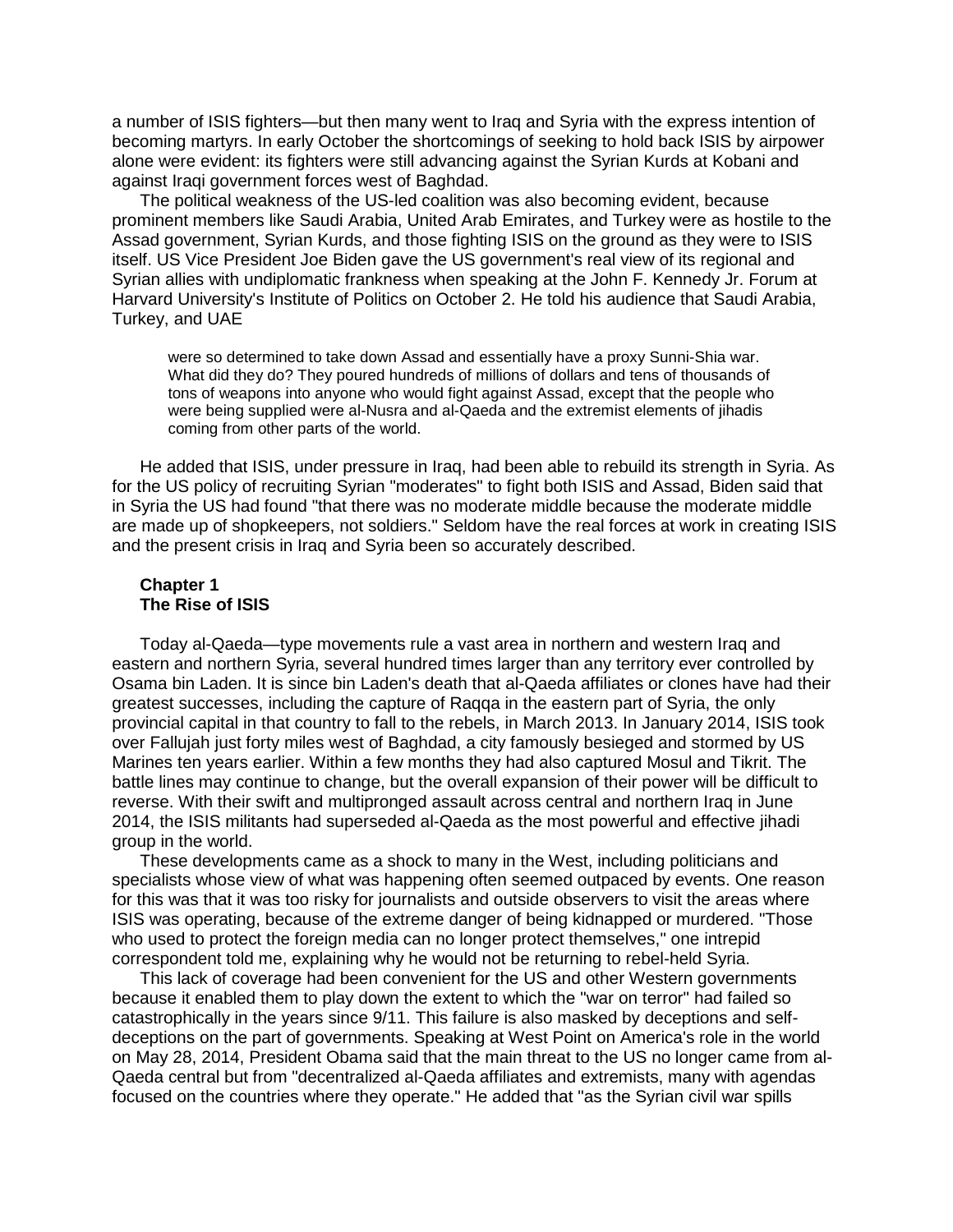across borders, the capacity of battle-hardened extremist groups to come after us only increases." This was true enough, but Obama's solution to the danger was, as he put it, "to ramp up support for those in the Syrian opposition who offer the best alternative to terrorists." By June he was asking Congress for \$500 million to train and equip "appropriately vetted" members of the Syrian opposition. It is here that there was a real intention to deceive, because, as Biden was to admit five months later, the Syrian military opposition is dominated by ISIS and by Jabhat al-Nusra, the official al-Qaeda representative, in addition to other extreme jihadi groups. In reality, there is no dividing wall between them and America's supposedly moderate opposition allies.

An intelligence officer from a Middle Eastern country neighboring Syria told me that ISIS members "say they are always pleased when sophisticated weapons are sent to anti-Assad groups of any kind, because they can always get the arms off them by threats of force or cash payments." These are not empty boasts. Arms supplied by US allies such as Saudi Arabia and Qatar to anti-Assad forces in Syria have been captured regularly in Iraq. I experienced a small example of the consequences of this inflow of weapons even before the fall of Mosul, when, in the summer of 2014, I tried to book a flight to Baghdad on the same efficient European airline that I had used a year earlier. I was told it had discontinued flights to the Iraqi capital, because it feared that insurgents had obtained shoulder-held anti-aircraft missiles originally supplied to anti-Assad forces in Syria and would use them against commercial aircraft flying into Baghdad International Airport. Western support for the Syrian opposition may have failed to overthrow Assad, but it has been successful in destabilizing Iraq, as Iraqi politicians had long predicted.

The failure of the "war on terror" and the resurgence of al-Qaeda is further explained by a phenomenon which had become apparent within hours of the 9/11 attacks. The first moves from Washington made it clear that the anti-terror war would be waged without any confrontation with Saudi Arabia or Pakistan, two close US allies, despite the fact that without the involvement of these two countries 9/11 was unlikely to have happened. Of the nineteen hijackers that day, fifteen were Saudi. Bin Laden came from the Saudi elite. Subsequent US official documents stress repeatedly that financing for al-Qaeda and jihadi groups came from Saudi Arabia and the Gulf monarchies. As for Pakistan, its army and military service had played a central role since the early 1990s in propelling the Taliban into power in Afghanistan where they hosted bin Laden and al-Qaeda. After a brief hiatus during and after 9/11, Pakistan resumed its support for the Afghan Taliban. Speaking of the central role of Pakistan in backing the Taliban, the late Richard C. Holbrooke, US special representative to Afghanistan and Pakistan, said: "We may be fighting the wrong enemy in the wrong country."

The importance of Saudi Arabia in the rise and return of al-Qaeda is often misunderstood and understated. Saudi Arabia is influential because its oil and vast wealth make it powerful in the Middle East and beyond. But it is not financial resources alone that make it such an important player. Another factor is its propagating of Wahhabism, the fundamentalist, eighteenth-century version of Islam that imposes sharia law, relegates women to the status of second-class citizens, and regards Shia and Sufi Muslims as non-Muslims to be persecuted along with Christians and Jews.

This religious intolerance and political authoritarianism, which in its readiness to use violence has many similarities with European fascism in the 1930s, is getting worse rather than better. For example, in recent years, a Saudi who set up a liberal website on which clerics could be criticized was sentenced to a thousand lashes and seven years in prison. The ideology of al-Qaeda and ISIS draws a great deal from Wahhabism. Critics of this new trend in Islam from elsewhere in the Muslim world do not survive long; they are forced to flee or are murdered. Denouncing jihadi leaders in Kabul in 2003, an Afghan editor described them as "holy fascists" who were misusing Islam as "an instrument to take over power." Unsurprisingly, he was accused of insulting Islam and had to leave the country.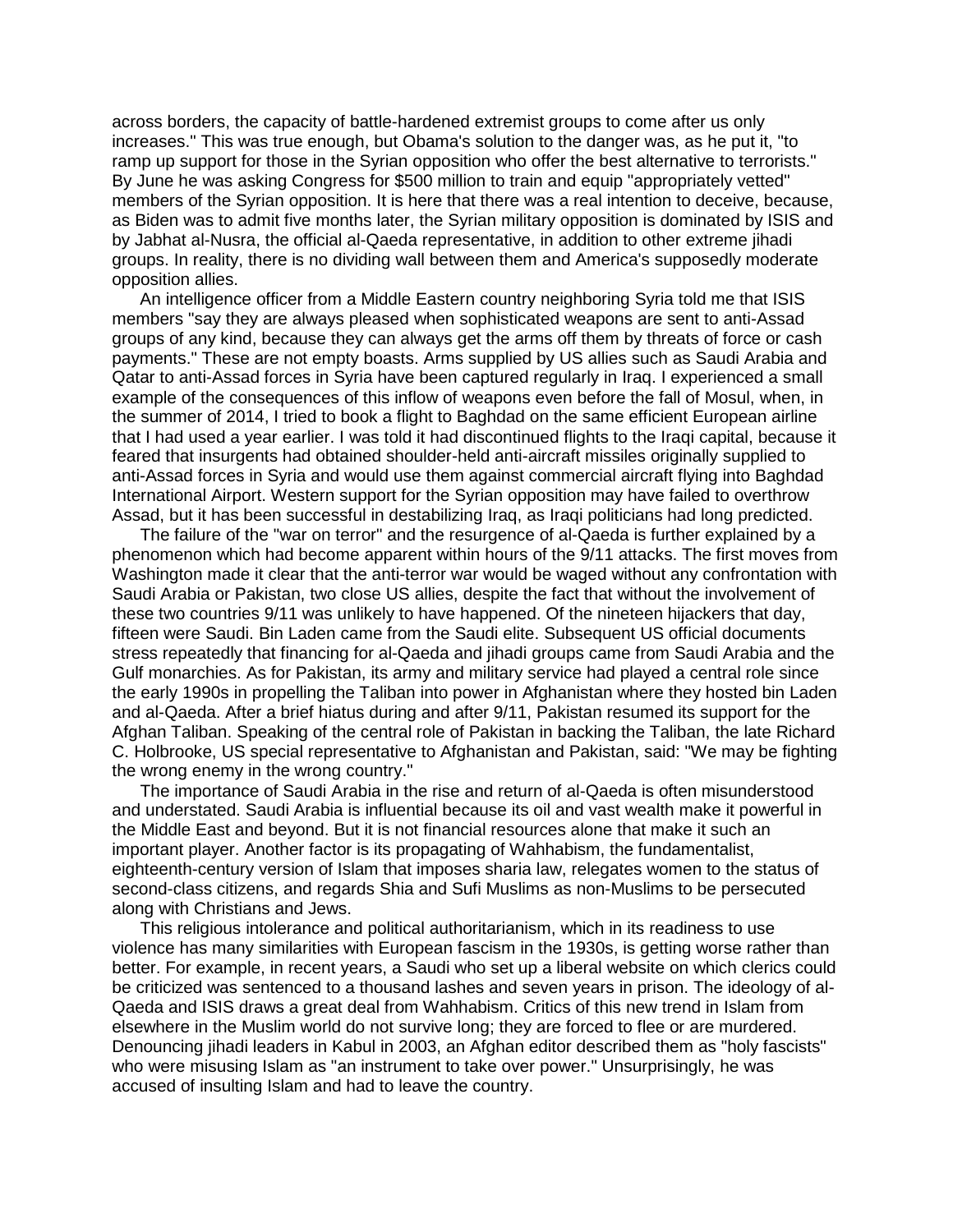A striking development in the Islamic world in recent decades is the way in which Wahhabism is taking over mainstream Sunni Islam. In one country after another Saudi Arabia is putting up the money for the training of preachers and the building of mosques. A result of this is the spread of sectarian strife between Sunni and Shia. The latter find themselves targeted with unprecedented viciousness, from Tunisia to Indonesia. Such sectarianism is not confined to country villages outside Aleppo or in the Punjab; it is poisoning relations between the two sects in every Islamic grouping. A Muslim friend in London told me: "Go through the address books of any Sunni or Shia in Britain and you will find very few names belonging to people outside their own community."

Even before Mosul, President Obama was coming to realize that al-Qaeda—type groups were far stronger than they had been previously, but his recipe for dealing with them repeats and exacerbates earlier mistakes. "We need partners to fight terrorists alongside us," he told his audience at West Point. But who are these partners ' going to be? Saudi Arabia and Qatar were not mentioned by him, since they remain close and active US allies in Syria. Obama instead singled out "Jordan and Lebanon, Turkey and Iraq" as partners to receive aid in "confronting terrorists working across Syria's borders." There is something absurd about this, since the foreign jihadis in Syria and Iraq, the people whom Obama admits are the greatest threat, can only get to these countries because they are able to cross the 510-mile-long Turkish-Syrian border without hindrance from the Turkish authorities. Saudi Arabia, Turkey, and Jordan may now be frightened by the Frankenstein's monster they have helped to create, but there is little they can do to restrain it. An unspoken purpose of the US insistence that Saudi Arabia, UAE, Qatar, and Bahrain take part or assist in the air strikes on Syria in September was to force them to break their former links with the jihadis in Syria. There was always something fantastical about the US and its Western allies teaming up with the theocratic Sunni absolute monarchies of Saudi Arabia and the Gulf to spread democracy and enhance human rights in Syria, Iraq, and Libya. The US was a weaker power in the Middle East in 2011 than it had been in 2003, because its armies had failed to achieve their aims in Iraq and Afghanistan. Come the uprisings of 2011, it was the jihadi and Sunni-sectarian, militarized wing of rebel movements that received massive injections of money from the kings and emirs of the Gulf. The secular, non-sectarian opponents of the long-established police states were soon marginalized, reduced to silence, or killed. The international media was very slow to pick up on how the nature of these uprisings had changed, though the Islamists were very open about their sectarian priorities: in Libya, one of the first acts of the triumphant rebels was to call for the legalization of polygamy, which had been banned under the old regime.

ISIS is the child of war. Its members seek to reshape the world around them by acts of violence. The movement's toxic but potent mix of extreme religious beliefs and military skill is the outcome of the war in Iraq since the US invasion of 2003 and the war in Syria since 2011. Just as the violence in Iraq was ebbing, the war was revived by the Sunni Arabs in Syria. It is the government and media consensus in the West that the civil war in Iraq was reignited by the sectarian policies of Iraqi prime minister Nouri al-Maliki in Baghdad. In reality, it was the war in Syria that destabilized Iraq when jihadi groups like ISIS, then called al-Qaeda in Iraq, found a new battlefield where they could fight and flourish.

It was the US, Europe, and their regional allies in Turkey, Saudi Arabia, Qatar, Kuwait, and United Arab Emirates that created the conditions for the rise of ISIS. They kept the war going in Syria, though it was obvious from 2012 that Assad would not fall. He never controlled less than thirteen out of fourteen Syrian provincial capitals and was backed by Russia, Iran, and Hezbollah. Nevertheless, the only peace terms he was offered at the Geneva II peace talks in January 2014 was to leave power. He was not about to go, and ideal conditions were created for ISIS to prosper. The US and its allies are now trying to turn the Sunni communities in Iraq and Syria against the militants, but this will be difficult to do while these countries are convulsed by war.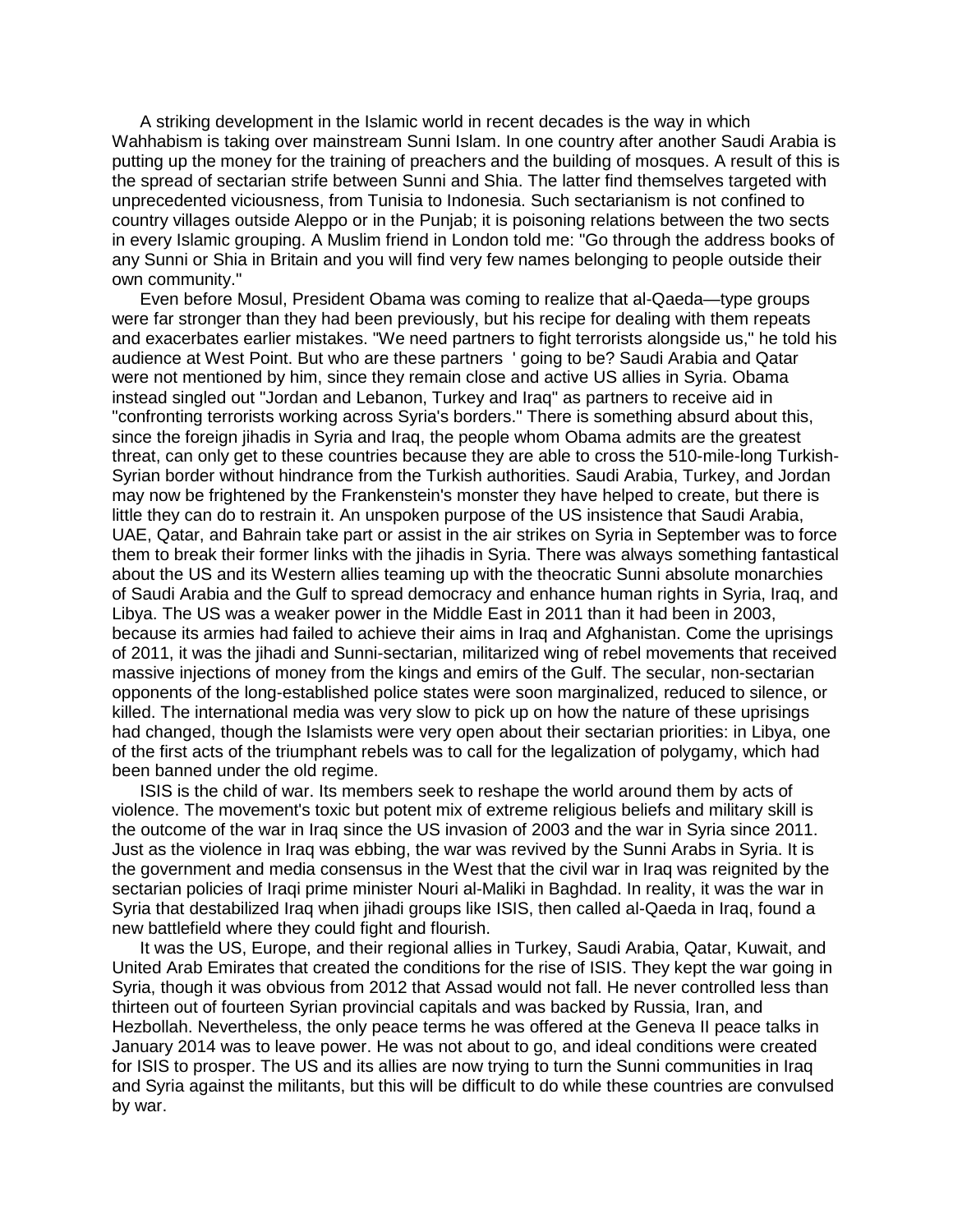The resurgence of al-Qaeda—type groups is not a threat confined to Syria, Iraq, and their near neighbors. What is happening in these countries, combined with the growing dominance of intolerant and exclusive Wahhabite beliefs within the worldwide Sunni community, means that all 1.6 billion Muslims, almost a quarter of the world's population, will be increasingly affected. It seems unlikely that non-Muslims, including many in the West, will be untouched by the conflict. Today's resurgent jihadism, having shifted the political terrain in Iraq and Syria, is already having far-reaching effects on global politics, with dire consequences for us all.

## **Chapter 2 The Battle of Mosul**

On June 6, 2014, ISIS fighters began an attack on Mosul, the second-largest city in Iraq. Four days later, the city fell. It was an astonishing victory by a force numbering some 1,300 men against a nominal 60,000-strong force including the Iraqi army and federal and local police. Like much else in Iraq, however, the disparity in numbers was not quite what it looked like. Such was the corruption in the Iraqi security forces that only about one in three of them was actually present in Mosul, the rest paying up to half their salaries to their officers to stay on permanent leave.

Mosul had long been highly insecure. Al-Qaeda in Iraq (as ISIS had formerly been known) had always maintained a strong presence in this overwhelmingly Sunni city of two million. For some time they had been able to extract protection money from businesses on a regular basis. In 2006 a businessman friend of mine in Baghdad told me that he was closing his cell phone shop in Mosul because of the payments he had to make to al-Qaeda. Exaggerated accounts of the success of the US troop surge the following year, which supposedly crushed al-Qaeda, ignored the militants' grip on Mosul. A few weeks after the fall of the city, I met a Turkish businessman in Baghdad who said that he had held a large construction contract in Mosul over the last few years. The local emir or leader of ISIS demanded \$500,000 a month in protection money from his company. "I complained again and again to the government in Baghdad," the businessman said, "but they would do nothing about it except to say that I should add the money I paid to al-Qaeda to the contract price."

ISIS had another advantage, which has so far given it an edge over its many enemies. The Euphrates and Tigris river valleys, and the bleak steppe and desert where it operates in northern and western Iraq and eastern Syria, look very much the same whatever side of the border you are on. But the political and military conditions are wholly different in the two countries, enabling ISIS commanders to move their forces back and forth between them, to take advantage of opportunities and to catch their enemies by surprise. Thus, ISIS took Mosul and Tikrit in June but did not attack Baghdad; in July it inflicted a series of defeats on the Syrian army; in August it stormed into Iraqi Kurdistan; and in September it was assaulting the Syrian Kurdish enclave at Kobani on the border with Turkey. ISIS was much strengthened by operating in two different countries.

The fall of Mosul in June 2014 is such a turning point in the history of Iraq, Syria, and the Middle East that it is worth describing in some detail how and why it fell.

In the lead-up to the siege, ISIS's campaign had begun with what appear as diversionary attacks on other targets in northern Iraq. This was probably a tactic to keep the Iraqi army and government in two minds for as long as possible about the real target. First, a column of vehicles packed with gunmen, and carrying heavy machine guns, smashed its way into Samarra in Salah ad-Din province on June 5 and seized much of the city. This was bound to elicit a strong government response because Samarra, though mostly Sunni, is the site of al-Askari, one of the holiest Shia shrines. A bomb attack in 2006 had led to a furious Shia response, with Sunni being massacred all over Baghdad. Predictably, the Iraqi army helicoptered in reinforcements from its elite Golden Division to drive out the enemy fighters. Other diversions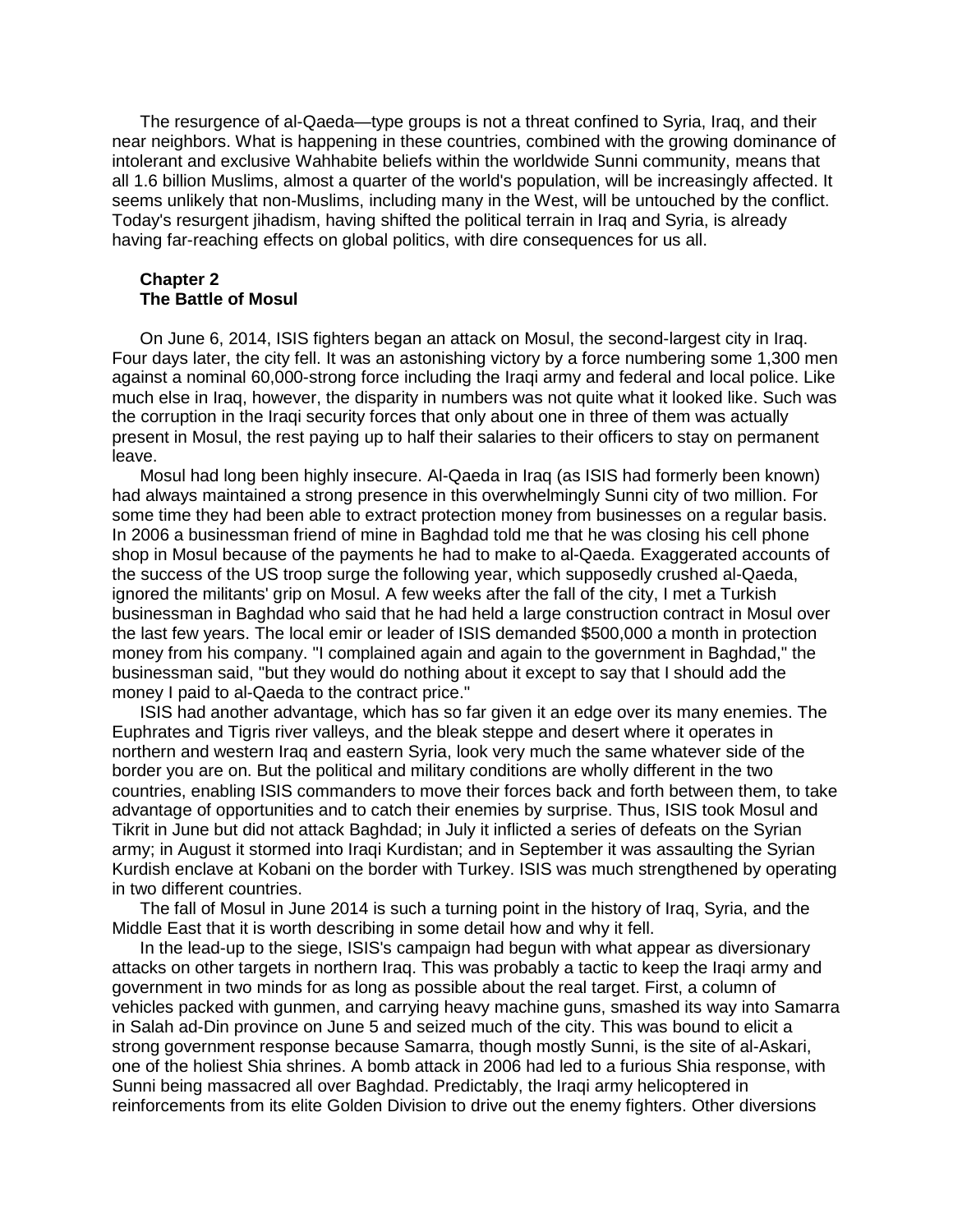included one in which gunmen seized part of the university campus at Ramadi, the capital of Anbar province, where hundreds of students were briefly held prisoner. In another at Baquba, northeast of Baghdad, a car bomb hit the counterterrorism bureau. Here, as elsewhere, the assault team did not press home their attacks and soon withdrew. The attack on Mosul was much more serious, though this was not at first apparent. It began with five suicide bombings backed up by mortar fire. ISIS was joined by other Sunni paramilitary groups, including the Baathist Naqshbandi, Ansar al-Islam, and the Moujahideen Army, though how far these groups operated outside the authority of ISIS has been a matter of dispute. Jihadi fighters overran and tore down government checkpoints that had long paralyzed traffic in the city but proved useless as a security measure. These attacks were no different from those diversionary sorties launched further south, but on June 7 the US and the Kurdish Interior Ministry both detected a large ISIS convoy traveling from Syria towards Mosul. The next day's fighting was critical, as squads of ISIS fighters seized important buildings including the Federal Police headquarters. In Baghdad the government wholly failed to comprehend the seriousness of the situation, telling worried US diplomats that it would take a week to send reinforcements to Mosul. It also turned down an offer by Massoud Barzani, the Kurdish leader, to send his peshmerga into Mosul to fight ISIS, considering it as an opportunistic land grab.

Defeat became irreversible on July 9, when three top Iraqi generals—Abboud Qanbar, the deputy chief of staff, Ali Ghaidan, the ground forces commander, and Mahdi Gharawi, the head of Nineveh Operations— climbed into a helicopter and fled to Kurdistan. This led to a final collapse of morale and the disintegration of the army forces. June 11 saw a reflection of the incapacity of the Maliki government to know what was happening or take a decision, when it granted approval for a peshmerga move into the city—a full day after it had fallen. The story of one Iraqi Army soldier gives a sense of what it was like to be caught up in this shameful defeat. In early June, Abbas Saddam, a private soldier from a Shia district in Baghdad serving in the 11th Division of the Iraqi army, was transferred from Ramadi to Mosul. The fighting started not long after he got there. But on the morning of June 10 his commanding officer told the men to stop shooting, hand over their rifles to the insurgents, take off their uniforms, and get out of the city. Before they could obey, their barracks were invaded by a crowd of civilians.

"They threw stones at us," Abbas recalled, "and shouted: 'We don't want you in our city! You are Maliki's sons! You are the sons of *muttal* [the Shia tradition of temporary marriage much derided by Sunni] You are Safavids! You are the army of Iran!'"

The crowd's attack revealed that the fall of Mosul was the result of a popular uprising as well as a military assault. The Iraqi army was detested as a foreign occupying force of Shia soldiers, regarded in Mosul as creatures of an Iranian puppet regime led by Maliki. Abbas says there were ISIS fighters—called Daash in Iraq, after the Arabic acronym of their name—mixed in with the crowd. They said to the soldiers: "You guys are OK: just put up your rifles and go. If you don't, we'll kill you." Abbas saw women and children with military weapons; local people offered the soldiers dishdashes to replace their uniforms so that they could flee. He made his way back to his family in Baghdad, but didn't tell the army he was there for fear of being put on trial for desertion, as happened to a friend.

While the Sunni in Mosul were glad to see the back of the Iraqi army and terrified of its return, they were aware that Mosul had become a very dangerous place. But there wasn't much they could do about it. On June H a woman friend, a Sunni with a professional job, sent an email that gives a sense of the anxieties shared by many. She wrote:

Mosul has fallen completely into the hands of ISIS. The situation here is quite calm. They seem to be courteous with the people & they protect all the government establishments against looters. Mosul government & all the Iraqi army, police & security forces left their positions & fled the battle. We tried to flee to Kurdistan, but they won't allow us. They will put us as refugees in tents under the heat of the sun. So, the majority of the people just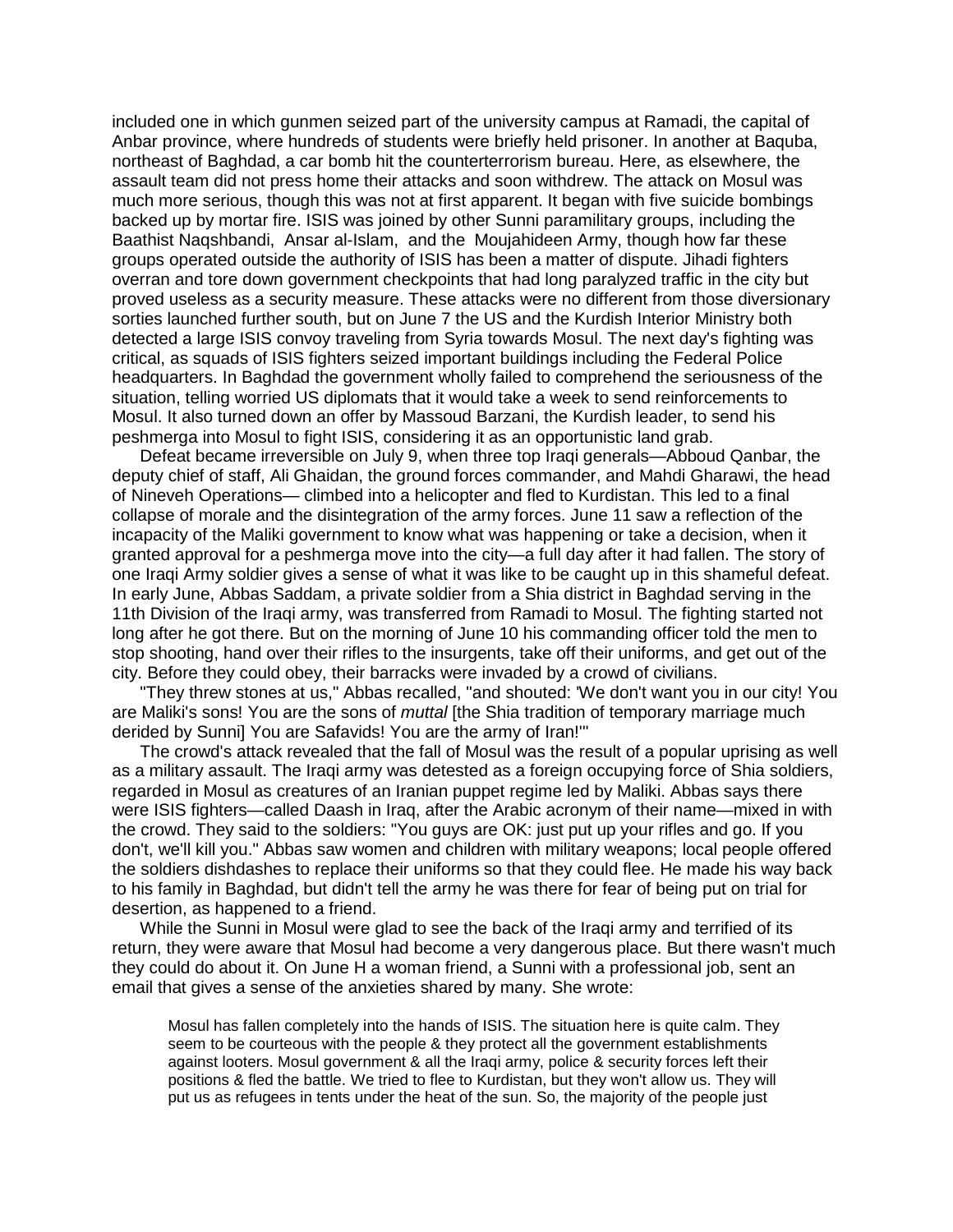returned home & decided that they can't be refugees. But, we don't know what will happen in the following hours. May God protect everyone. Pray for us.

It was not only in Mosul that the Iraqi security forces disintegrated and fled, the rout led by their commanding officers. The town of Baiji, home to Iraq's largest refinery, gave up without a fight, as did Tikrit. Once again a helicopter appeared to take away army commanders and senior officials. In Tikrit soldiers who surrendered were divided into two groups—Sunni and Shia—and many of the latter were machine-gunned as they stood in front of a trench, their execution recorded on video to intimidate the remaining units of the Iraqi security forces. The Americans said that five army and Federal Police divisions out of eighteen had disintegrated during the fall of northern Iraq. At the same time even ISIS seemed taken aback by the extent of their own success. "Enemies and supporters alike are flabbergasted," the ISIS spokesman Abu Mohammed al-Adnani declared. The boast nevertheless came with a warning that ISIS fighters should not be over-impressed by all the American-made military equipment they had captured. "Do not fall prey to your vanities and egos," he told them, but "march towards Baghdad" before the Shia could recover.

I arrived in Baghdad on June 16, when people were still in a state of shock following the collapse of the army. People could not quite believe that the period starting in 2005 when the Shia tried to dominate Iraq, as the Sunni had done under Saddam Hussein and the monarchy, was suddenly over. The disaster from their point of view was so unexpected and inexplicable that any other calamity seemed possible. The capital should have been secure: it had a Shia majority and was defended by the remains of the regular army, as well as tens of thousands of Shia militiamen. But then almost the same might have been said of Mosul and Tikrit.

The government's first reaction to defeat was disbelief and panic. Maliki blamed the fall of Mosul on a deep conspiracy, though he never identified the conspirators. He looked both baffled and defiant, but appeared to feel no personal responsibility for defeat—despite having personally appointed all fifteen of the army's divisional commanders.

In the first days after the fall of Mosul there was a sense of half-suppressed hysteria in the empty streets: people stayed at home, frightened, to follow the latest news on television. Many had stocked up on food and fuel within hours of hearing about the army's collapse. Sweetshops and bakeries make special pasties for breaking the fast at the end of the day during Ramadan, but few people were buying them. Weddings were cancelled. Rumors swept the city that ISIS was planning to make a sudden lunge into the center of Baghdad and storm the Green Zone, in spite of its immense fortifications. A Baghdad newspaper reported that no fewer than seven ministers and forty-two MPs had taken refuge in Jordan along with their families.

The biggest fear was that ISIS fighters, only an hour's drive away in Tikrit and Fallujah, would time their attack to coincide with an uprising in the capital's Sunni enclaves. The Sunni in Baghdad, though buoyed by the news of the fall of Sunni provinces to the insurgents, were afraid that the Shia would be tempted to carry out a pre-emptive massacre of the Sunni minority in the city as a potential fifth column. Sunni strongholds, like Adhamiya on the east bank of the Tigris, appeared to be deserted.

For example, I tried to hire a driver recommended by a friend. He told me he needed the money but he was a Sunni, and the risk of being stopped at a checkpoint was too great. "I am so frightened," he said, "that I always stay at home after six in the evening." It was easy to see what he meant. Sinister-looking men in civilian clothes, who might be from government intelligence or from the Shia militias, had suddenly appeared at police and army checkpoints, picking out suspects. These new plain-clothed officers were clearly in a position to give orders to the policemen and soldiers.

Sunni office workers asked to go home early to avoid being arrested; others stopped going to work. Being detained at a checkpoint carries an extra charge of fear in Baghdad because everybody, particularly the Sunni, remembers what it led to during the sectarian civil war of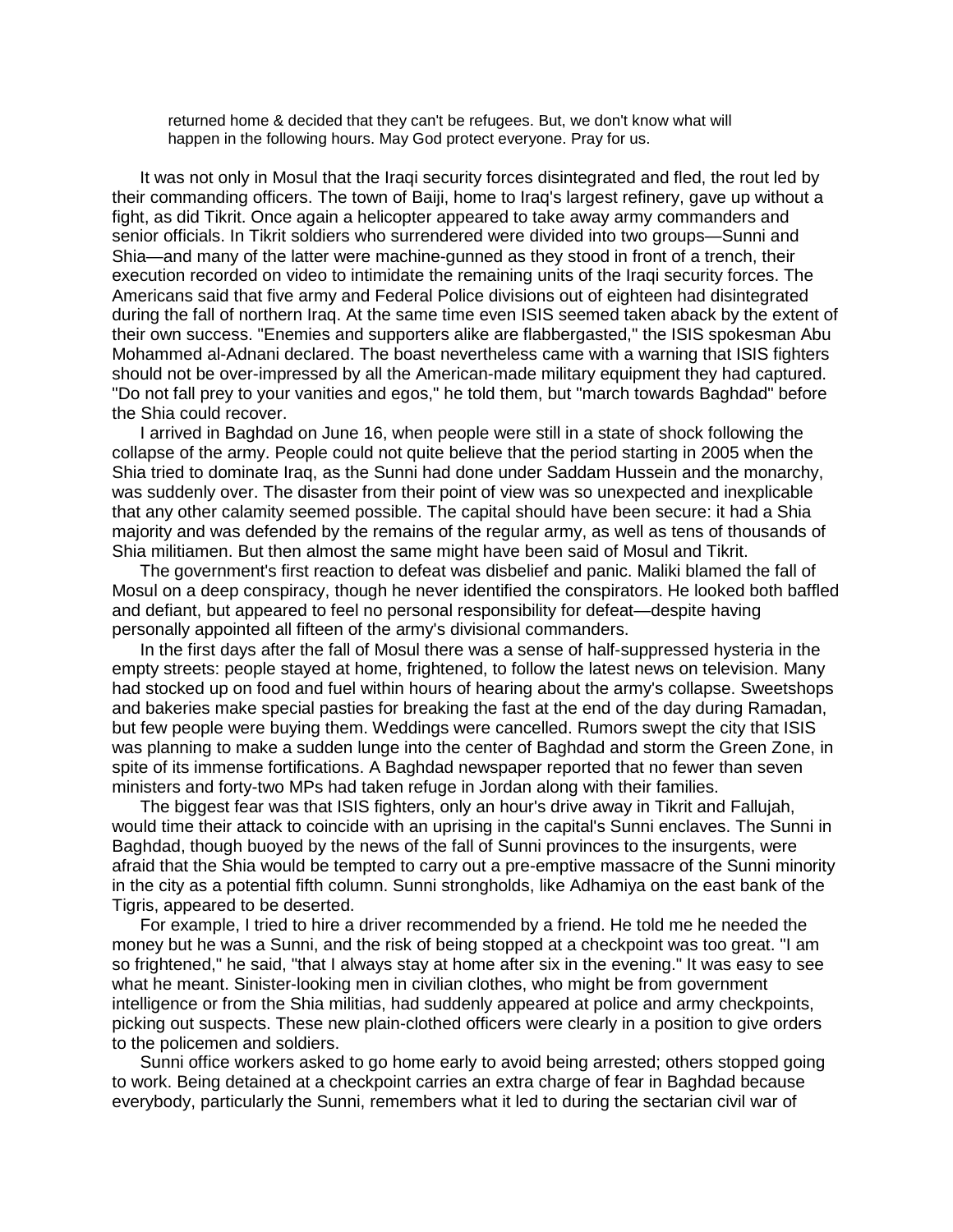2006—7: many of the checkpoints were run by death squads and the wrong ID card meant inevitable execution. Press reports claimed the killers were "men dressed as policemen," but everybody in Baghdad knows that policemen and militiamen are often interchangeable.

There was nothing paranoid or irrational about the ever-present sense of threat. Iraq's acting national security adviser, Safa Hussein, told me that "many people think" ISIS will "synchronize attacks from inside and outside Baghdad." He believed such an assault was possible, though he thought it would lead to defeat for ISIS and the Sunni rebels who joined them. The Sunni are in a minority, but it wouldn't take much for an attacking force coming from the Sunni heartlands in Anbar province to link up with districts in the city such as Amariya. For ISIS, seizing even part of Baghdad, one of the great Arab capitals and former seat of the Caliphate, would give credibility to its claim to be founding a new state.

## **Chapter 3 In Denial**

On August 8, the US Air Force started bombing ISIS in Iraq, and on September *23,* the generals added ISIS and Jabhat al-Nusra, the al-Qaeda representative in Syria, to its targets. The militants, who had moved their men and equipment out of buildings and locations that could be easily hit, reverted to the guerrilla tactics that had served them well in the past.

In the US and Britain (which began air operations in Iraq on September 27), there was bombast about "degrading and destroying" ISIS, but there was no evidence of a long-term plan other than to contain and harass the jihadis by military means. As so often during the US military intervention in Iraq between 2003 and 2011, there was excessive focus by the media on the actions of Western governments as the prime mover of events. This was accompanied by an inadequate understanding of the significance of developments on the ground in Iraq and Syria as the force really driving the crisis in both countries.

Similarly, there was much joy in Western capitals when Iraq finally got rid of Nouri al-Maliki as prime minister and replaced him with Haider al-Abadi. The new administration was billed as more inclusive of Sunni Arabs and Kurds than under Maliki, but it was still dominated by the Dawa party, which had even more members in the cabinet than previously, and other Shia religious parties. Abadi promised the Sunni that there would be an end to the bombardment of Sunni civilian areas; but in one week in September Fallujah was shelled on six out of seven days, with twenty-eight civilians killed and 118 wounded, according to the local hospital.

The degree of political change was exaggerated, and not enough attention was given to the fact that Abadi, even with ISIS fighters a few miles from Baghdad, was unable to get the Iraqi parliament to approve his choices for the crucial posts of defense and interior ministers until October. Reidar Visser, the Norwegian expert on Iraq rated this failure as "far more significant than the plethora of international gatherings that are currently going on in the name of defeating ISIS in Iraq."

A pointer to the real state of affairs at this time was the outcome of a weeklong siege of an Iraqi army base at Saqlawiyah, just outside Fallujah, at the end of which ISIS fighters overran the position, killing or capturing most of the garrison. An Iraqi officer who escaped was quoted as saying that "of an estimated 1,000 soldiers in Saqlawiyah, only about 200 had managed to flee." ISIS said it had seized or destroyed five tanks and forty-one Humvees in liberating the area "from the filth of the Safavids [Shia]." Surviving Iraqi soldiers complained that during the siege they had received no reinforcements or supplies of ammunition, food or water, though they were only forty miles from Baghdad. In other words, three and a half months after the fall of Mosul and six weeks after the start of US air strikes, the Iraqi army was still unable to withstand an ISIS assault or carry out an elementary military operation. As at Mosul and Tikrit, the apparently Napoleonic successes of ISIS were partly explained by the incapacity of the Iraqi army.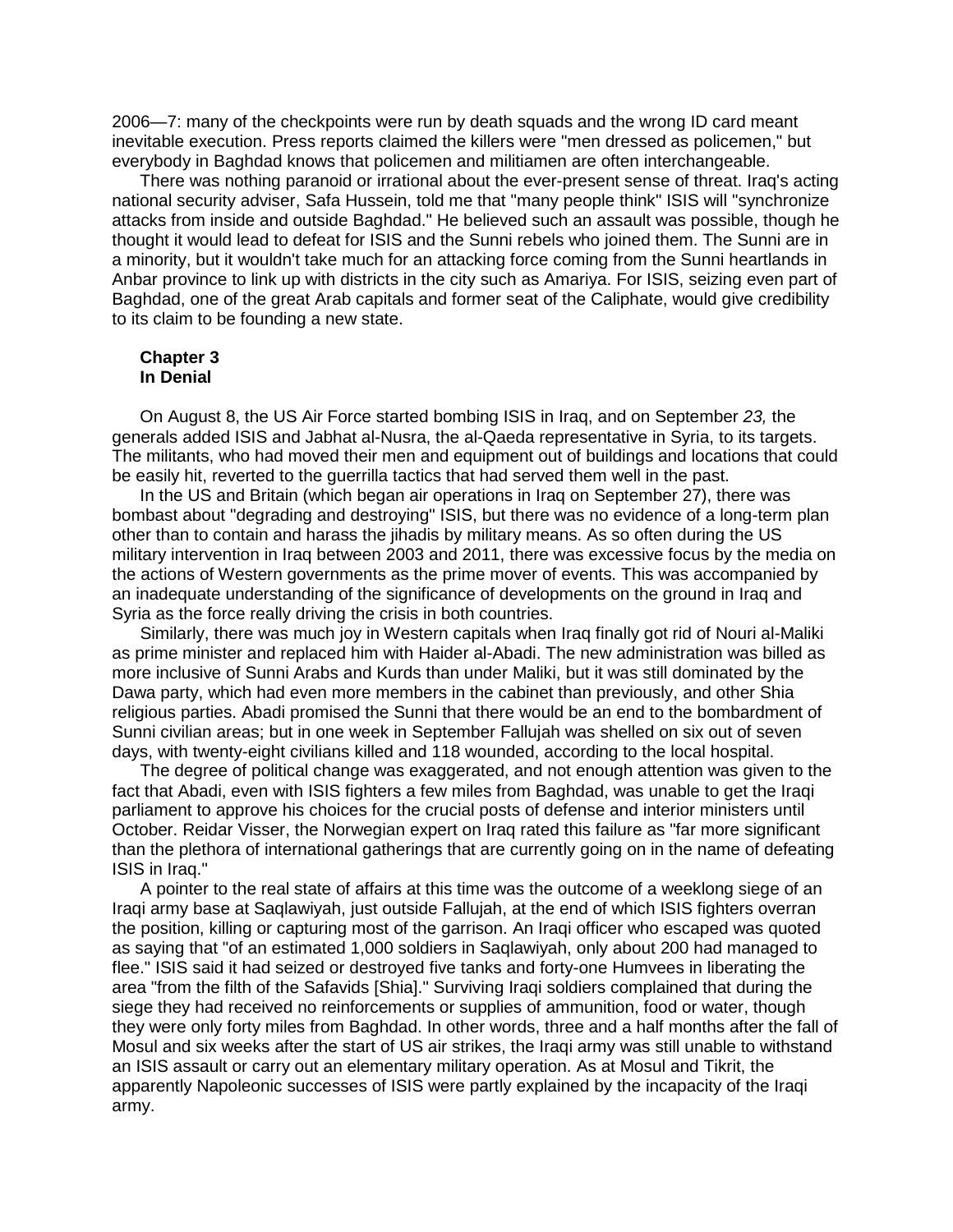In Syria the air strikes likewise led ISIS to revert to guerrilla-style operations, aside from two offensives it had launched in the north against Kurdish enclaves. Some rebel units around Damascus, which had earlier given themselves Islamic-sounding names to attract Saudi and Gulf financing, opportunistically switched to more secular-sounding titles in a bid to attract American support. Jabhat al-Nusra, which, possibly to its own surprise, had been targeted by the US, condemned the American air raids and pledged common action with other jihadis against "the Crusaders." As in Iraq, it was not going to be easy to turn the Sunni and the rebels against ISIS now that the US was beginning to be seen as the de facto ally of Assad, whatever its protestations to the contrary.

In June many people in Baghdad had feared that ISIS would launch an assault on the capital, but the attack never came. As the attention of the world switched to a Malaysian aircraft shot down over Ukraine by Russian-supplied rebels and the Israeli bombardment of Gaza that killed 2,000 Palestinians, ISIS consolidated its position in the overwhelmingly Sunni Anbar province that sprawls across western Iraq. In Syria, it defeated or incorporated into its ranks other rebel groups and captured four different Syrian army bases, inflicting heavy casualties and taking much heavy equipment: the worst defeats suffered by the Damascus government in the whole of the uprising.

The newly declared caliphate was expanding by the day. It now covered an area larger than Great Britain and inhabited by some six million people—a population larger than that of Denmark, Finland, or Ireland. In a few weeks of fighting in Syria ISIS had established itself as the dominant force in the Syrian opposition, routing the official al-Qaeda affiliate, Jabhat al-Nusra, in the oil-rich province of Deir Ezzor and executing its local commander as he tried to flee. In northern Syria some 5,000 ISIS fighters were using tanks and artillery captured from the Iraqi army in Mosul to besiege half a million Kurds in their enclave at Kobani on the Turkish border. In central Syria, near Palmyra, ISIS fought the Syrian army as it overran the al-Shaer gas field, one of the largest in the country, in a surprise assault that left an estimated 300 soldiers and civilians dead. Repeated government counterattacks finally retook the gas field, but ISIS still controlled most of Syria's oil and gas production. The US Air Force was to concentrate on blowing up ISIS oil facilities when it started its bombardment; but a movement that claims to be fulfilling the will of God and makes a cult of martyrdom is not going to go out of business (or even be seriously demoralized) because of a shortage of cash.

The birth of the new state was the most radical change to the political geography of the Middle East since the Sykes-Picot Agreement was implemented in the aftermath of the First World War. Yet at first this explosive transformation created surprisingly little alarm internationally, or even among those in Iraq and Syria not yet under the rule of ISIS. Politicians and diplomats tended to treat ISIS as if it is a Bedouin raiding party that appears dramatically from the desert, wins sweeping victories, and then retreats to its strongholds, leaving the status quo little changed. The very speed and unexpectedness of its rise made it tempting for Western and regional leaders to hope that the fall of ISIS and the implosion of the caliphate might be equally sudden and swift. As in any great disaster, people's moods gyrated between panic and wishful thinking that the calamity was not as bad as first imagined.

In Baghdad, with its mostly Shia population of seven million, people knew what to expect should the murderously anti-Shia ISIS forces capture the city, but they took heart from the fact that it had not happened yet. "We were frightened by the military disaster at first, but we Baghdadis have got used to crises over the last thirty-five years," one woman said. Even with ISIS at the gates, Iraqi politicians went on playing political games as they moved ponderously towards replacing the discredited prime minister, Nouri al-Maliki.

"It is truly surreal," a former Iraqi minister said to me. "When you speak to any political leader in Baghdad they talk as if they had not just lost half the country." Volunteers had gone to the front after a fatwa from the grand ayatollah, Ali al-Sistani, Iraq's most influential Shia cleric. But by July these militiamen were streaming back to their homes, complaining that they were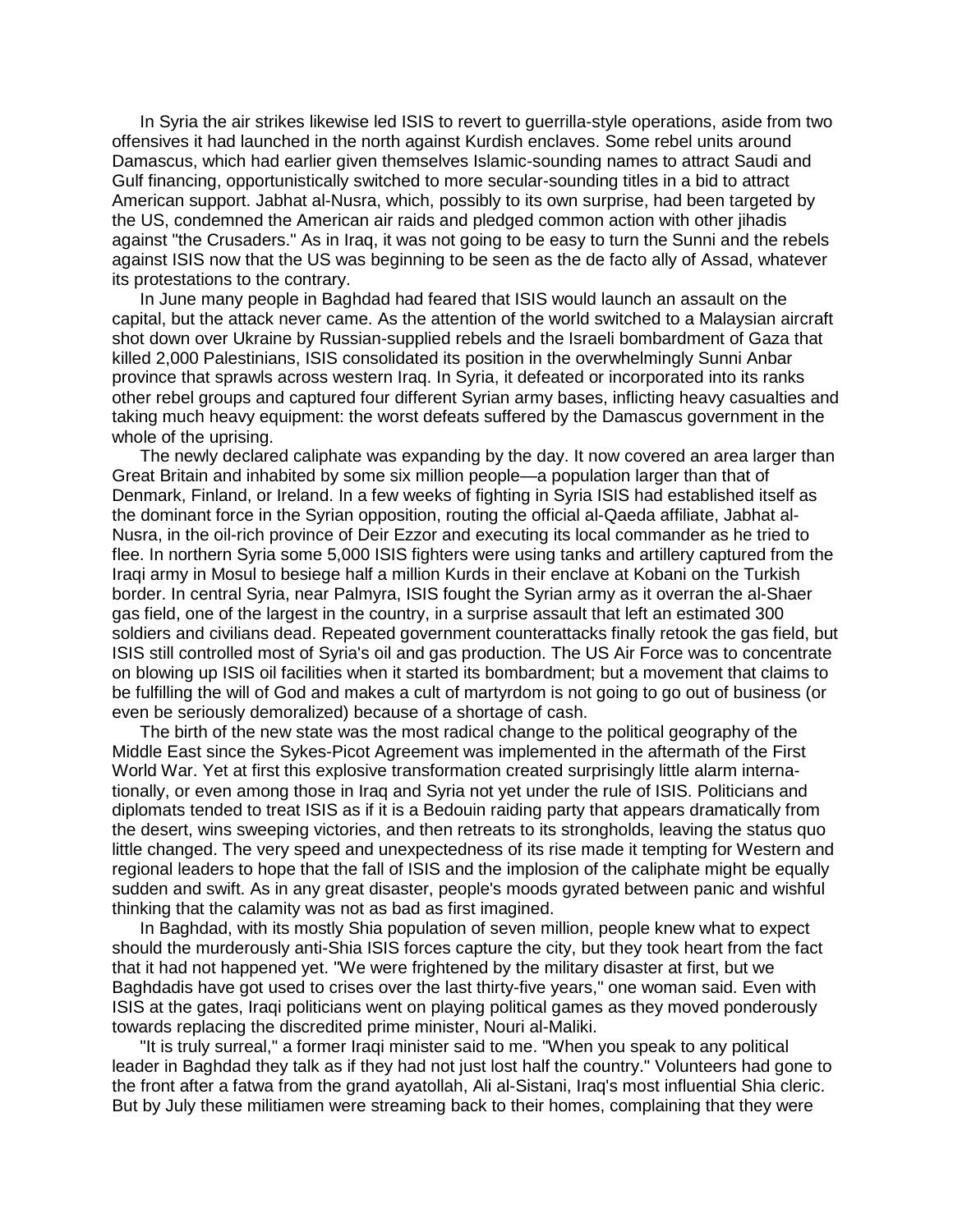half-starved and forced to use their own weapons and buy their own ammunition. The only large-scale counterattack launched by the regular army and the newly raised Shia militia was a disastrous foray into Tikrit on July 15 that was ambushed and defeated with heavy losses. There is no sign that the dysfunctional nature of the Iraqi army has changed. "They were using just one helicopter in support of the troops in Tikrit," the former minister said, "so I wonder what on earth happened to the 140 helicopters the Iraqi state has bought in recent years?" The answer probably was that the money for the missing 139 helicopters had simply been stolen.

In the face of these disasters the Shia majority took comfort from two beliefs that, if true, would mean the present situation was not as dangerous as it looked. They argued that Iraq's Sunnis had risen in revolt, and ISIS fighters were only the shock troops or vanguard of an uprising provoked by the anti-Sunni policies and actions of Maliki. Once he was replaced—as seemed inevitable given the pressure from Iran, America, and the Shia clerical hierarchy-Baghdad would offer the Sunnis a new power-sharing agreement with regional autonomy similar to that enjoyed by the Kurds. Then the Sunni tribes, former military officers, and Baathists who had allowed ISIS to take the lead in the Sunni revolt would turn on their ferocious allies. Despite the many signs to the contrary, Shia at all levels were putting faith in this comforting myth that ISIS was weak and could be easily discarded by Sunni moderates once they had achieved their goals. One Shia said to me: "I wonder if ISIS really exists."

Unfortunately, ISIS not only exists but is an efficient and ruthless organization that has no intention of waiting for its Sunni allies to betray it. In Mosul it demanded that all opposition fighters swear allegiance to the caliphate or give up their weapons. In late June and early July the militants detained former officers from Saddam Hussein's time, including two generals. Groups that had put up pictures of Saddam were told to take them down or face the consequences. "It doesn't seem likely," Aymenn al-Tamimi, an expert on jihadis, said, "that the rest of the Sunni military opposition will be able to turn against ISIS successfully. If they do, they will have to act as quickly as possible before ISIS gets too strong." He pointed out that the supposedly more moderate wing of the Sunni opposition had done nothing to stop the remnants of the ancient Christian community in Mosul from being forced to flee after ISIS told them they had to convert to Islam, pay a special tax, or be killed. Members of other sects and ethnic groups denounced as Shia or polytheists were being persecuted, imprisoned, and murdered. The moment seemed to be passing when the non-ISIS opposition could successfully mount a challenge.

The Iraqi Shia offered another explanation for the way their army disintegrated: it was stabbed in the back by the Kurds. Seeking to shift the blame from himself, Maliki claimed that Erbil, the Kurdish capital, "is a headquarters for ISIS, Baathists, al-Qaeda and terrorists." Many Shia believed this: it made them feel that their security forces (nominally 350,000 soldiers and 650,000 police) failed because they were betrayed, not because they would not fight. One Iraqi told me he was at an *iftar* meal during Ramadan "with a hundred Shia professional people, mostly doctors and engineers, and they all took the stab-in-the-back theory for granted as an explanation for what went wrong." The confrontation with the Kurds was important because it made it impossible to create a united front against ISIS: it showed how, even when faced by a common enemy, the Shia and Kurdish leaders could not cooperate. The Kurdish leader, Massoud Barzani, had taken advantage of the Iraqi army's flight to seize all the territories, including the city of Kirkuk, which have been in dispute between Kurds and Arabs since 2003. He now has a 600-mile common frontier with the caliphate and might have been an obvious ally for Baghdad, where Kurds make up part of the government. By trying to scapegoat the Kurds, Maliki ensured that the Shia would have no allies in their confrontation with ISIS if it resumed its attack in the direction of Baghdad. As for the Sunni, they were unlikely to be satisfied with regional autonomy for Sunni provinces and a larger share of jobs and oil revenues. Their uprising has been turned into a full counterrevolution that aims to take back power over all of Iraq.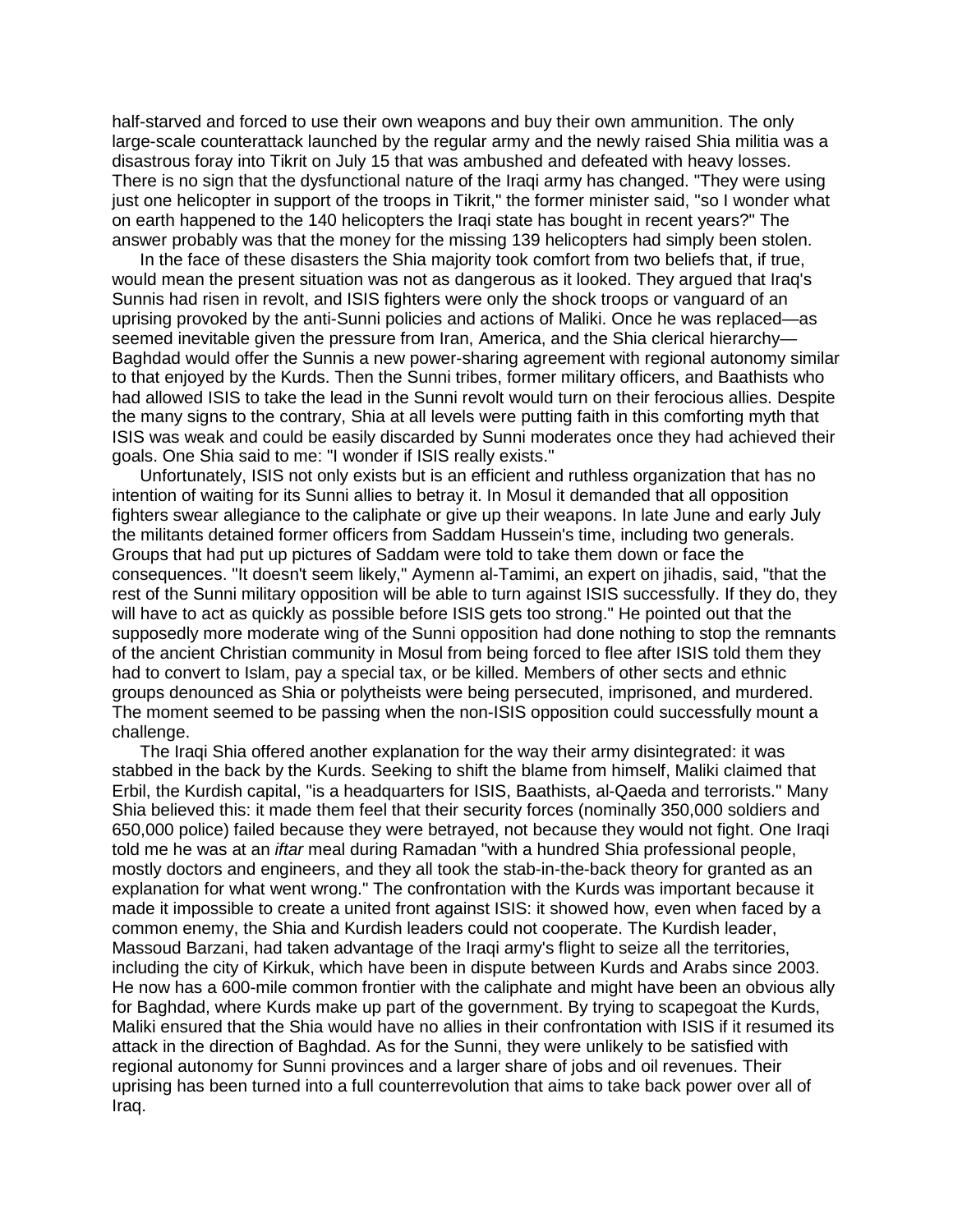In the roasting summer days of July, Baghdad had a phony-war atmosphere, like London or Paris in late 1939 or early 1940, and for similar reasons. People had feared an imminent battle for the capital after the fall of Mosul, but it had not happened yet and optimists hoped it would not happen at all. Life was more uncomfortable than it used to be, with only four hours of electricity on some days, but at least war had not yet come to the heart of the city. I went for dinner at the Alwiyah Club in central Baghdad and had difficulty in finding a table. Iraq's Shia leaders had not grasped that their domination over the Iraqi state, brought about by the US overthrow of Saddam Hussein, was finished, and only a Shia rump was left. It ended because of their own incompetence and corruption, and because the Sunni uprising in Syria in 2011 destabilized the sectarian balance of power in Iraq.

In Syria the ISIS-led Sunni victory in Iraq threatened to break the military stalemate. Assad had been slowly pushing back against a weakening opposition: in Damascus and its outskirts, the Qalamoun Mountains along the Lebanese border, and Horns, government forces had been advancing slowly and were close to encircling the large rebel enclave in Aleppo. But Assad's combat troops are noticeably thin on the ground, need to avoid heavy casualties, and only have the strength to fight on one front at a time. The government's tactic is to devastate a rebel-held district with artillery fire and barrel bombs dropped from helicopters, force most of the population to flee, seal off what may now be a sea of ruins, and ultimately force the rebels to surrender. But the arrival of large numbers of well-armed ISIS fighters fresh from recent successes was posing a new and dangerous challenge for Assad. A conspiracy theory much favored by the rest of the Syrian opposition and by Western diplomats, that ISIS and Assad are in league, was shown to be false as ISIS won victories on the battlefield. Likewise in Baghdad the conspiracy theory that ISIS was in league with the Kurds was dramatically blown away when ISIS launched their next surprise attack against Kurdish regions, defeated the peshmerga in Sinjar, forcing the Yazidis to flee, threatening the Kurdish capital Erbil, and provoking the re-entry of the US military into the Iraq war.

As ISIS became the largest force in the Syrian opposition it presented the West and its regional allies—Saudi Arabia, Qatar, UAE, and Turkey—with a quandary: their official policy was to get rid of Assad, but ISIS was now the second strongest military force in Syria; if he fell, it was in a good position to fill the vacuum. Like the Shia leaders in Baghdad, the US and its allies responded to the rise of ISIS by descending into fantasy. They pretended they were fostering a "third force" of moderate Syrian rebels to fight both Assad and ISIS, though in private Western diplomats admit that this group doesn't really exist outside a few beleaguered pockets. Aymenn al-Tamimi confirmed that this Western-backed opposition "is getting weaker and weaker"; he believes supplying them with more weapons won't make much difference. When US air strikes began the US did tell the Syrian government when and where they would be, but not the "moderate" rebels whom the US was publicly backing. The American military presumably calculated that anything they told the Free Syrian Army, the loose umbrella group of rebel units, would be known to ISIS and Jabhat al-Nusra within minutes.

Fear of ISIS grew internationally after the fall of Mosul, but only really became deep and pervasive when ISIS routed the Kurdish forces in Sinjar in early August and seemed poised to take the Kurdish capital Erbil. There was a sudden reordering of alliances and national priorities. As argued above, the foster-parents of ISIS and the other Sunni jihadi movements in Iraq and Syria had been Saudi Arabia, the Gulf monarchies, and Turkey. This doesn't mean the jihadis did not have strong indigenous roots, but their rise was crucially supported by outside Sunni powers. The Saudi and Qatari aid was primarily financial, usually through private donations, which Richard Dearlove, the former head of MI6, says were central to the ISIS takeover of Sunni provinces in northern Iraq: "Such things do not happen spontaneously." In a speech in London in July, he said the Saudi policy towards jihadis has two contradictory motives: fear of jihadis operating within Saudi Arabia, and a desire to use them against Shia powers abroad. He said the Saudis are "deeply attracted towards any militancy which can effectively challenge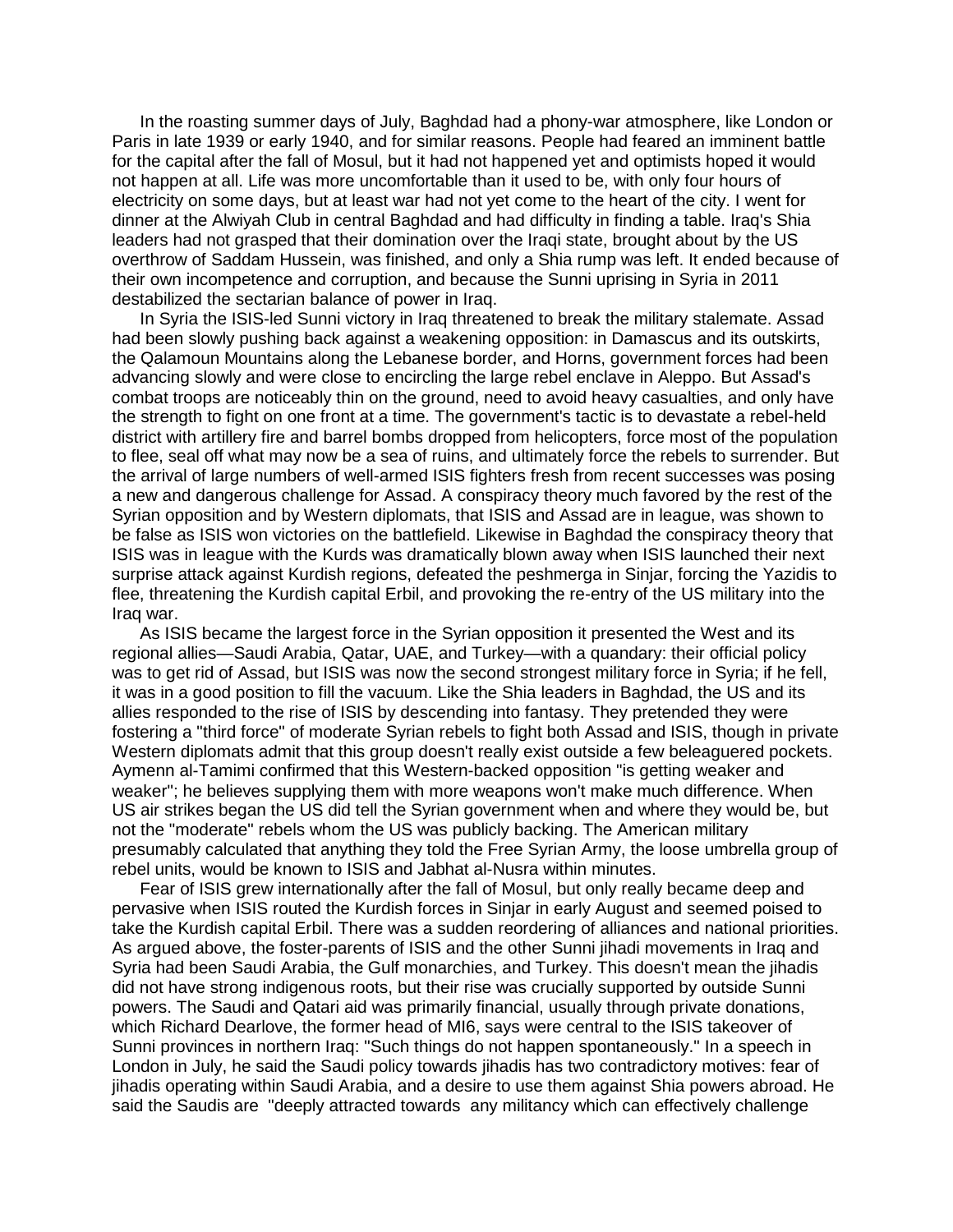Shiadom." It is unlikely the Sunni community as a whole in Iraq would have lined up behind ISIS without the support Saudi Arabia gave directly or indirectly to many Sunni movements. The same is true of Syria, where Prince Bandar bin Sultan, the former Saudi ambassador to Washington and head of Saudi intelligence from 2012 to February 2014, had done everything he could to back the jihadi opposition until his dismissal. Fearful of what they've helped create, the Saudis now veered in the other direction, arresting jihadi volunteers rather than turning a blind eye as they go to Syria and Iraq, but it may be too late. Saudi jihadis have little love for the House of Saud. On July 23, ISIS launched an attack on one of the last Syrian army strongholds in the northern province of Raqqa. It began with a suicide car-bomb attack; the vehicle was driven by a Saudi called Khatab al-Najdi who had put pictures on the car windows of three women held in Saudi prisons, one of whom was Hila al-Kasir, his niece.

Turkey's role has been different but no less significant than Saudi Arabia's in aiding ISIS and other jihadi groups. Its most important action has been to keep open its 560-mile border with Syria. This gave ISIS, al-Nusra, and other opposition groups a safe rear base from which to bring in men and weapons. The border crossing points have been the most contested places during the rebels' "civil war within the civil war." Most foreign jihadis have crossed Turkey on their way to Syria and Iraq. Precise figures are difficult to come by, but Morocco's interior ministry said recently that 1,122 Moroccan jihadis have entered Syria, including 900 who went in 2013, 200 of whom were killed. Iraqi security suspects that Turkish military intelligence may have been heavily involved in aiding ISIS when it was reconstituting itself in 2011. Reports from the Turkish border say ISIS is no longer welcome, but with weapons taken from the Iraqi army and the seizure of Syrian oil and gas fields, it no longer needs so much outside help. The Turkish and Syrian Kurds accused Turkey of still being secretly hand-in-glove with ISIS, but this is probably an exaggeration. It would be truer to say that Turkey could see the advantages of ISIS weakening Assad and the Syrian Kurds. As the bombing of Syria began in September the US would boast of having assembled a coalition of forty states, but this loose alliance was not only unwieldy but had so many different agendas as to paralyze united action.

For America, Britain, and the Western powers, the rise of ISIS and the caliphate is the ultimate disaster. Whatever they intended by their invasion of Iraq in 2003 and their efforts to unseat Assad in Syria since 2011, it was not to see the creation of a jihadi state spanning northern Iraq and Syria, run by a movement a hundred times bigger and much better organized than the al-Qaeda of Osama bin Laden. The war on terror for which civil liberties have been curtailed and hundreds of billions of dollars spent has failed miserably. The belief that ISIS is interested only in "Muslim against Muslim" struggles is another instance of wishful thinking: ISIS has shown it will fight anybody who does not adhere to its bigoted, puritanical, and violent variant of Islam. Where ISIS differs from al-Qaeda is that it is a well-run military organization that is very careful in choosing its targets and the optimum moment to attack them.

Many in Baghdad hoped the excesses of ISIS—for example, blowing up mosques it deems shrines, like that of Younis (Jonah) in Mosul—will alienate the Sunnis. In the long term they may do just that as ISIS imposes its primeval religious and social norms throughout its territory. It is worth relating one incident from an ISIS-held area which illustrates the popular mood. The witness, a woman, relates:

Just this evening, with my old mom, I went out for shopping and buying medicines in my car with a thin cloth showing my eyes only. What can I do? Last week, a woman was standing beside a kiosk, and uncovered her face drinking a bottle of water. One of them [ISIS] approached her and hit her on the head with a thick stick. He didn't recognize that her husband was close to her. Her husband beat him up and he ran away shooting randomly into the sky as the people, in sympathy, chased him to share in beating him. This is just one story of the brutality we are living.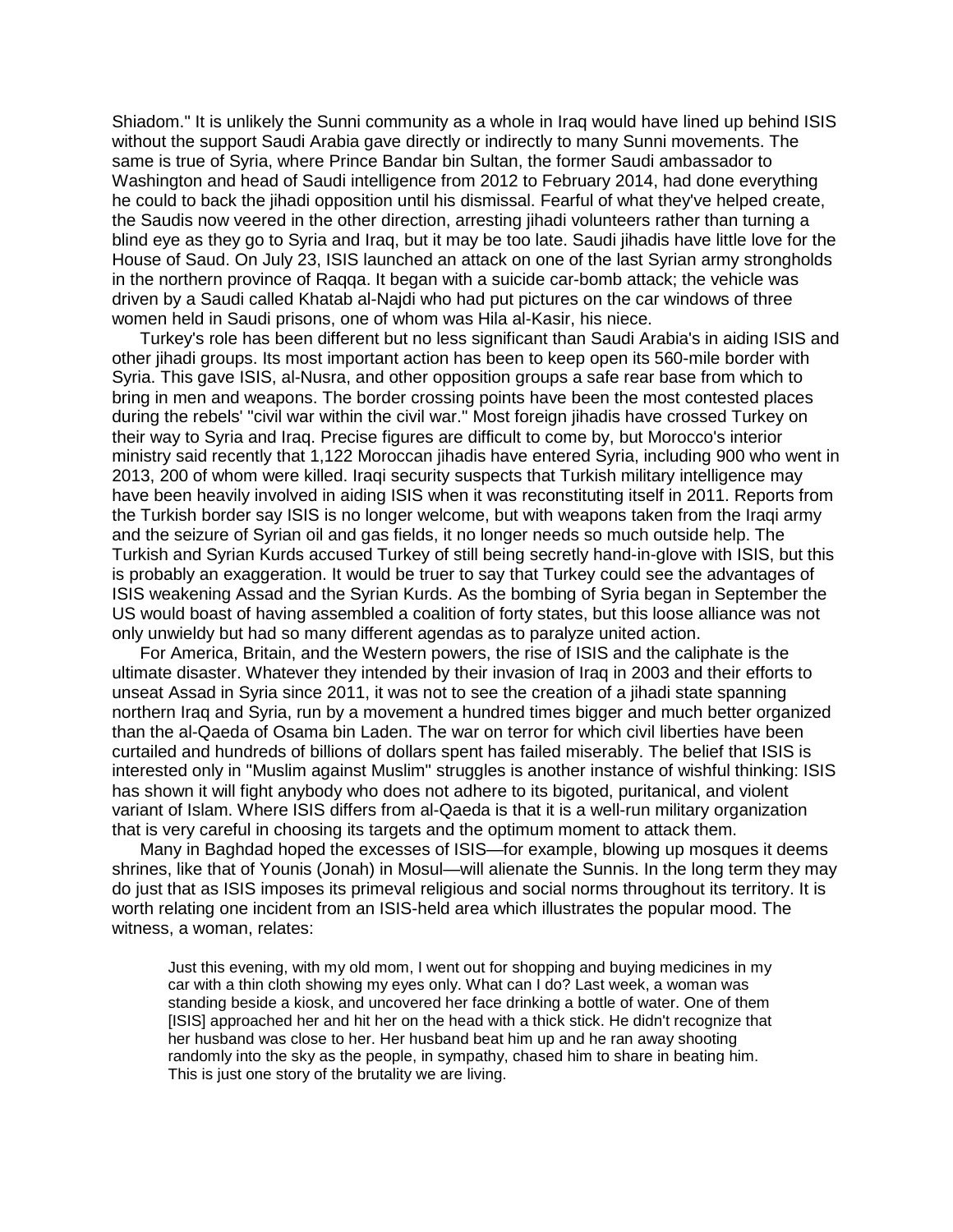In a land of heavy smokers, bonfires of cigarettes arranged by ISIS are not popular. But opposing ISIS is very dangerous and, for all its brutality, it has brought victory to a crushed and persecuted Sunni community. Even those Sunnis in Mosul who do not like it are fearful of the return of a vengeful Shia-dominated Iraqi government. So far Baghdad's response to its defeat has been to bomb Mosul and Tikrit randomly, leaving local people in no doubt about its indifference to their welfare or survival. The fear will not change even with Maliki replaced by a more conciliatory prime minister. A Sunni in Mosul, writing just after a missile fired by government forces had exploded in the city, told me: "Maliki's forces have already demolished the University of Tikrit. It has become havoc and rubble like all the city. If Maliki reaches us in Mosul he will kill its people or turn them into refugees. Pray for us." Such views are common, and make it less likely that Sunnis will rise up in opposition to ISIS and its caliphate. A new and terrifying state has been born that will not easily disappear.

## **Chapter 4 Jihadis on The March**

A video posted in the spring of 2014 by the Islamic State of Iraq and the Levant (ISIS formerly al-Qaeda in Iraq) shows foreign jihadis, most likely somewhere in Syria, burning their passports to demonstrate a permanent commitment to jihad. The film, which is professionally made, is sobering to watch for anybody who imagines that the ongoing war in Syria can be contained. It shows rather how the conflict in the great swath of territory between the Tigris River and the Mediterranean coast is starting to convulse the entire region.

You can tell by the covers of the passports being burned that most of them are Saudi, which are grass green, or Jordanian, which are dark blue, though many other nationalities are represented in the group. As each man rips up his passport and throws it into the flames, he makes a declaration of faith, a promise to fight against the ruler of the country from which he comes. A Canadian makes a short speech in English and, before switching to Arabic, says: "[This] is a message to Canada and all American powers. We are coming and we will destroy you." A Jordanian says: "I say to the tyrant of Jordan: we are the descendants of Abu Musab al-Zarqawi [the Jordanian founding father of al-Qaeda in Iraq killed by US aircraft in 2006] and we are coming to kill you." A Saudi, an Egyptian, and a Chechen all make similar threats underlining the jihadis' open intention to operate anywhere in the world. What makes their threats particularly alarming is that their base area, the land where they are in control, is today larger by far than anything an al-Qaeda type of group has held before.

If you look at a map of the Middle East, you will find that al-Qaeda—type organizations have become a lethally powerful force in a territory that stretches from Diyala province northeast of Baghdad, to northern Latakia province on Syria's Mediterranean coastline. The whole of the Euphrates Valley through western Iraq, eastern Syria, and right up to the Turkish border is today under the rule of ISIS or Jabhat al-Nusra (JAN), the latter being the official representative of what US officials call "core" al-Qaeda in Pakistan. Al-Qaeda-type groups in western and northern Iraq and northern and eastern Syria now control a territory the size of Britain or Michigan, and the area in which they can mount operations is much bigger.

The Syrian-Iraqi border has largely ceased to exist. It is worth looking separately at the situation in the two countries, taking Iraq first. Here nearly all the Sunni areas, about a quarter of the country, are either wholly or partially controlled by ISIS. Before it captured Mosul and Tikrit it could field some 6,000 fighters, but this figure has multiplied many times since its gain in prestige and appeal to young Sunni men in the wake of its spectacular victories. Its very name (the Islamic State of Iraq and the Levant) expresses its intention: it plans to build an Islamic state in Iraq and in "al-Sham" or greater Syria. It is not planning to share power with anybody. Led since 2010 by Abu Bakr al-Baghdadi, also known as Abu Dua, it has proved itself even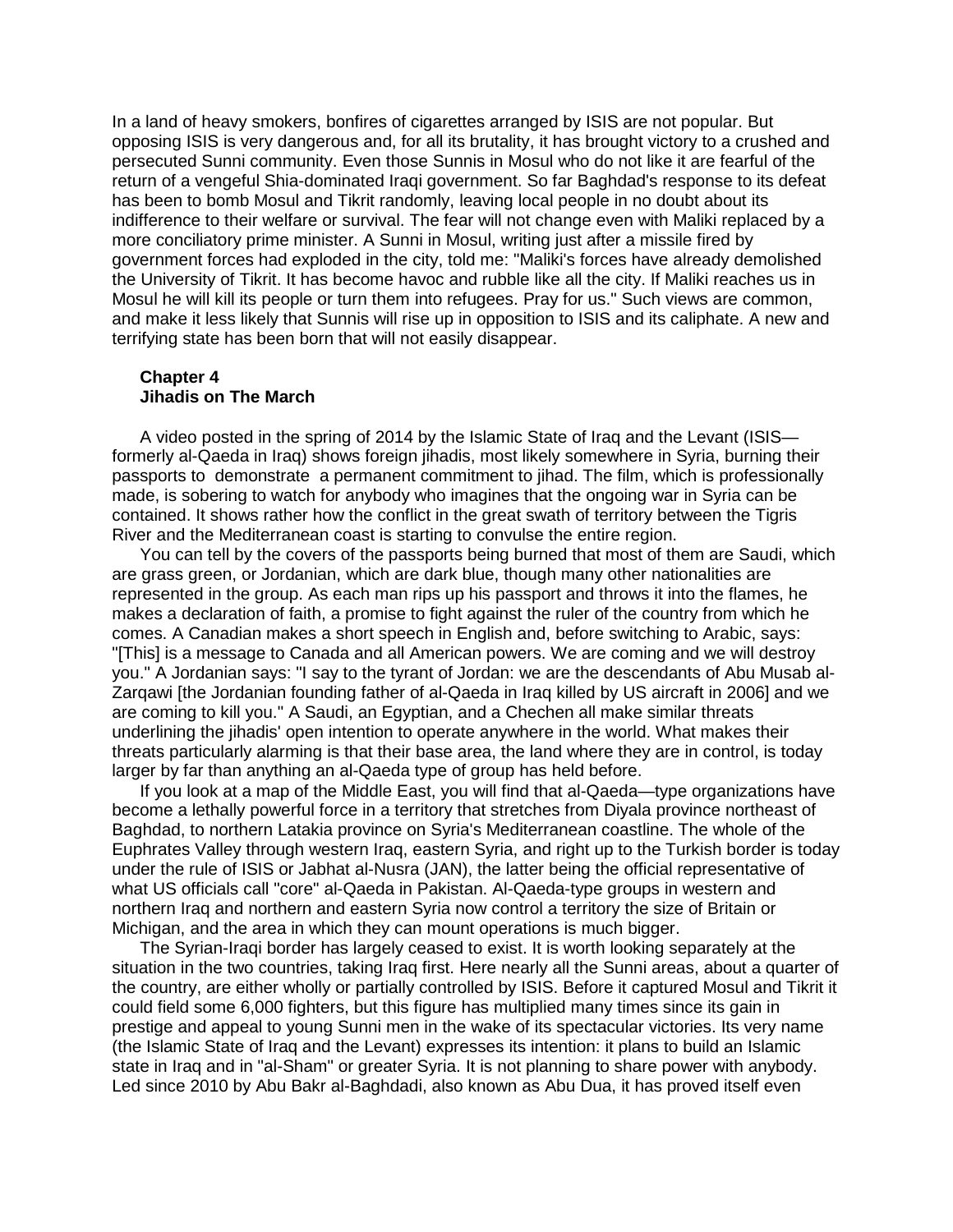more violent and sectarian than the "core" al-Qaeda, led by Ayman al-Zawahiri, who is based in Pakistan.

Abu Bakr al-Baghdadi began to appear from the shadows in the summer of 2010 when he became leader of al-Qaeda in Iraq (AQI) after its former leaders were killed in an attack by US and Iraqi troops. AQI was at a low point in its fortunes, as the Sunni rebellion, in which it had once played a leading role, was collapsing. It was revived by the revolt of the Sunni in Syria in 2011 and, over the next three years, by a series of carefully planned campaigns in both Iraq and Syria. How far al-Baghdadi has been directly responsible for the military strategy and tactics of AQI and later ISIS is uncertain: former Iraqi army and intelligence officers from the Saddam era are said to have played a crucial role, but are under al-Baghdadi's overall leadership.

Details of al-Baghdadi's career depend on whether the source is ISIS itself, or US or Iraqi intelligence, but the overall picture appears fairly clear. He was born in Samarra, a largely Sunni city north of Baghdad, in 1971 and is well educated, with degrees in Islamic studies, including poetry, history, and genealogy from the Islamic University of Baghdad. A picture of al-Baghdadi, taken when he was a prisoner of the Americans in Camp Bucca in southern Iraq, shows an average-looking Iraqi man in his mid-twenties with black hair and brown eyes.

His real name is believed to be Awwad Ibrahim Ali al-Badri al-Samarrai. He may have been an Islamic militant under Saddam as a preacher in Diyala province, to the northeast of Baghdad, where, after the US invasion of 2003, he had his own armed group. Insurgent movements have a strong motive for giving out misleading information about their command structure and leadership, but it appears al-Baghdadi spent five years, between 2005 and 2009, as prisoner of the Americans.

After he took over, AQI became increasingly well organized, even issuing detailed annual reports itemizing its operations in each Iraqi province. Recalling the fate of his predecessors as AQI leader, al-Baghdadi insisted on extreme secrecy, so few people knew where he was. AQI prisoners either say they never met him or, when they did, that he was wearing a mask.

Taking advantage of the Syrian civil war, al-Baghdadi sent experienced fighters and funds to Syria to set up JAN as the al-Qaeda affiliate in Syria. He split from it in 2013, but remained in control of a great swath of territory in northern Syria and Iraq.

Against fragmented and dysfunctional opposition, al-Baghdadi has moved fast towards establishing himself as an effective, albeit elusive, leader. The swift rise of ISIS since he took charge has been greatly helped by the uprising of the Sunni in Syria in 2011, which encouraged the six million Sunnis in Iraq to take a stand against the political and economic marginalization they have encountered since the fall of Saddam Hussein.

ISIS launched a well-planned campaign in 2013, including a successful assault on Abu Ghraib prison in the summer of that year to free its leaders and experienced fighters. The military sophistication of ISIS is far greater than the al-Qaeda organization from which it emerged, even at the peak of its success in 2006—7 before the Americans turned many of the Sunni tribes against it.

ISIS has the great advantage of being able to operate on both sides of the Syrian-Iraqi border. Though inside Syria ISIS is engaged in an intra-jihadi civil war with JAN, Ahrar al-Sham, and other groups, it still controls Raqqa and much of eastern Syria outside enclaves held by the Kurds close to the Turkish border. Jessica D. Lewis of the Institute for the Study of War, in a study of the jihadi movement at the end of 2013, described it as "an extremely vigorous, resilient and capable organization that can operate from Basra to coastal Syria." Though the swiftly growing power of ISIS was obvious to those who followed its fortunes, the significance of what was happening was taken on board by few foreign governments, hence the widespread shock that greeted the fall of Mosul.

In expanding its influence, ISIS has been able to capitalize on two factors: the Sunni revolt in neighboring Syria, and the alienation of the Iraqi Sunni by a Shia-led government in Baghdad. Protests by the Sunnis that started in December 2012 were initially peaceful. But a lack of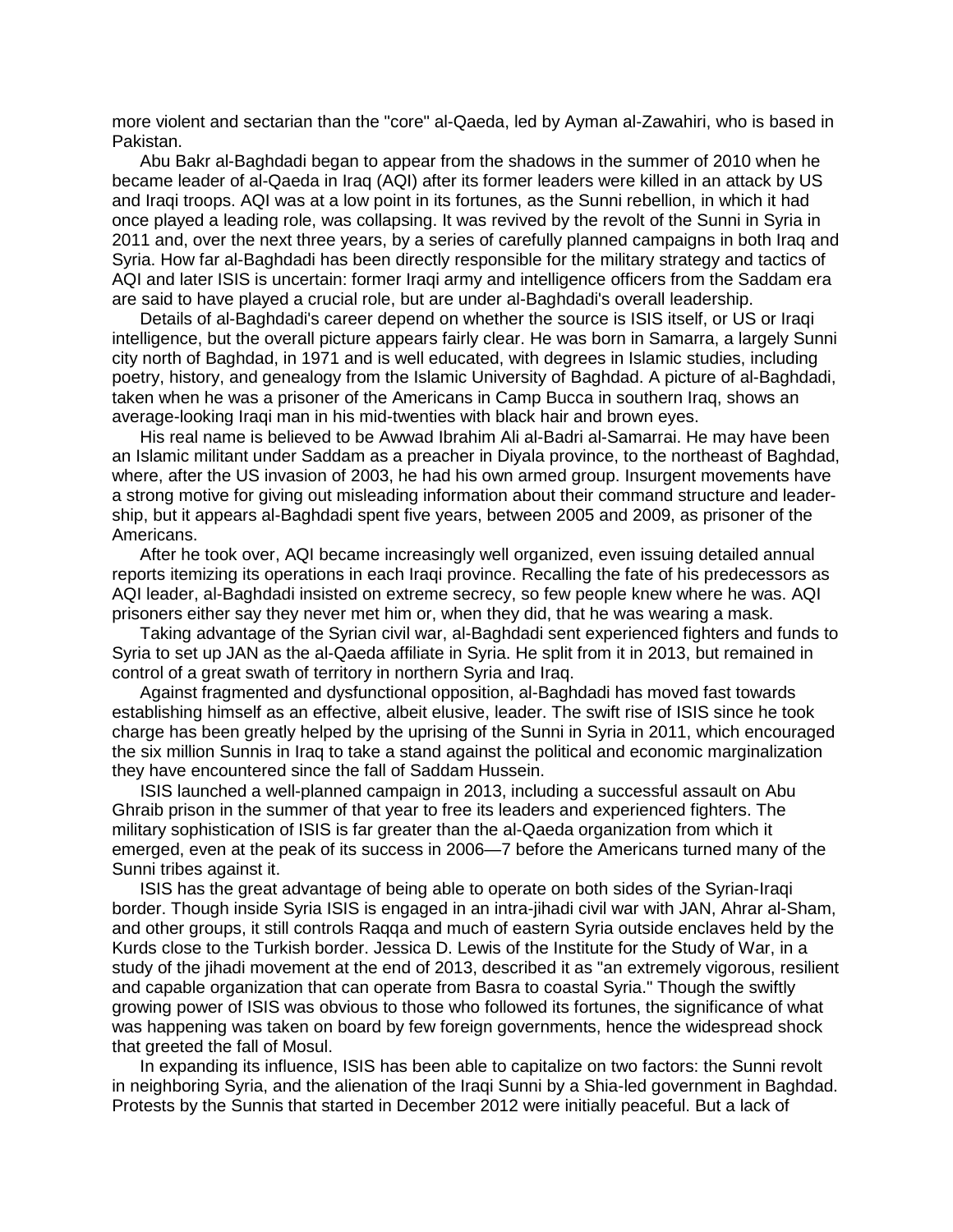concessions by Prime Minister Nouri al-Maliki together with a massacre at a peace camp at Hawijah in April 2013, which was stormed by the Iraqi army and resulted in the deaths of over fifty protestors, transmuted peaceful protest into armed resistance. In the parliamentary election of April 2014, Maliki presented himself primarily as the leader of the Shia who would quell a Sunni counterrevolution centered in Anbar. After Mosul, Maliki was blamed for refusing reform that might have blunted the appeal of ISIS, but he was not the only Shia leader who believed that the Sunni would never accept the loss of their old dominance.

The general Sunni hostility to Maliki as a proponent of sectarianism had enabled ISIS to ally itself with seven or eight Sunni militant groups with which it had previously been fighting. Mr. Maliki is not to blame for everything that has gone wrong in Iraq, but he played a central role in pushing the Sunni community into the arms of ISIS, something it may come to regret. Paradoxically, although he did well in the April 2014 parliamentary election by frightening the Shia voters with talk of a Sunni counterrevolution, he behaved as if this was merely an electoral ploy and seemed not to realize how close the Sunni were to an actual insurrection, using ISIS as their shock troops.

In this failing, he ignored some pretty obvious warning signs. At the start of 2014, ISIS had taken over Fallujah forty miles west of Baghdad as well as extensive territory in Anbar, the huge province encompassing much of western Iraq. In March, its gunmen paraded through Fallujah's streets to show off their recent capture of US-made armored Humvees from the Iraqi army. It was a final humiliation for the US that al-Qaeda's black flag should once again fly over a city that had been captured by US Marines in 2004 after a hard-fought victory accompanied by much self-congratulatory rhetoric. ISIS not only holds the city now, but also the nearby Fallujah dam, which allows them to regulate the flow of the Euphrates, either flooding or choking off the river for cities farther south. Unable to dislodge them by force, the Baghdad government diverted the water of the river into an old channel outside the control of the rebel fighters, which relieved the immediate crisis. But the fighting in Anbar showed how the military balance of power has changed in favor of ISIS. The Iraqi army, with five divisions stationed in the province, suffered a devastating defeat, reportedly losing 5,000 men dead and wounded and another 12,000 who deserted.

Farther to the north in June 2014, ISIS, joining forces with local Sunnis, took control of Mosul (Iraq's second-largest city with a population of over one million), swiftly ousting the Iraqi military from the city. But, as one Iraqi remarked, in some respects "Mosul had ceased to be under government authority long before." Prior to the takeover, ISIS had been levying taxes on everybody from vegetable sellers in the market to mobile phone and construction companies. By one estimate its income from this alone was \$8 million (£4.8 million) a month. The same sort of "taxation" was occurring in Tikrit, north of Baghdad, where a friend reported that people would not eat at any restaurant that wasn't up to date with its tax payments to ISIS lest the place be bombed while they were dining.

Turning now to Syria: today the armed opposition to the Assad government is dominated by jihadis who wish to establish an Islamic state. They accept foreign fighters and have a vicious record of massacring Syria's minorities, notably the Alawites and the Christians. With the exception of those areas held by the Kurds, the whole eastern side of the country, including many of the Syrian oil fields, is now under jihadi control. The government clings to a few outposts in this vast area but does not have the forces to recapture it.

Different jihadi groups compete with each other in this region and, since early 2014, have been engaged in internecine combat. In 2012, ISIS founded JAN, sensing an opportunity during the rapidly escalating civil war in Syria and fearing that its own struggle might be marginalized. It sent the new group money, arms, and experienced fighters. A year later, it tried to reassert its authority over the fledgling group, which had become excessively independent in the eyes of ISIS leaders, attempting to fold it into a broader organization covering both Syria and Iraq. JAN resisted this effort, and the two groups became involved in a complicated intra-jihadi civil war.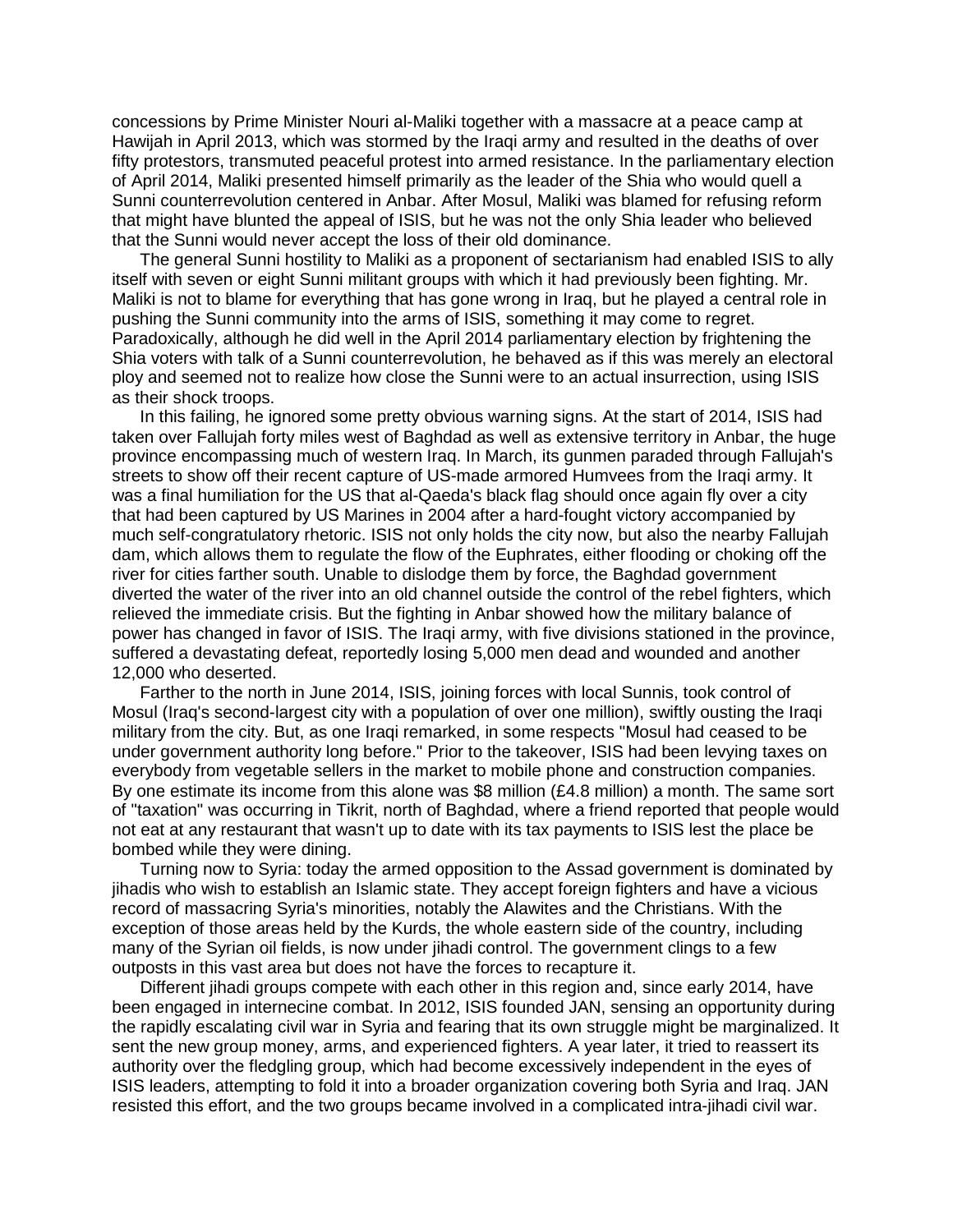The Islamic Front, a newly established and powerful alliance of opposition brigades backed by Turkey and Qatar, is also fighting ISIS, despite sharing its aim of strict imposition of sharia. When it comes to social and religious mores, ISIS and JAN do not differ markedly, although the latter organization has a reputation for being less rigid. However, it was JAN fighters in Deir Ezzor on the Euphrates in eastern Syria who burst into a wedding party in a private house, beating and arresting women who were listening to loud music and not wearing Islamic dress.

Despite this conflict, non-jihadi groups are today peripheral in the Syrian opposition. In particular the more secular Free Syrian Army (FSA), whose political wing was once designated by the West as the next rulers of Syria, has been marginalized. ISIS holds eastern Aleppo province while much of the recent fighting in Aleppo city itself has been led by JAN and Ahrar al-Sham, another al-Qaeda—type movement. A recent attack on Syrian government—held territory in Latakia, located on the Mediterranean coast, was spearheaded by Morrocan jihadis along with Chechens. Meanwhile, JAN fighters run some of the suburbs of Damascus and a variety of villages and towns stretching up to the Turkish border. The fighting between ISIS and the other jihadis is really a battle over the spoils, more of a reflection of how strong they are than of any differences with respect to their long-term aims.

This sharp increase in the strength and reach of jihadist organizations in Syria and Iraq has generally been unacknowledged until recently by politicians and media in the West. A primary reason for this is that Western governments and their security forces narrowly define the jihadist threat as those forces directly controlled by al-Qaeda central or "core" al-Qaeda. This enables them to present a much more cheerful picture of their successes in the so-called "war on terror" than the situation on the ground warrants. In fact, the idea that the only jihadis to be worried about are those with the official blessing of al-Qaeda is naive and self-deceiving. It ignores the fact, for instance, that ISIS has been criticized by the al-Qaeda leader Ayman al-Zawahiri for its excessive violence and sectarianism. After talking to a range of Syrian jihadi rebels not directly affiliated with al-Qaeda in southeast Turkey earlier this year, a source told me that "without exception they all expressed enthusiasm for the 9/11 attacks and hoped the same thing would happen in Europe as well as the US."

Jihadi groups ideologically close to al-Qaeda have been relabeled as moderate if their actions are deemed supportive of US policy aims. In Syria, the Americans backed a plan by Saudi Arabia to build up a "Southern Front" based in Jordan that would be hostile to the Assad government in Damascus, and simultaneously hostile to al-Qaeda—type rebels in the north and east. The powerful but supposedly moderate Yarmouk Brigade, reportedly the planned recipient of anti-aircraft missiles from Saudi Arabia, was intended to be the leading element in this new formation. But numerous videos show that the Yarmouk Brigade has frequently fought in collaboration with JAN, the official al-Qaeda affiliate. Since it was likely that, in the midst of battle, these two groups would share their munitions, Washington was effectively allowing advanced weaponry to be handed over to its deadliest enemy. Iraqi officials confirm that they have captured sophisticated arms from ISIS fighters in Iraq that were originally supplied by outside powers to forces considered to be anti-al-Qaeda in Syria.

The name al-Qaeda has always been applied flexibly when identifying an enemy. In 2003 and 2004 in Iraq, as armed Iraqi opposition to the American and British-led occupation mounted, US officials attributed most attacks to al-Qaeda, though many were carried out by nationalist and Baathist groups. Propaganda like this helped to persuade nearly 60 percent of US voters prior to the Iraq invasion that there was a connection between Saddam Hussein and those responsible for 9/11, despite the absence of any evidence for this. In Iraq itself, indeed throughout the entire Muslim world, these accusations have benefited al-Qaeda by exaggerating its role in the resistance to the US and British occupation.

Precisely the opposite PR tactics were employed by Western governments in 2011 in Libya, where any similarity between al-Qaeda and the NATO-backed rebels fighting to overthrow the Libyan leader, Muammar Gaddafi, was played down. Only those jihadis who had a direct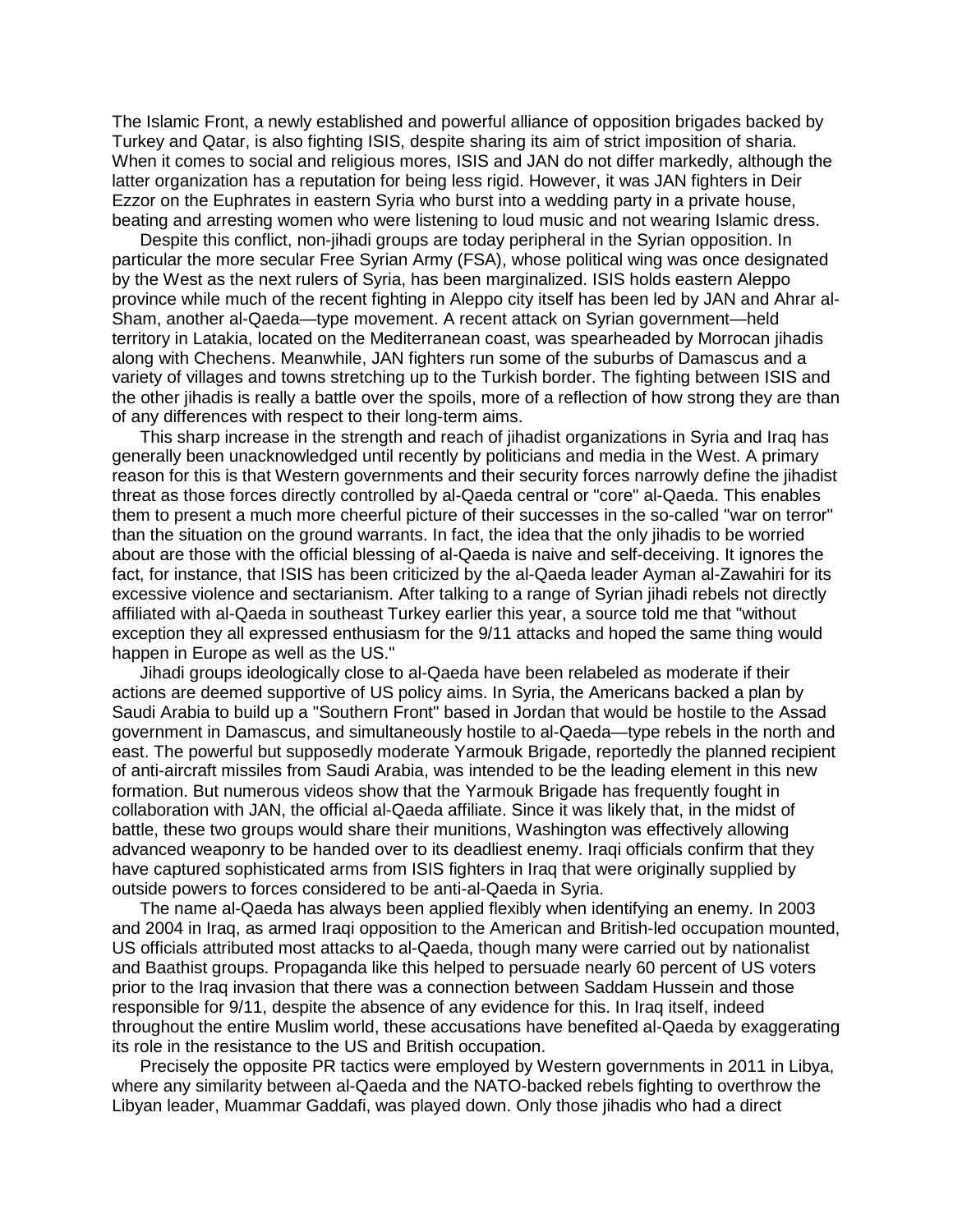operational link to the al-Qaeda "core" of Osama bin Laden were deemed to be dangerous. The falsity of the pretense that the anti-Gaddafi jihadis in Libya were less threatening than those in direct contact with al-Qaeda was forcefully, if tragically, exposed when US ambassador Chris Stevens was killed by jihadi fighters in Benghazi in September 2012. These were the same fighters lauded by Western governments and media for their role in the anti-Gaddafi uprising.

Al-Qaeda is an idea rather than an organization, and this has long been the case. For a fiveyear period after 1996, it did have cadres, resources, and camps in Afghanistan, but these were eliminated after the overthrow of the Taliban in 2001. Subsequently, al-Qaeda's name became primarily a rallying cry, a set of Islamic beliefs, centering on the creation of an Islamic state, the imposition of sharia, a return to Islamic customs, the subjugation of women, and the waging of holy war against other Muslims, notably the Shia, who are considered heretics worthy of death. At the center of this doctrine for making war is an emphasis on self-sacrifice and martyrdom as a symbol of religious faith and commitment. This has resulted in using untrained but fanatical believers as suicide bombers, to devastating effect.

It has always been in the interest of the US and other governments that al-Qaeda be viewed as having a command-and-control structure like a mini-Pentagon, or like the mafia in America. This is a comforting image for the public because organized groups, however demonic, can be tracked down and eliminated through imprisonment or death. More alarming is the reality of a movement whose adherents are self-recruited and can spring up anywhere.

Osama bin Laden's gathering of militants, which he did not call al-Qaeda until after 9/11, was just one of many jihadi groups twelve years ago. But today its ideas and methods are predominant among jihadis because of the prestige and publicity it gained through the destruction of the Twin Towers, the war in Iraq, and its demonization by Washington as the source of all anti-American evil. These days, there is a narrowing of differences in the beliefs of jihadis, regardless of whether or not they are formally linked to al-Qaeda central.

Unsurprisingly, governments prefer the fantasy picture of al-Qaeda because it enables them to claim victories when it succeeds in killing its better-known members and allies. Often, those eliminated are given quasi-military ranks, such as "head of operations," to enhance the significance of their demise. The culmination of this heavily publicized but largely irrelevant aspect of the "war on terror" was the killing of bin Laden in Abbottabad in Pakistan in 2011. This enabled President Obama to grandstand before the American public as the man who had presided over the hunting down of al-Qaeda's leader. In practical terms, however, his death had little impact on al-Qaeda—type jihadi groups, whose greatest expansion has occurred subsequently.

The key decisions that enabled al-Qaeda to survive, and later to expand, were made in the hours immediately after 9/11. Almost every significant element in the project to crash planes into the Twin Towers and other iconic American buildings led back to Saudi Arabia. Bin Laden was a member of the Saudi elite, and his father had been a close associate of the Saudi monarch. Citing a CIA report from 2002, the official 9/11 report says that al-Qaeda relied for its financing on "a variety of donors and fundraisers, primarily in the Gulf countries and particularly in Saudi Arabia." The report's investigators repeatedly found their access limited or denied when seeking information in Saudi Arabia. Yet President George W. Bush apparently never even considered holding the Saudis responsible for what happened. An exit of senior Saudis, including bin Laden relatives, from the US was facilitated by the US government in the days after 9/11. Most significant, twenty-eight pages of the 9/11 Commission Report about the relationship between the attackers and Saudi Arabia were cut and never published, despite a promise by President Obama to do so, on the grounds of national security.

In 2009, eight years after 9/11, a cable from the US secretary of state, Hillary Clinton, revealed by WikiLeaks, complained that donors in Saudi Arabia constituted the most significant source of funding to Sunni terrorist groups worldwide. But despite this private admission, the US and Western Europeans continued to remain indifferent to Saudi preachers whose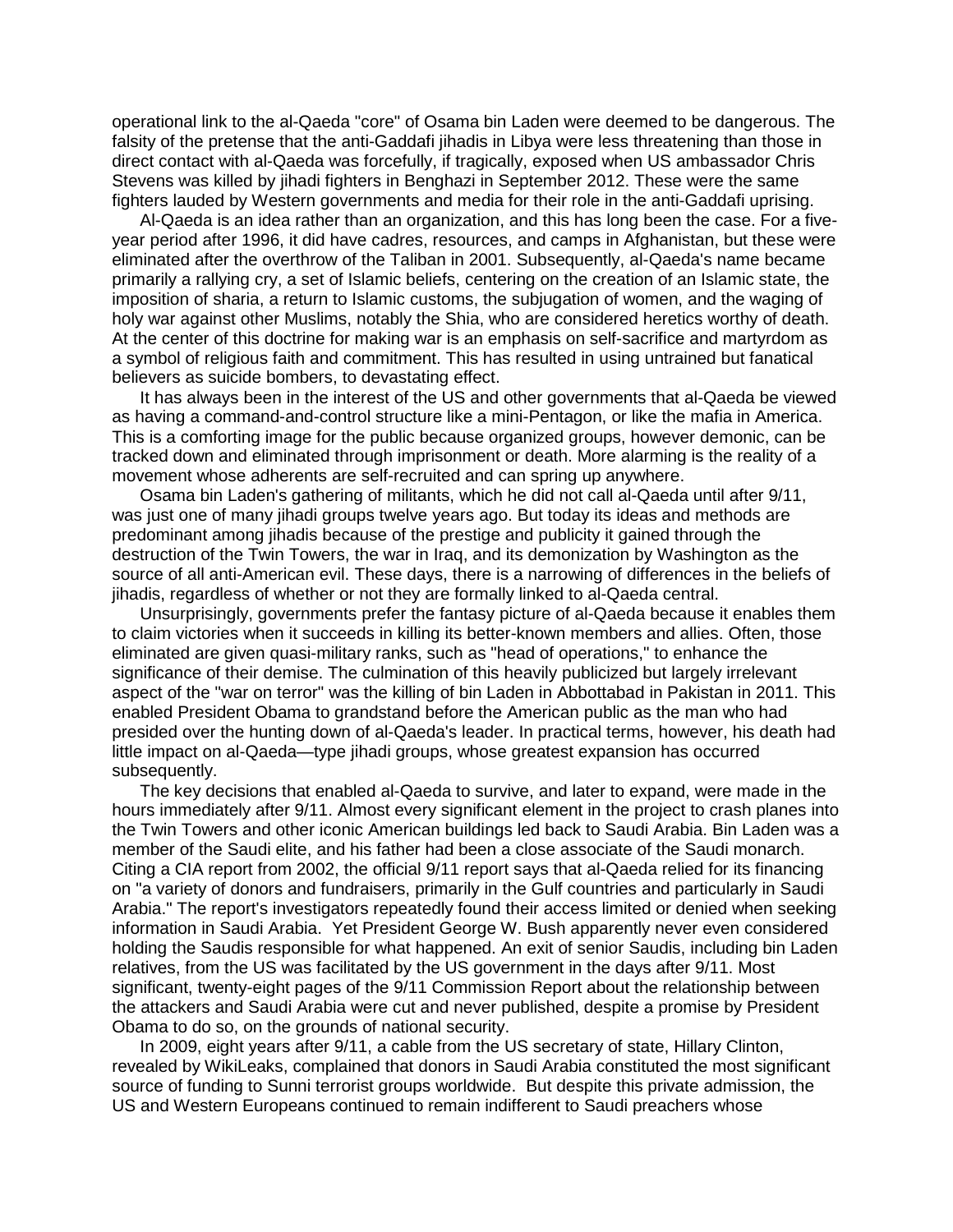message, spread to millions by satellite TV, YouTube, and Twitter, called for the killing of the Shia as heretics. These calls came as al-Qaeda bombs were slaughtering people in Shia neighborhoods in Iraq. A sub-headline in another State Department cable in the same year reads: "Saudi Arabia: Anti-Shi'ism As Foreign Policy?" Now, five years later, Saudi-supported groups have a record of extreme sectarianism against non-Sunni Muslims. Pakistan, or rather Pakistani military intelligence in the shape of the Inter-Services Intelligence (ISI), was the other parent of al-Qaeda, the Taliban, and jihadi movements in general. When the Taliban was disintegrating under the weight of US bombing in 2001, its forces in northern Afghanistan were trapped by anti-Taliban forces. Before they surrendered, hundreds of ISI members, military trainers, and advisers were hastily evacuated by air. Despite the clearest evidence of ISI's sponsorship of the Taliban and jihadis in general, Washington refused to confront Pakistan, and thereby opened the way for the resurgence of the Taliban after 2003, which neither the US nor NATO has been able to reverse.

The "war on terror" has failed because it did not target the jihadi movement as a whole and, above all, was not aimed at Saudi Arabia and Pakistan, the two countries that fostered jihadism as a creed and a movement. The US did not do so because these countries were important American allies whom it did not want to offend. Saudi Arabia is an enormous market for American arms, and the Saudis have cultivated, and on occasion purchased, influential members of the American political establishment. Pakistan is a nuclear power with a population of 180 million and a military with close links to the Pentagon.

The spectacular resurgence of al-Qaeda and its offshoots has happened despite the huge expansion of American and British intelligence services and their budgets after 9/11. Since then, the US, closely followed by Britain, has fought wars in Afghanistan and Iraq, and adopted procedures normally associated with police states, such as imprisonment without trial, rendition, torture, and domestic espionage. Governments wage the "war on terror" claiming that the rights of individual citizens must be sacrificed to secure the safety of all.

In the face of these controversial security measures, the movements against which they are aimed have not been defeated but rather have grown stronger. At the time of 9/11, al-Qaeda was a small, generally ineffectual organization; by 2014 al-Qaeda—type groups were numerous and powerful. In other words, the "war on terror," the waging of which has shaped the political landscape for so much of the world since 2001, has demonstrably failed. Until the fall of Mosul, nobody paid much attention.

## **Chpater 5 The Sunni Resurgence in Iraq**

In Iraq, events are not always what they seem. Take two recent occurrences that illustrate the difference between appearance and reality there. The first relates to the recapture of Fallujah in January 2014 by ISIS, aided by tribal militias. This was a body blow to the Iraqi government: Fallujah is only forty miles west of Baghdad; a famous Sunni stronghold; and a gateway to the capital. Soon after ISIS retook the city and reportedly stationed between 300 and 500 men armed with high-powered sniper rifles on its outskirts, government supporters circulated a reassuring video on Twitter and Facebook. It included some narrative in Iraqi Arabic, was shot from the air, and showed insurgents being targeted and eliminated by airlaunched missiles. This was morale-raising stuff for government supporters. Unfortunately for them, within just a few hours of the video's first release, someone noticed that it had been shot in Afghanistan and was actually a video of American aircraft firing missiles at Taliban fighters. It is highly doubtful that Iraqi airpower is capable of carrying out such precision attacks; it later resorted to dropping random barrel bombs stuffed with explosives on Fallujah. The failure to take back Fallujah over a period of six months, and the need to invent even token victories for the Iraqi army, showed the real weakness of Iraq's million-strong security forces—350,000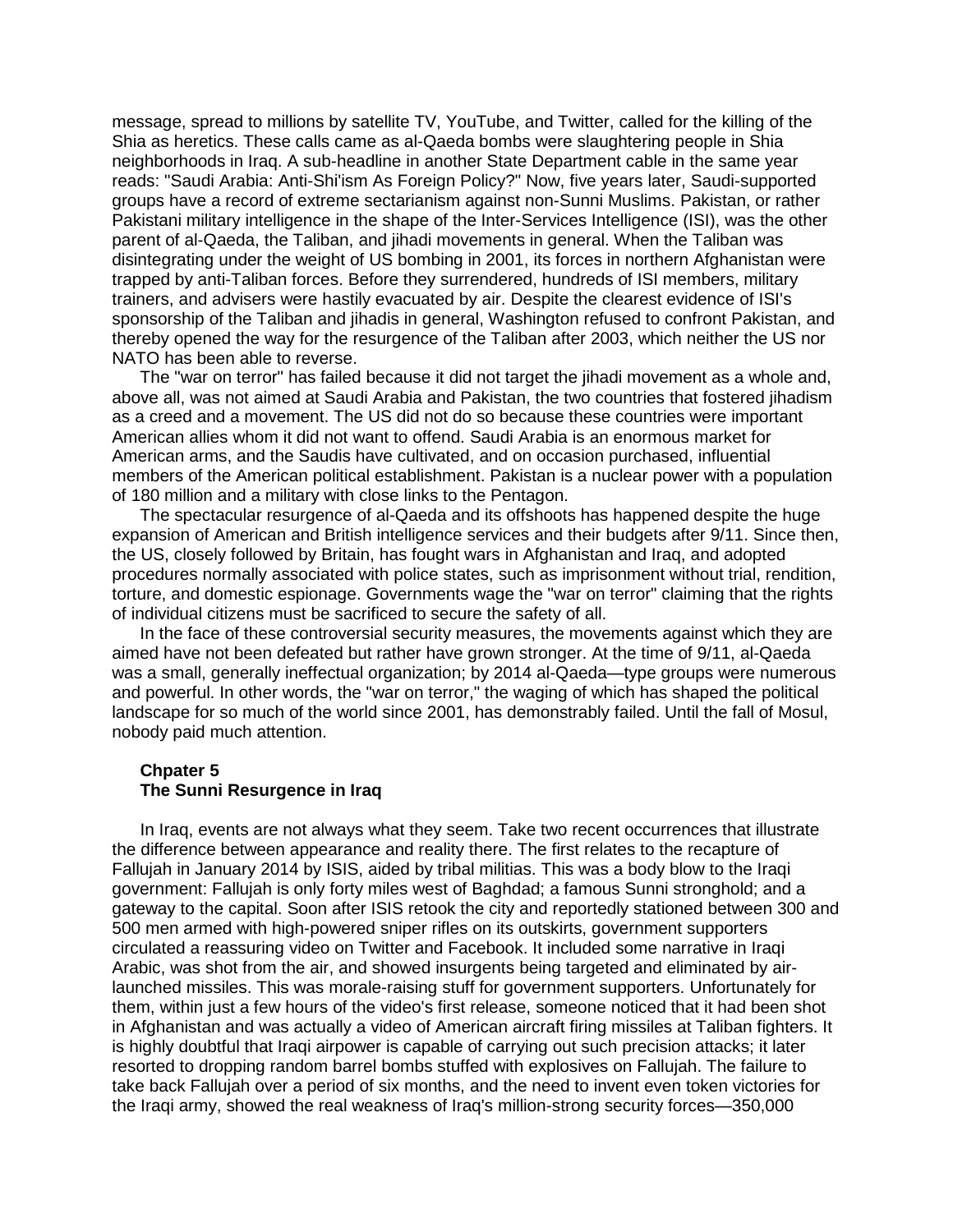soldiers and 650,000 police—something that was to be revealed even more starkly when ISIS swept away government authority across northern and western Iraq in June 2014.

Such deceptions are not all on the government side. A year previously, in December 2012, the arrest of the bodyguards of the moderate Sunni finance minister, Rafi al-Issawi, by the government led to widespread but peaceful protests in Sunni provinces in northern and central Iraq. Sunni Arabs make up about a fifth of Iraq's 33 million population. At first, the demonstrations were well attended, with protesters demanding an end to political, civil, and economic discrimination against the Sunni community. But soon they realized that Prime Minister Nouri al-Maliki was offering only cosmetic changes and many stopped attending the weekly demonstrations.

In the Sunni city of Tikrit, capital of Salah ad-Din province, 10,000 people had at first come to rallies, but the number then sank to just 1,000. A local observer reported: "It was decided that all mosques should be shut on Fridays except for one, forcing all the faithful to go to the same mosque for Friday prayers. Cameras eagerly filmed and photographed the crowd to make it look like they were all protesters and the images were beamed back to the Gulf, where their paymasters were fooled (or maybe they weren't) into thinking that the protests were still attracting large numbers." The eyewitness in Tikrit suggests cynically that the money supposedly spent on feeding and transporting nonexistent demonstrators was pocketed by protest leaders. The message was not that the Sunni were less angry than before but that peaceful protest was mutating into armed resistance.

These two stories illustrate an important political truth about contemporary Iraq: neither the government nor any of the constitutional political movements are as strong as they pretend to be. Power is divided, and these divisions have helped ISIS to emerge far stronger and more speedily in Iraq than anybody expected.

Though ISIS had gained momentum and notoriety leading up to June 2014, their victory in Mosul came as a major surprise—even to ISIS itself. "Enemies and supporters alike are flabbergasted," said ISIS spokesman Abu Mohammed al-Adnani. It is difficult to think of any examples in history when security forces a million strong, including fifteen divisions, have crumbled so quickly after attacks from an enemy force that has been estimated at 6,000. Key to making this possible was the fact that the Sunni population as a whole, sensing that an end to its oppression was at hand, was prepared to lend at least their tacit support.

The lack of morale and discipline in the Iraqi army was evidently also a major factor. Asked about the Iraqi military's cause of defeat, one recently retired Iraqi general was emphatic: "Corruption! Corruption! Corruption!" It started, he said, when the Americans told the Iraqi army to outsource food and other supplies around 2005. A battalion commander was paid for a unit of 600 soldiers, but had only 200 men under arms and pocketed the difference, which meant enormous profits. The army became a money-making machine for senior officers and often an extortion racket for ordinary soldiers who manned the checkpoints. On top of this, well-trained Sunni officers were sidelined. "Iraq did not really have a national army," the general concluded.

Corruption in the military took place at every level. A general could become a divisional commander at a cost of \$2 million and would then have to recoup his investment from kickbacks at checkpoints on the roads, charging every goods vehicle that passed through. An Iraqi businessman told me some years ago that he had stopped importing goods through Basra port because the amount of money he had to spend bribing officials and soldiers at every stage as his goods were moved from the ship at the dockside to Baghdad made it unprofitable. Another friend in Baghdad (I am afraid any account of Iraq will always be littered with sources who wish to remain anonymous) told me: "Soldiers under Saddam Hussein often wanted to desert—they were scarcely paid. But they knew they would be killed if they did, so it was better to die in battle. The present army has never been *a.* national army. Its soldiers were only interested in their salaries and they were no longer frightened of what would happen to them if they ran away."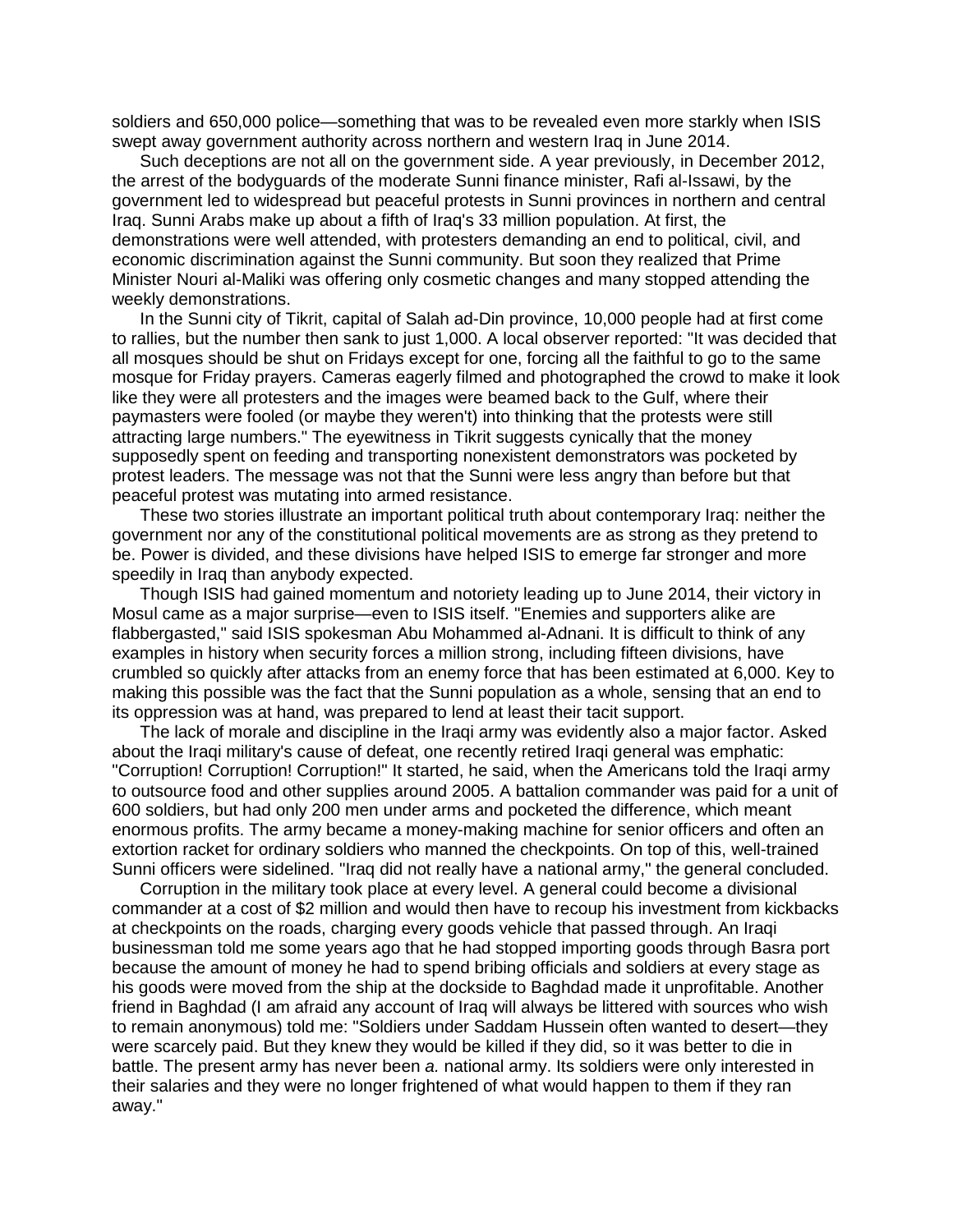Iraqis are not naive. The grim experiences of their country's rulers over the past fifty years have led many to recognize them as being self-serving, greedy, brutal, and incompetent. Ten years ago, some had hopes that they might escape living in a permanent state of emergency as the US and Britain prepared to overthrow Saddam Hussein. Others were wary of Iraqis returning from abroad who promised to build a new nation.

A few months before the 2003 invasion and occupation, an Iraqi civil servant secretly interviewed in Baghdad made a gloomy forecast. "The exiled Iraqis are the exact replica of those who currently govern us ... with the sole difference that the latter are already satiated since they have been robbing us for the past thirty years," he said. "Those who accompany the US troops will be ravenous."

Many of the Iraqis who came back to Iraq after the US-led invasion were people of high principle who had sacrificed much as opponents of Saddam Hussein. But fast-forward a decade and the prediction of the unnamed civil servant about the rapaciousness of Iraq's new government turns out to have been all too true. As one former minister put it, "the Iraqi government is an institutionalized kleptocracy."

"The corruption is unbelievable," said political scientist and activist Ghassan al-Attiyah. "You can't get a job in the army unless you pay; you can't even get out of prison unless you pay. Maybe a judge sets you free but you must pay for the paperwork, otherwise you stay there. Even if you are free you may be captured by some officer who paid \$10,000 to \$50,000 for his job and needs to get the money back." In an Iraqi version of catch-22, everything is for sale. A former prison detainee said he had to pay his guards \$100 for a single shower. Racketeering was, and continues to be, the norm: one entrepreneur built his house on top of a buried oil pipeline, drilled into it, and siphoned off quantities of fuel.

Corruption complicates and poisons the daily life of Iraqis, especially those who can afford to pay. But the frequent demand for bribes has not in itself crippled the state or the economy. The highly autonomous Kurdistan Regional Government is deemed extremely corrupt, but its economy is booming and its economic management is praised as a model for the country. More damaging for Iraq has been the wholesale theft of public funds. Despite tens of billions of dollars being spent, there is a continued shortage of electricity and other necessities. Few Iraqis regret the fall of Saddam, but many recall that, after the devastating US air strikes on the infrastructure in 1991, power stations were patched up quickly using only Iraqi resources.

There is more to Iraqi corruption than the stealing of oil revenues by a criminalized caste of politicians, parties, and officials. Critics of Prime Minster Maliki, who has been in power since 2006, say his method of political control has been to allocate contracts to supporters, wavering friends, or opponents whom he wants to win over. But that is not the end of the matter. Beneficiaries of this largesse have been "threatened with investigation and exposure if they step out of line," said one Iraqi observer. Even those who had not been awarded contracts knew that they were vulnerable to being targeted by anticorruption bodies. "Maliki uses files on his enemies like J. Edgar Hoover," the observer said. The government cannot reform the system because it would be striking at the very mechanism by which it rules. State institutions for combating corruption have been systematically defanged, marginalized, or intimidated. Why has the corruption in Iraq been so bad? The simple answer that Iraqis give is that "UN sanctions destroyed Iraqi society in the 1990s and the Americans destroyed the Iraqi state after 2003." Under Maliki's Shia-dominated government, patronage based on party, family, or community determines who gets a job, contributing further to the political and economic marginalization of Iraq's Sunni population that began after the fall of Saddam Hussein.

It is evident that ISIS has been able to exploit the growing sense of alienation and persecution among the Sunni in Iraq. "Belittled, demonized, and increasingly subject to a central government crackdown, the popular movement is slowly mutating into an armed struggle," reports the International Crisis Group. "Many Sunni Arabs have concluded that their only realistic option is a violent conflict increasingly framed in confessional terms." In other words,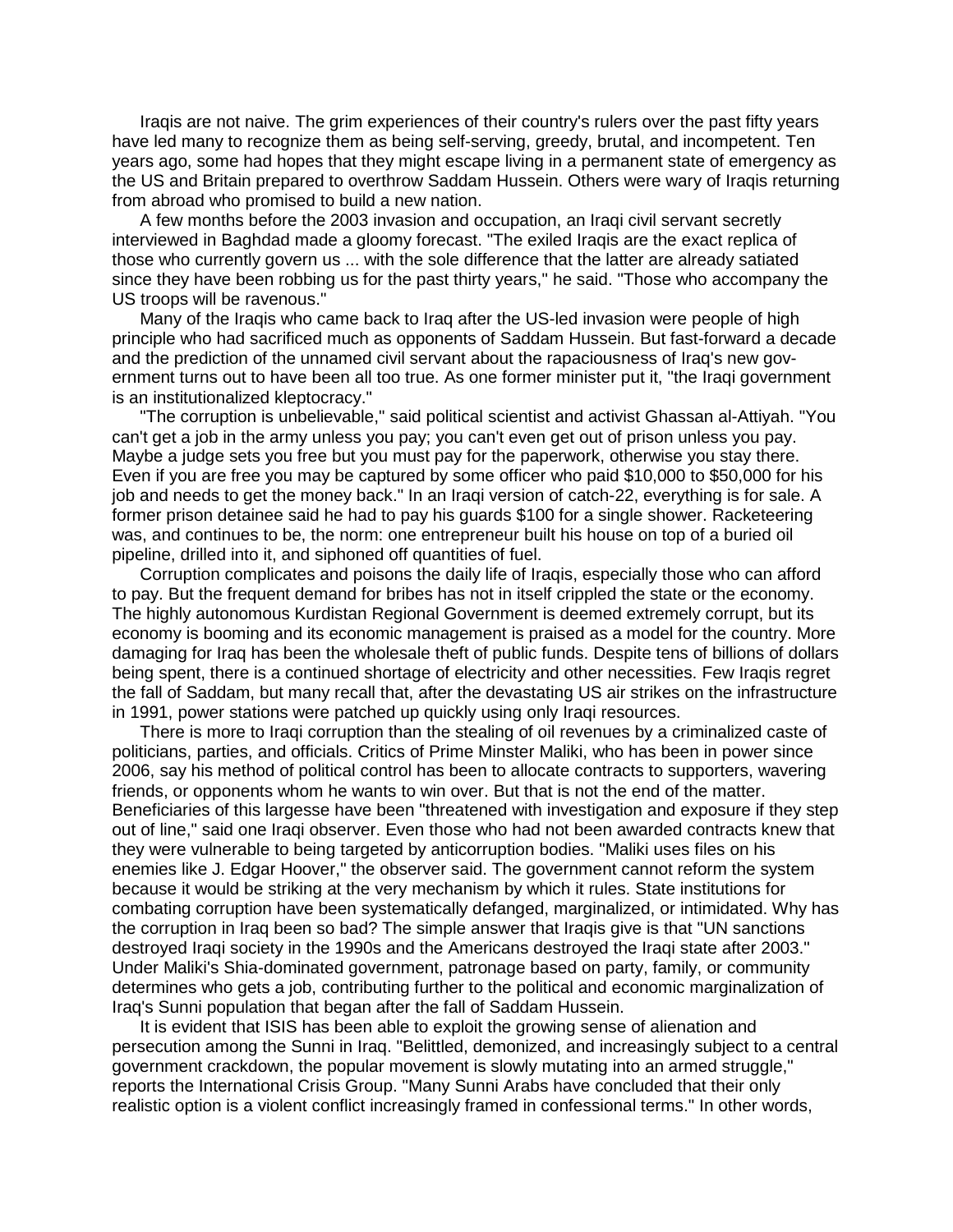they see their best chance of surviving and even winning the struggle for power in Iraq is to fight as Sunnis against Shia hegemony.

The Shia-dominated government might have gotten away with its confrontational approach before 2011. But when the predominant theme of the Arab Spring uprising in Syria took the form of a revolt by the Sunni majority backed by Saudi Arabia and the Sunni monarchies of the Gulf and Turkey, the sectarian balance of power in the region began to change.

Previously, the Iraqi Sunni had been resentful but largely resigned to the Shia-Kurdish domination of Iraq established in 2003. They were fearful of a renewed onslaught by Shia militias and Shia-controlled security forces, which had driven the Sunni out of much of Baghdad in the sectarian civil war of 2006 and 2007.

A US embassy cable in September 2007 said: "More than half of all Baghdad neighborhoods now contain a clear Shia majority. Sunnis have largely fled to outlying areas or have been concentrated into small enclaves surrounded by Shia neighborhoods." To a great extent, this remains true today.

The shifting power dynamic along sectarian lines, most evident in the wake of the events of June 2014, also spurred fearful reactions from Iraq's Shia community. "The Shia in Iraq see what is happening not as the Sunni reacting justifiably against the government oppressing them but as an attempt to re-establish the old Sunni-dominated-type government," said one observer in the capital. On both the Shia and Sunni sides tensions had accumulated to the extent that a full-scale and bloody sectarian confrontation was inevitable.

The surge of young Shia men into militias in the summer of 2014 was touched off by an appeal of Grand Ayatollah Ali al-Sistani, the revered Shia cleric, for people to sign up. "The street is boiling," said one observer. Some 1,000 volunteers left Kerbala for the frontline city of Samarra, the site of the al-Askari mosque, one of the holiest Shia shrines in a city where the majority of the population is Sunni.

This polarization between the two religious groups was only intensified by the hot and cold war between the US and Russia. Proxies were at play here with Saudi Arabia and the Gulf monarchies, backed by the US, facing off against Iran, Syria, and Hezbollah in Lebanon, supported by Russia. Iranian President Hassan Rouhani, whose government has backed the Shia-led Iraqi state, pledged support for Maliki against the Sunni uprising, saying, "Iran will apply all its efforts on the international and regional levels to confront terrorism." With a long border in common, Iraq is Iran's most important ally, more important even than Syria. The Iranians were horrified by the sudden Iraqi military collapse, which created problems for Iran in Syria, where it had been struggling with some success to stabilize the rule of President Assad. Responding to the surge of ISIS control in Iraq in 2014, a cadre of advisers from the Iranian Revolutionary Guard Corps was believed to be putting together a new military force drawn from the army and militias.

Iraq has long suspected the hidden hand of Wahhabism, the variant of Islam espoused by Saudi Arabia, as being behind much of its troubles. In March 2014, Prime Minister Maliki, during an interview with France 24 television, put the blame squarely on Saudi Arabia and Qatar for the rise of Sunni violence in his country, saying that "these two countries are primarily responsible for the sectarian, terrorist and security crisis in Iraq."

He added that allegations that he was marginalizing Sunnis were broadcast by "sectarians with ties to foreign agendas, with Saudi and Qatari incitement." His accusations were angry and direct, alleging that Riyadh and Doha were providing support for the militants, including "buying weapons for the benefit of these terrorist organizations."

There was considerable truth in Maliki's charges. A proportion of aid from the Gulf destined for the armed opposition in Syria undoubtedly goes to jihadist militants in Iraq. Turkey allows weapons and jihadist volunteers, many of them potential suicide bombers, to cross its 510-milelong border into Syria. Inevitably some of the guns, fighters, and bombers go to Iraq. This is hardly surprising given that ISIS operates in both countries as if they were one.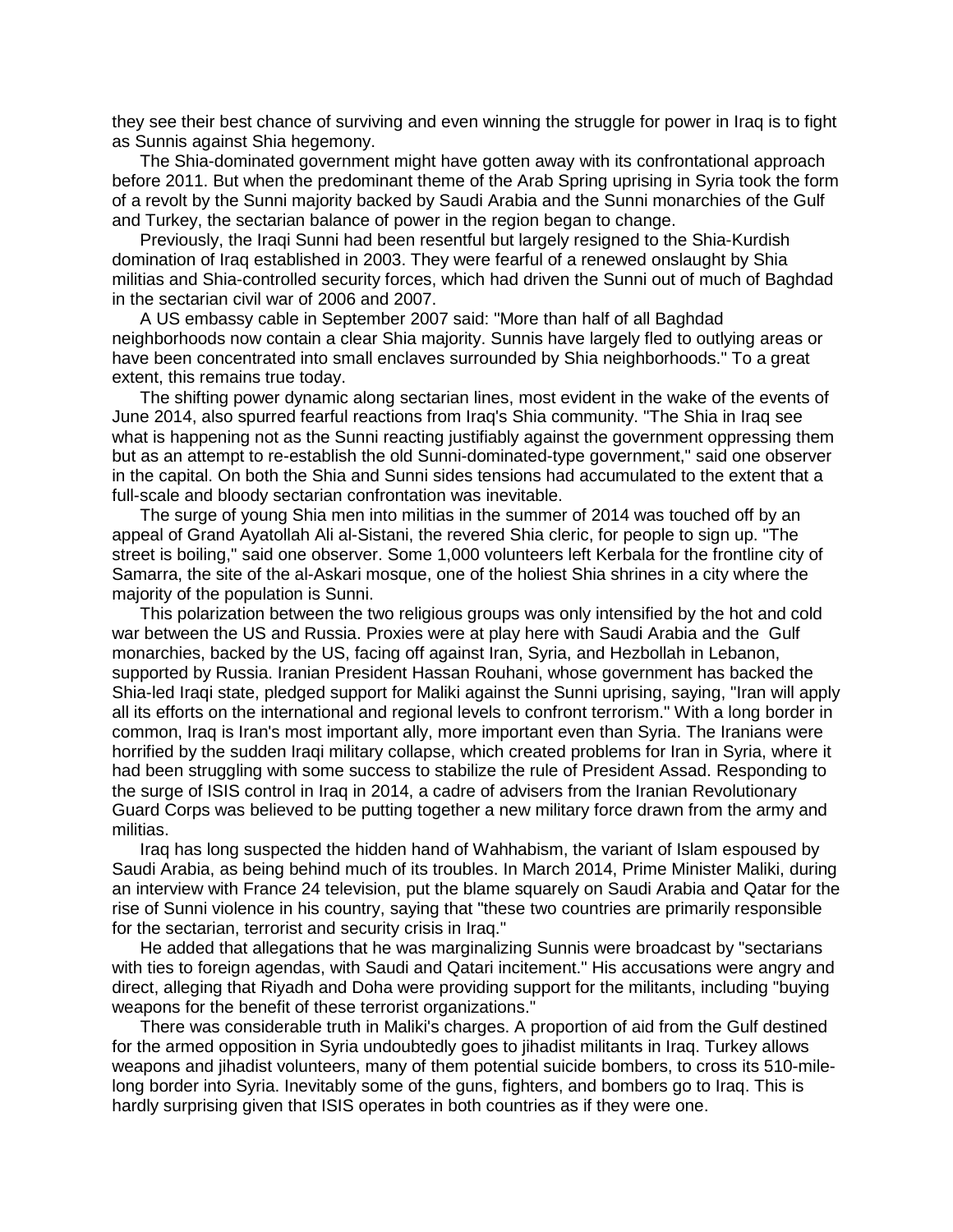Over the past two years, violence has increased sharply, with nearly 10,000 Iraqi civilians killed in 2013 and almost 5,000 in just the first five months of 2014, according to Iraq Body Count. A senior US administration official, speaking in August 2013 and quoted by Jessica D. Lewis of the Institute for the Study of War, said: "We 've had an average of about five to ten suicide bombers a month ... We 've seen over the [past] ninety days the suicide bomber numbers approach about thirty a month, and we still suspect that most of them are coming in from Syria."

A blind spot for the US and other Western powers has been their failure to see that by supporting the armed uprising in Syria, they would inevitably destabilize Iraq and provoke a new round of its sectarian civil war. Al-Qaeda in Iraq, as it was then known, was at its lowest ebb in 2010. It had been vigorously pursued by the Americans and was under attack from the Sahwa or "Awakening" groups of anti—al-Qaeda fighters, mostly drawn from the Sunni tribes. It had lost many of its veterans, who were dead or in prison, and survivors were unpopular among ordinary Sunnis because of their general bloodthirstiness, killing even minor government employees who might be Sunni. Above all, it had failed to overthrow the Shia-Kurdish government. Up to 2012, many Sunnis were hopeful of extracting at least some concessions from the government without going back to war.

The spectacular resurgence of the jihadists in Iraq came through a well-planned campaign, an important element of which was systematic attacks on the prisons. Known as the "Breaking the Walls" campaign, this involved eight separate attacks to free prisoners, culminating in a successful assault on Abu Ghraib and Taji prisons in the summer of 2013 when at least 500 captives, many of them experienced fighters, escaped. The attackers fired one hundred mortar bombs into the jails and used suicide bombers to clear the way as inmates rioted and started fires to confuse the guards.

Throughout 2013, ISIS attacks on security forces all over Iraq escalated. An assault by government forces on a peace camp at Hawijah, southwest of Kirkuk, on April 23 killed fifty people and injured 110, alienating many Sunni, including powerful tribes. Ill-planned government counteroffensives, which often meant detaining and mistreating all Sunni men of military age, proved counter-effective. Sporadic shelling of Fallujah and Ramadi by government forces in Anbar forced some 500,000 people out of a total population of 1.6 million in the province to flee to safer places where they often had to live rough or with whole families crammed into a single room.

All along the upper Euphrates River, food became scarce and expensive and many schools were closed. The most important Sunni religious leader in Anbar, Abdul Malik al-Saadi, who had previously counseled moderation, insisted that the April 2014 parliamentary elections were illegitimate.

In the months leading up to its general offensive in June 2014, there was some uncertainty about the degree of control ISIS had over Sunni areas. Sometimes it chose to advertise its strength and sometimes not. Its takeover of Mosul, and the ease with which it occurred, was clearly a major symbolic victory for the jihadists, showing both their own effectiveness and the fragility of Iraq's enormous security forces.

However, the details of what precisely happened in the city remain cloudy because of a lack of reliable reporting on the ground, something that is unsurprising given the assassination campaign against local media that had taken place. Five journalists were killed in the six months after October 2013 and forty others had fled to Kurdistan and Turkey. Mukhtars, community leaders who are often the most important of the government's representatives, were also attacked, forcing them to flee the city or to cooperate with ISIS. Minorities such as the Yazidis and Christians were targeted as well.

Mosul is of particular importance to ISIS because it was the home of many families that joined the Iraqi army under Saddam Hussein, who traditionally picked his defense minister from the city. Brutal as ISIS fighters may be, for many in Mosul they are preferable to Maliki's Shia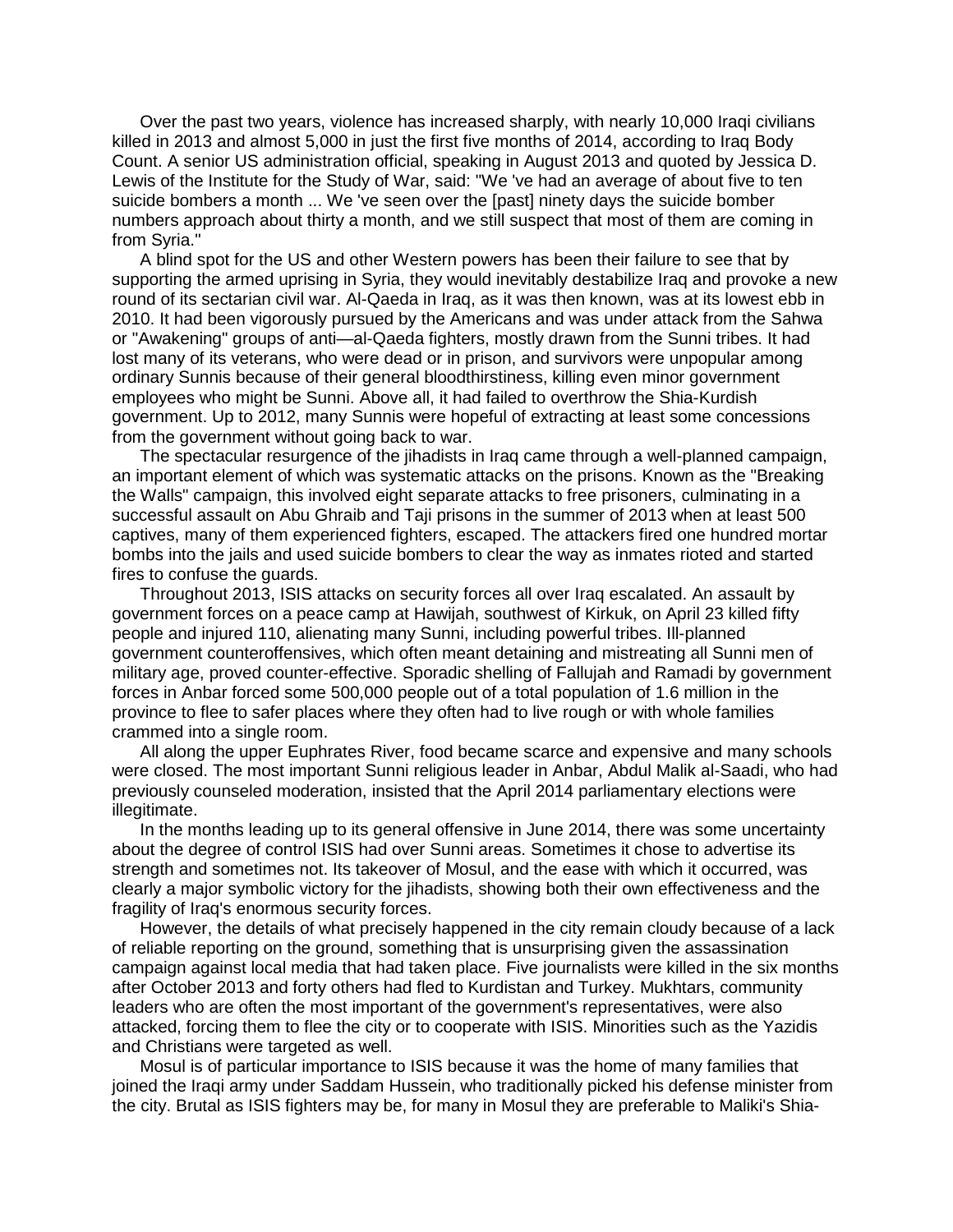dominant government forces. ISIS has been careful not to alienate the local population. ISIS spokesperson Abu Mohammed al-Adnani warned fighters to behave moderately towards the Sunni population, even those who may previously have fought on the government side. "Accept repentance and recantations from those who are sincere, and do not bother those who do not bother you, and forgive your Sunni folk, and be gentle with your tribes," he said. It remains to be seen if this approach will work. Mosul is a traditional, conservative city, but not an intensely religious one, and it is difficult to imagine ISIS ruling it without creating friction.

The surge in ISIS control in Sunni Iraq has happened rapidly, and there is little sign thus far of an effective government counterattack. The slaughter of Shia civilians continues, with a suicide bomber in a minivan packed with explosives killing 45 and wounding 157 people at a security checkpoint at the entrance to the largely Shia town of Hilla, southwest of Baghdad, as recently as March 2014. Government security is incapable of finding and eliminating the hideouts where these devastating vehicle-born bombs are rigged.

There may be another less obvious reason for the spectacular resurgence of ISIS. According to one senior Iraqi source, the reemergence of ISIS was significantly aided in 2011 and 2012 by Turkish military intelligence that encouraged experienced Iraqi officers, who may have participated in guerrilla war against the US occupation, to work with the movement. This might be dismissed as one more Middle East conspiracy theory, but a feature of jihadi-type movements is the ease with which they can be manipulated by foreign intelligence services.

Speaking of Iraq early in 2013, Dr. Mahmoud Othman, the veteran MP, said that "about half the country is not really controlled by the government." Asked why Iraq's one-million-strong security forces had been so ineffective against the jihadists, another politician, who did not want to be named, said: "This is the harvest of total corruption. People pay money to get into the army [so they can get a salary]—but they are investors not soldiers." These are harsh words, but evidence of their truth is provided by the fact that ISIS is now holding a large part of the country and the Iraqi army appears powerless to do anything about it.

## **Chapter 6 Jihadists Hijack the Syrian Uprising**

Just after the sarin poison gas attacks on rebel-held districts of Damascus in August 2013, I appeared on an American television program with Kazan Zaitouneh, a human rights lawyer and founder of the Violations Documentation Center, who was speaking via Skype from the opposition stronghold of Douma in East Damascus.

She gave a compelling, passionate, and wholly believable account of what had happened. "I have never seen so much death in my whole life," she said, describing people breaking down the doors of houses to find that everybody inside had been killed. Doctors in the few medical centers wept as they tried in vain to treat gas victims with the scarce medicines they had. Bodies, fifteen to twenty at a time, were being tipped into mass graves. She contemptuously dismissed any idea that the rebels might be behind the use of sarin, asking: "Do you think we are such crazy people that we would kill our own children?"

Zaitouneh had been defending political prisoners for a dozen years and was the sort of credible advocate that won the Syrian opposition so much international support in its first years. But on December 8, 2013, gunmen burst into her office in Douma and kidnapped her, along with her husband, Wael Hamada, and two civil rights activists: Samira al-Khalil, a lawyer, and Nazem al-Hamadi, a poet. None of the four has been heard from since. Although it denies any involvement, the group suspected of being behind the kidnapping is the Army of Islam, a group strong in rebel-held districts of Damascus that was created by Saudi Arabia as a jihadi counterbalance to JAN. Al-Khalil's husband, Yassin al-Haj Saleh, told the online publication al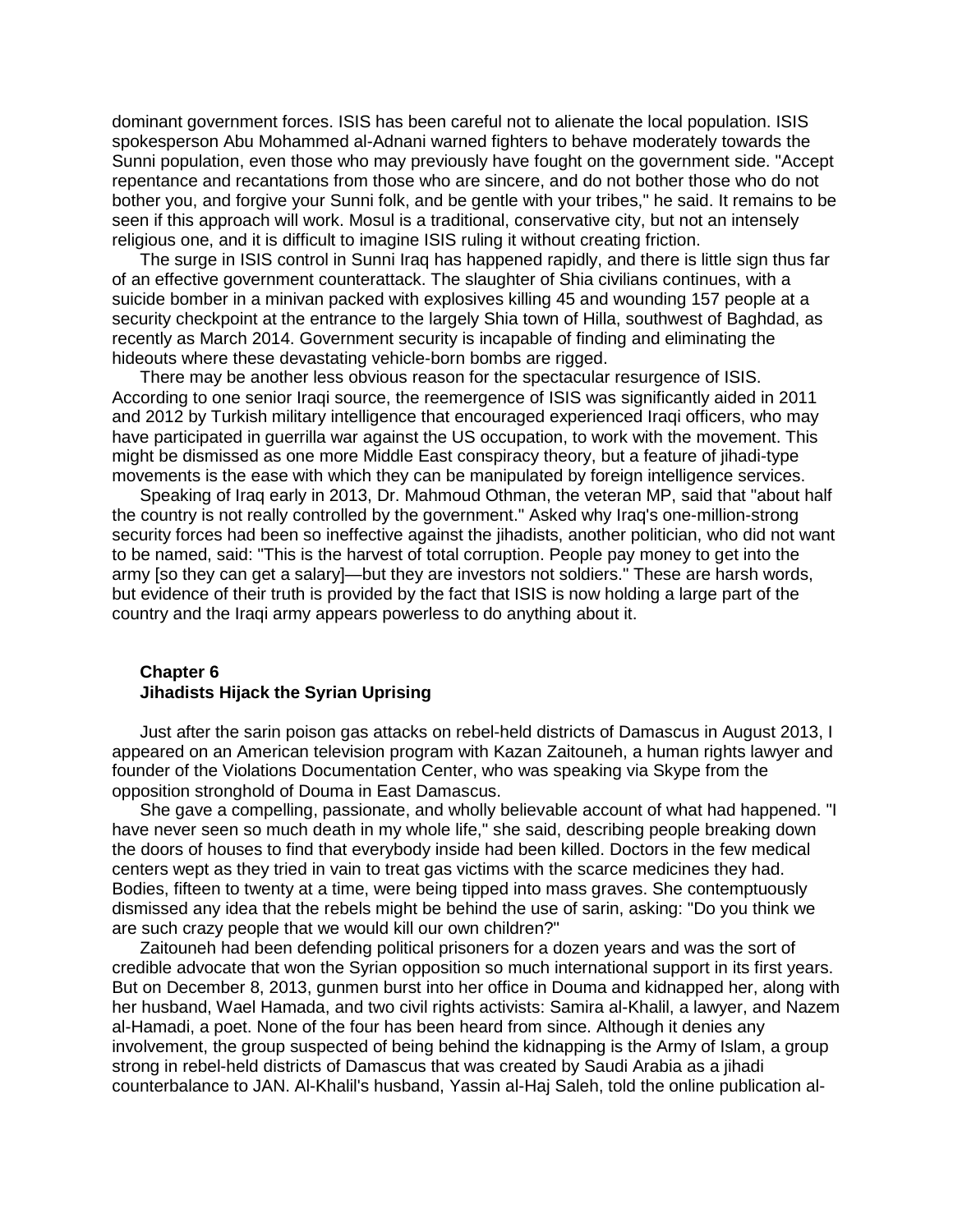Monitor: "Kazan and Samira were part of a national inclusive secular movement and this led them to collide with the Islamist factions, who are inclined towards despotism."

The kidnapping and disappearance of Ms. Zaitouneh and the others have many parallels elsewhere in Syria, where Islamists have killed civil rights activists or forced them to flee. Usually, this has happened when the activists have criticized them for killings, torture, imprisonment, or other crimes. Revolutions are notorious for devouring their earliest and most humane advocates, but few have done so with the speed and ferocity of Syria's.

Why has the Syrian uprising, whose early supporters demanded that tyranny should be replaced by a secular, nonsectarian, law-bound, and democratic state, failed so completely to achieve these aims? Syria has descended into a nightmarish sectarian civil war as the government bombs its own cities as if they were enemy territory and the armed opposition is dominated by Salafi-jihadist fighters who slaughter Alawites and Christians simply because of their religion. Syrians have to choose between a violent dictatorship, in which power is monopolized by the presidency and brutish security services, or an opposition that shoots children in the face for minor blasphemy and sends pictures of decapitated soldiers to the parents of their victims.

Syria today is like Lebanon during the fifteen-year-long civil war between 1975 and 1990. I was recently in Homs, once a city known for its vibrant diversity but now full of "ahost neighborhoods" where all the buildings are abandoned, smashed by shellfire or bombs. Walls still standing are so full of small holes from machine-gun fire that they look as if giant woodworms have been eating into the concrete.

This is a land of checkpoints, blockades, and sieges, during which the government seals off and bombards rebel-held enclaves. The strategy is working, but at a snail's pace that leaves much of Syria in ruins.

Aleppo, once the largest city in the country, is mostly depopulated. Government forces are advancing but are overstretched and cannot re-conquer northern and eastern Syria unless Turkey shuts its long border. Government success only strengthens the jihadists relative to other more moderate forces because they have a hardened core of fighters who will never surrender. So, as the Syrian army advances behind a barrage of barrel bombs in Aleppo, its troops are mostly fighting JAN, the official al-Qaeda affiliate, and the Salafist Ahrar al-Sham, backed by Qatar and Turkey. It is trying to repeat its success in parts of Damascus and Horns where it has sealed off and besieged rebel enclaves until making agreements which have approximated surrender. In contrast, the rebel enclave in the east of Aleppo city is more substantial, and closer to both the rebel heartland and the Turkish border. Its fall would mean the beginning of the end for the revolt, something its foreign backers do not wish to happen.

The degenerate state of the Syrian revolution stems from the country's deep political, religious, and economic divisions before 2011 and the way in which these have since been exploited and exacerbated by foreign intervention. The first protests happened when they did because of the uprisings of the "Arab Spring" in Tunisia, Egypt, Libya, Yemen, and Bahrain. They spread rapidly because of overreaction by state security forces firing on peaceful demonstrators, thereby enraging whole communities and provoking armed resistance. The government insists that protests were not as peaceful as they looked and that from an early stage their forces came under armed attack. There is some truth to this, but if the opposition's aim was to trap the government into a counterproductive punitive response, it has succeeded beyond its dreams.

Syria was always a less coherent society than it looked to outside observers, and its divisions were not just along religious lines. In July 2011, the Brussels-based International Crisis Group (ICG) wrote in a report: "The Syrian authorities claim they are fighting a foreignsponsored, Islamist conspiracy, when for the most part they have been waging war against their original social constituency. When it first came to power, the Assad regime embodied the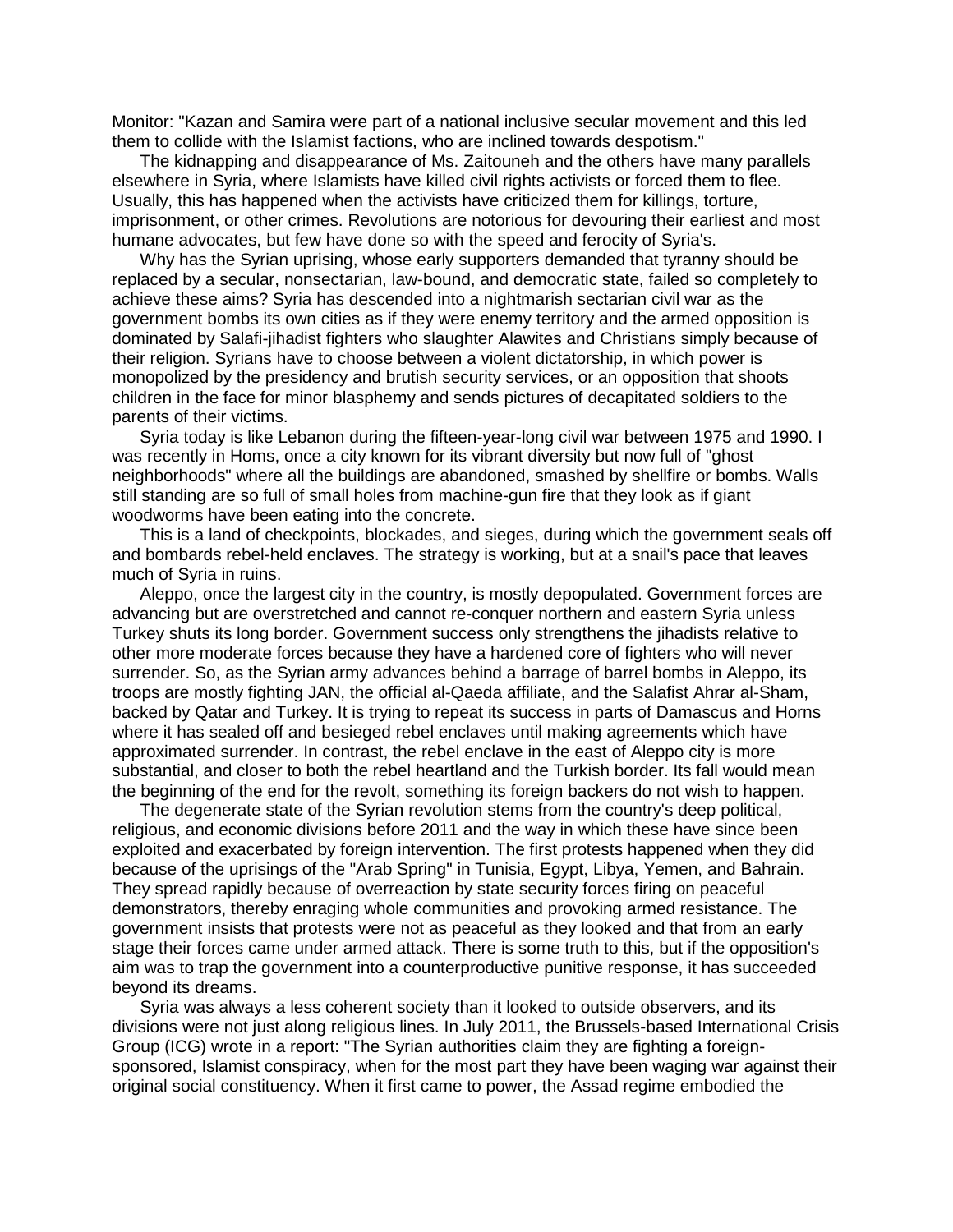neglected countryside, its peasants and exploited underclass. Today's ruling elite has forgotten its roots."

In the four years of drought before 2011, the United Nations noted that up to three million Syrian farmers had been pushed into "extreme poverty" and had fled the countryside to squat in shanty towns on the outskirts of the cities. Middle-class salaries could not keep up with inflation. Cheap imports, often from Turkey, forced small manufacturers out of business and helped to pauperize the urban working class. The state was in contact with whole areas of life in Syria solely through corrupt and predatory security services. The ICG conceded that there was "an Islamist undercurrent to the uprising" but it was not the main motivation for the peaceful protests that were mutating into military conflict.

Compare this analysis of the situation in the summer of 2011 with what happened three years later. By 2014, the war had reached a stalemate and the armed opposition was dominated by ISIS. Ideologically, there was not much difference between ISIS and other jihadist groups in the opposition such as Ahrar al-Sham or the Army of Islam, which also seek a theocratic Sunni state under sharia law. Pilloried in the West for their sectarian ferocity, these jihadists were often welcomed by local people for restoring law and order after the looting and banditry of the Western-backed Free Syrian Army (FSA), the loose umbrella group to which, at one time, 1,200 rebel bands owed nominal allegiance. In Afghanistan in the 1990s, the iron rule of the Taliban had been initially welcomed by many for the same reason.

The degree to which the armed opposition was under the thumb of foreign backers at the end of 2013 is well illustrated by the confessions of Saddam al-Jamal, a brigade leader in the Ahfad al-Rasoul Brigade and the former FSA commander in eastern Syria. A fascinating interview with Jamal, conducted by ISIS and translated by the Brown Moses blog, was recorded after he had defected to ISIS. Ignoring his self-serving denunciations of the un-Islamic actions of his former FSA associates, the interview appears to be reliable. He speaks as if it was matter of course that his own group, al-Ahfad, was funded by one or the other of the Gulf monarchies: "At the beginning of the Syrian revolution, the file was handled by Qatar. After a while, they switched to Saudi Arabia."

Jamal says meetings of the FSA military council were invariably attended by representatives of the Saudi, UAE, Jordanian, and Qatari intelligence services, as well as intelligence officers from the US, Britain, and France. At one such meeting, apparently in Ankara, Jamal says the Saudi deputy defence minister, Prince Salman bin Sultan, the half brother of Saudi intelligence chief Bandar bin Sultan, addressed them all and asked Syrian leaders of the armed opposition "who have plans to attack Assad positions to present their needs for arms, ammo and money." The impression one gets is of a movement wholly controlled by Arab and Western intelligence agencies. It may be a measure of Saudi recognition of how dramatically the plan to overthrow Assad failed that Bandar and Salman have now both lost their jobs.

The civil war between jihadist groups that started with a coordinated attack on ISIS positions in January 2014 is damaging the standing of all of them. Foreign fighters who came to Syria to fight Assad and the Shia find they are being told to kill Sunni jihadists with exactly the same ideological views as themselves.

ISIS sent the suicide bomber who killed Abdullah Muhammad al-Muhaysani, the official al-Qaeda representative in Syria and also a leader of Ahrar al-Sham. This is evidence of how al-Qaeda central has links at different levels to jihadi organizations with which it is not formally associated. Attempts by Saudi Arabia, the US, and Jordan to build up a "Southern Front" of insurgents who are both anti-Assad and anti—al-Qaeda have so far failed, in part because of Jordanian reservations about becoming too visible as combatants.

Returning jihadists are finding their route home is not always an easy one, since their native governments, for example in Saudi Arabia or Tunisia, which may have welcomed their departure as a way of exporting dangerous fanatics, are now appalled by the idea of battlehardened Salafists coming back. An activist in the northern Syrian city of Raqqa, seeking to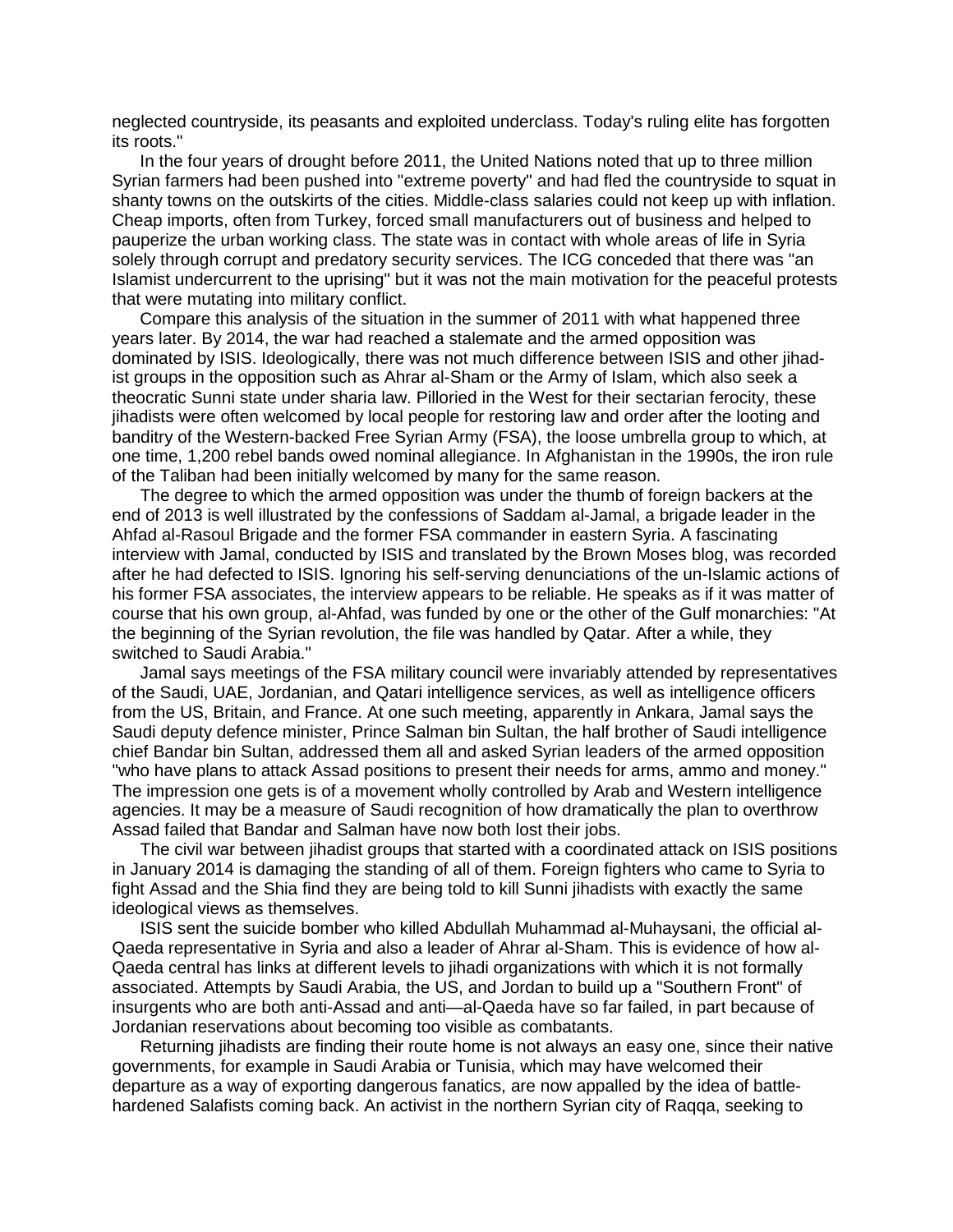speed the departure of Tunisian volunteers, showed them a video of bikini-clad women on Tunisian beaches and suggested that their puritanical presence was needed back home to prevent such loose practices.

It is a measure of Syria's descent into apocalyptic violence that the official representative of al-Qaeda there, JAN, should now be deemed more moderate than ISIS. The latter retreated earlier in 2014 but this may have been a tactical move while it prepared its offensive in northern Iraq. It has a vast territory in eastern Syria and western Iraq where it can regroup and plan counterattacks. In any case, JAN has always sought mediation with ISIS and does not generally want a fight. The jihadist civil war has made life easier for the government militarily, since its enemies are busy killing each other, but it also does not have the resources to fully eliminate them. It will soon be facing an emboldened ISIS fresh from its victories in Iraq and eager to show that it can do the same in Syria.

Many mistakes have been made about Syria by both the outside world and the opposition since 2011, but perhaps the most serious was the belief that President Assad was going to go down in defeat like Muammar Gaddafi in Libya. Both the rebels and their foreign backers forgot that Gaddafi was largely overthrown by the NATO air campaign. Without NATO, the rebels would not have lasted more than a few weeks. But the belief that Assad was weak only began to be treated skeptically in 2013. In 2012, foreign governments and foreign journalists were speculating what place he might choose for exile, even though he still held all fourteen Syrian provincial capitals. ISIS now controls one of them, Raqqa on the Euphrates, but the main population centers are still held by the government. A problem here for the non-jihadi opposition was that their whole strategy, insofar as they had one, was based on creating another Libyatype situation. When that failed to materialize, they had no plan B.

Though Assad—like the opposition in 2011 and 2012—may overestimate the strength of the cards he holds, the political and military terrain today looks much more positive from his point of view. The army, the pro-Assad militias, and allies like Hezbollah are extending their grip on Damascus, on the Qalamoun Mountains along the Lebanese border, and in Horns City and province. They are, however, achieving these gains very slowly, which betrays the government's shortage of effective combat troops and its need to avoid casualties. The overweight draftees manning checkpoints do not look as if they want to fight anybody. Rather than taking over rebelheld areas, the government simply bombards them so that the civilian population is forced to flee and those who remain are either families of fighters or those too poor to find anywhere else to live. Electricity and water is then cut off and a siege is mounted. In Adra on the northern outskirts of Damascus in early 2014, I witnessed JAN forces storm a housing complex by advancing through a drainage pipe which came out behind government lines, where they proceeded to kill Alawites and Christians. The government did not counterattack but simply continued its siege.

There are many local ceasefires in these areas which are not far from being surrenders. I was in one district called Barzeh where the FSA fighters kept their weapons, and where a rebel commander told me "we were expecting them to release 350 prisoners from Barzeh but all we have got so far is three dead bodies." He asked me, rather despairingly, if I knew anybody in Syrian military intelligence who might know what had happened to them.

The political landscape of Syria is much more variegated than it looks from the outside. For instance, in February 2014 in a town called Nabq on the Damascus-Horns road, which had just been recaptured, government forces organized a victory celebration guarded by their militia, the National Defence Force (NDF). However, local people told me that the rebels, who a week earlier had informed them they would all fight to the last bullet against Assad 's forces, were now all members of the NDF.

This pattern is repeated all the way up to Horns and then east along the Syrian border where the rebels have been losing villages or strong points like Krak des Chevaliers. Horns City itself has been under government control for some time, with the exception of a big area called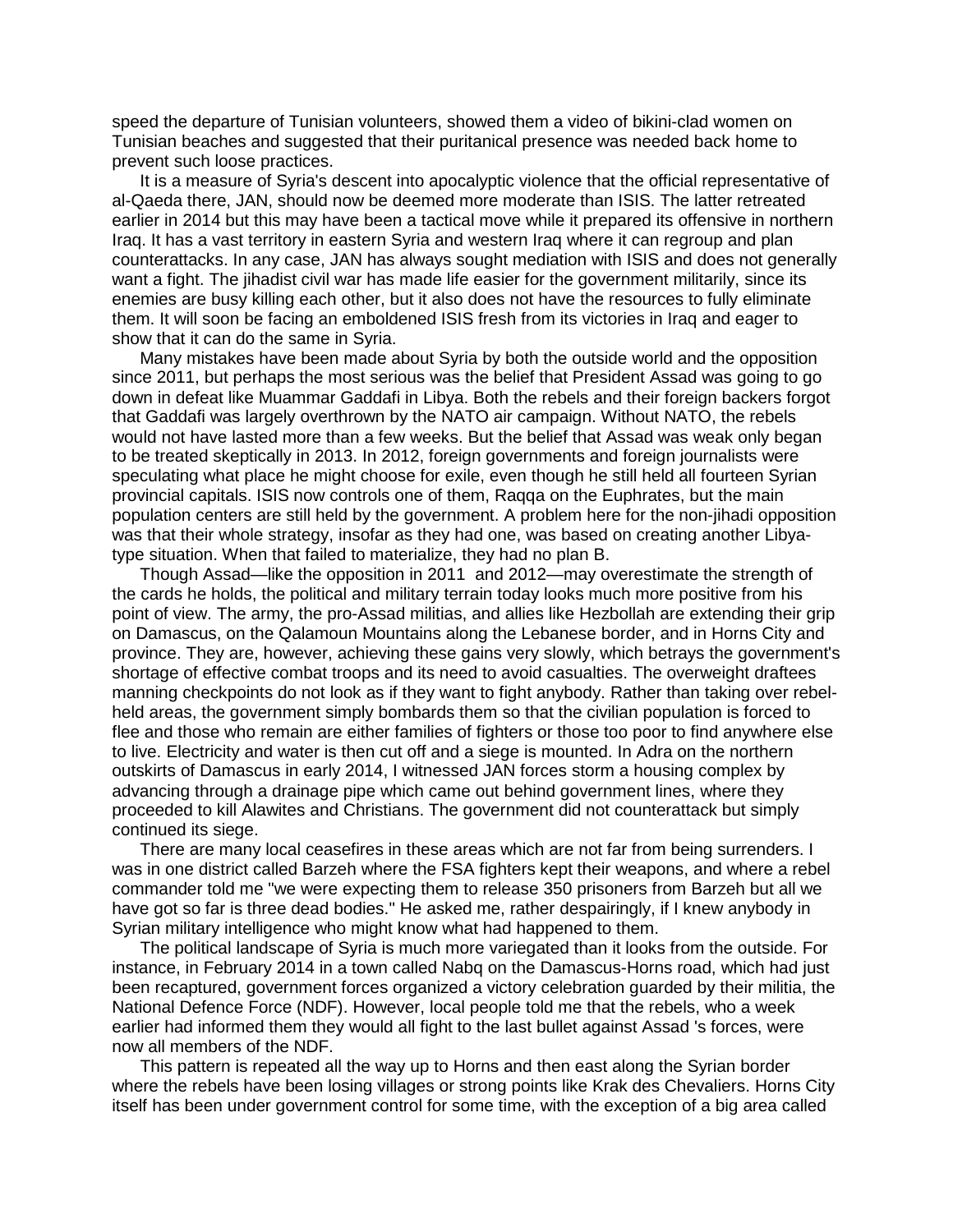al-Waer in the northwest, where several hundred thousand Sunni have taken refuge. The similarities between the situation in Horns province and Lebanon during the civil war are striking. Around Krak des Chevaliers, for instance, Christian villages are to be found next to Turkoman Sunni communities and, closer to the border with Lebanon, there are houses with statues of the Virgin Mary outside the door, indicating that the occupants are Maronites.

The farther north one travels, the less progress is being made by the government forces. Of course, here the rebels have the enormous advantage of the proximity of a border with Turkey that is essentially open to myriad smuggling operations, both commercial and military. Significantly, many of the intra-rebel battles have been fought over the control of border crossings that can be used to move men and weapons, and to provide a source of revenue.

Wide swaths of the country are devastated. The whole north of Damascus, for instance, looks like a picture of Stalingrad, where the buildings are blasted beyond repair or bulldozed. Refugees are not returning; there isn't anything to come back to. The government does not offer much by way of reconciliation either. Politically, its main argument is that "at least we are better than the other side who chop off people's heads if they belong to a different religion or sect." This obviously frightens Alawites, Christians, Kurds, and others, but it also frightens Sunnis who work for the government. The great weakness of the opposition is the degree to which it has allowed or encouraged the conflict to become a vicious sectarian war. Christian opposition women are forced to wear the veil and dissenters are threatened by punishment of death. An important factor in the Syrian war, which makes it different from previous conflicts, is that the threat of death or torture by the other side is all the more terrifying since Syrians can see myriad examples of such atrocities on the Internet. People who relate to their opponents largely through snuff movies are unlikely to be in a mood to compromise.

What could be done to end all of this? The theory that arming the opposition will bring Assad to discuss peace and his own departure presupposes a complete transformation of the situation on the battlefield. This would only happen, if at all, after years of fighting. It also presumes that Russia, Iran, and Hezbollah are willing to see their Syrian ally defeated. Given, that the insurgency is now dominated by ISIS, JAN, and other al-Qaeda—type groups, it is unlikely that even Washington, London, and Riyadh now want to see Assad fall. But allowing Assad to win would be seen as a defeat for the West and their Arab and Turkish allies. "They climbed too far up the tree claiming Assad has to be replaced to reverse their policy now," says one former Syrian minister. By insisting that Assad should go as a precondition of peace, while knowing this is not going to happen, his enemies are in practice ensuring that the war will go on. Assad may not want a peaceful compromise, but then neither is he being offered one.

If the war cannot be ended, could its impact on the Syrian people be mitigated? Given the current level of violence, negotiations are smothered at birth by what was once called in Northern Ireland "the politics of the last atrocity." Hatred and fear are too deep for anybody to risk being seen making concessions. And, in any case, one must question whether JAN or ISIS are in the business of negotiating with anybody. Certainly, until recently, the answer seemed to be firmly negative. But in May 2014, the last 1,200 fighters and their weapons were evacuated from the Old City of Horns, while food was allowed into two Shia towns, Nubl and Zahraa outside Aleppo, by the besieging rebels. Pro-Assad captives were released elsewhere. Such local agreements and truces are becoming increasingly possible because of war weariness. They are unlikely to be more than temporary. However, as one observer in Beirut put it: "There were over 600 ceasefires in the Lebanese civil war. They were always fragile and people laughed at them but they saved a lot of lives."

The Syrian crisis comprises five different conflicts that cross-infect and exacerbate each other. The war commenced with a genuine popular revolt against a brutal and corrupt dictatorship, but it soon became intertwined with the struggle of the Sunni against the Alawites, and that fed into the Shia-Sunni conflict in the region as a whole, with a standoff between the US, Saudi Arabia, and the Sunni states on the one side and Iran, Iraq, and the Lebanese Shia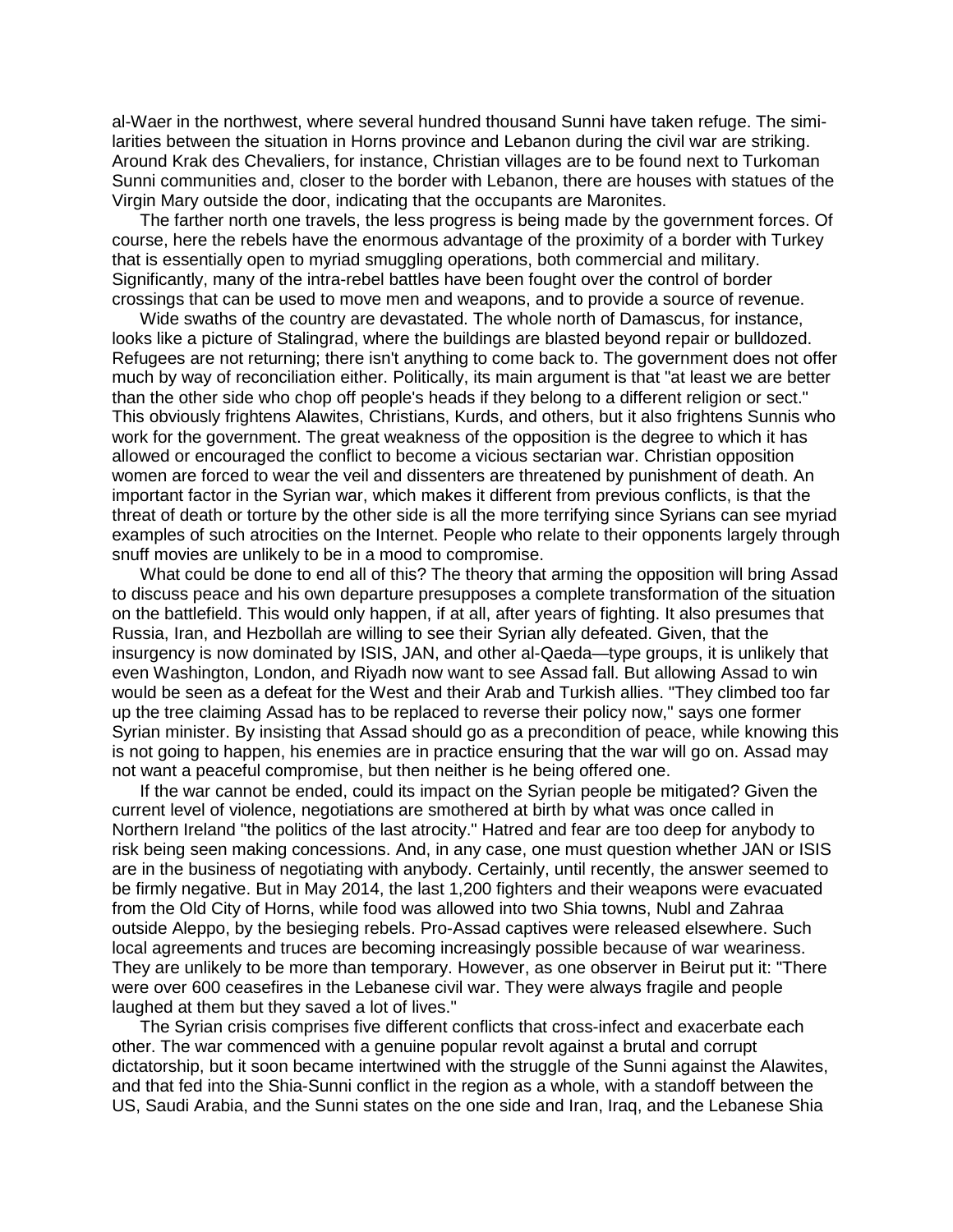on the other. In addition to this, there is a revived cold war between Moscow and the West, exacerbated by the conflict in Libya and more recently made even worse by the crisis in the Ukraine.

The conflict has become like a Middle East version of the Thirty Years' War in Germany four hundred years ago. Too many players are fighting each other for different reasons for all of them to be satisfied by peace terms and to be willing to lay down their arms at the same time. Some still think they can win and others simply want to avoid a defeat. In Syria, as in Germany between 1618 and 1648, all sides exaggerate their own strength and imagine that temporary success on the battlefield will open the way to total victory. Many Syrians now see the outcome of their civil war resting largely wlth the US, Russia, Saudi Arabia, and Iran. In this, they are probably right.

#### **Chapter 7 Saudi Arabia Tries To Pull Back**

A chilling five-minute film made by ISIS shows its fighters stopping three large trucks on what looks like the main highway linking Syria and Iraq. A burly, bearded gunman inspects the ID cards of the drivers who stand nervously in front of him.

"You are all Shia," he says threateningly.

"No, we are Sunni from Homs," says one of the drivers in a low, hopeless tone of voice. "May Allah give you victory."

"We just want to live," pleads another driver. "We are here because we want to earn a living." The ISIS man puts them through a test to see if they are Sunni. "How many times do you kneel for the dawn prayer?" he asks. Their answers vary between three and five.

"What are the Alawites doing with the honor of Syria?" rhetorically asks the gunman who by this stage has been joined by other fighters. "They are raping women and killing Muslims. From your talk you are polytheists." The three drivers are taken to the side road and there is gunfire as they are murdered.

The armed opposition in Syria and Iraq has become dominated by Salafi jihadists, fundamentalist Islamic fighters committed to holy war. Those killing non-Sunni drivers on the Damascus-Baghdad road are an all-too-typical example of this. Western governments may not care very much how many Shia die in Syria, Iraq, or Pakistan, but they can see that Sunni movements with beliefs similar to the al-Qaeda of Osama bin Laden have a base in Iraq and Syria today far larger than anything they enjoyed in Afghanistan before 9/11 when they were subordinate to the Taliban.

The pretense that the Western-backed and supposedly secular Free Syrian Army was leading the fight to overthrow President Bashar al-Assad finally evaporated in December 2013 as jihadists overran their supply depots and killed their commanders. Saudi Arabia was centrally involved in this ascendancy of jihadists in the opposition movement. It had taken over from Qatar as the main funder of the Syrian rebels in the summer of 2013. But Saudi involvement had been much deeper and more long-term than just increased funding, with more fighters coming to Syria from Saudi Arabia than from any other country.

Saudi preachers called vehemently for armed intervention against Assad, either by individual volunteers or by states. The beliefs of Wahhabism, the puritanical literalist Saudi version of Islam recognized exclusively by the Saudi educational and judicial system, are not much different from those of al-Qaeda or other Salafi jihadist groups across the Middle East. Wahhabism wholly rejects other types of Islamic worship as well as non-Muslim beliefs. It regards Shi'ism as a heresy, in much the same way Roman Catholics in Reformation Europe detested and sought to eliminate Protestantism.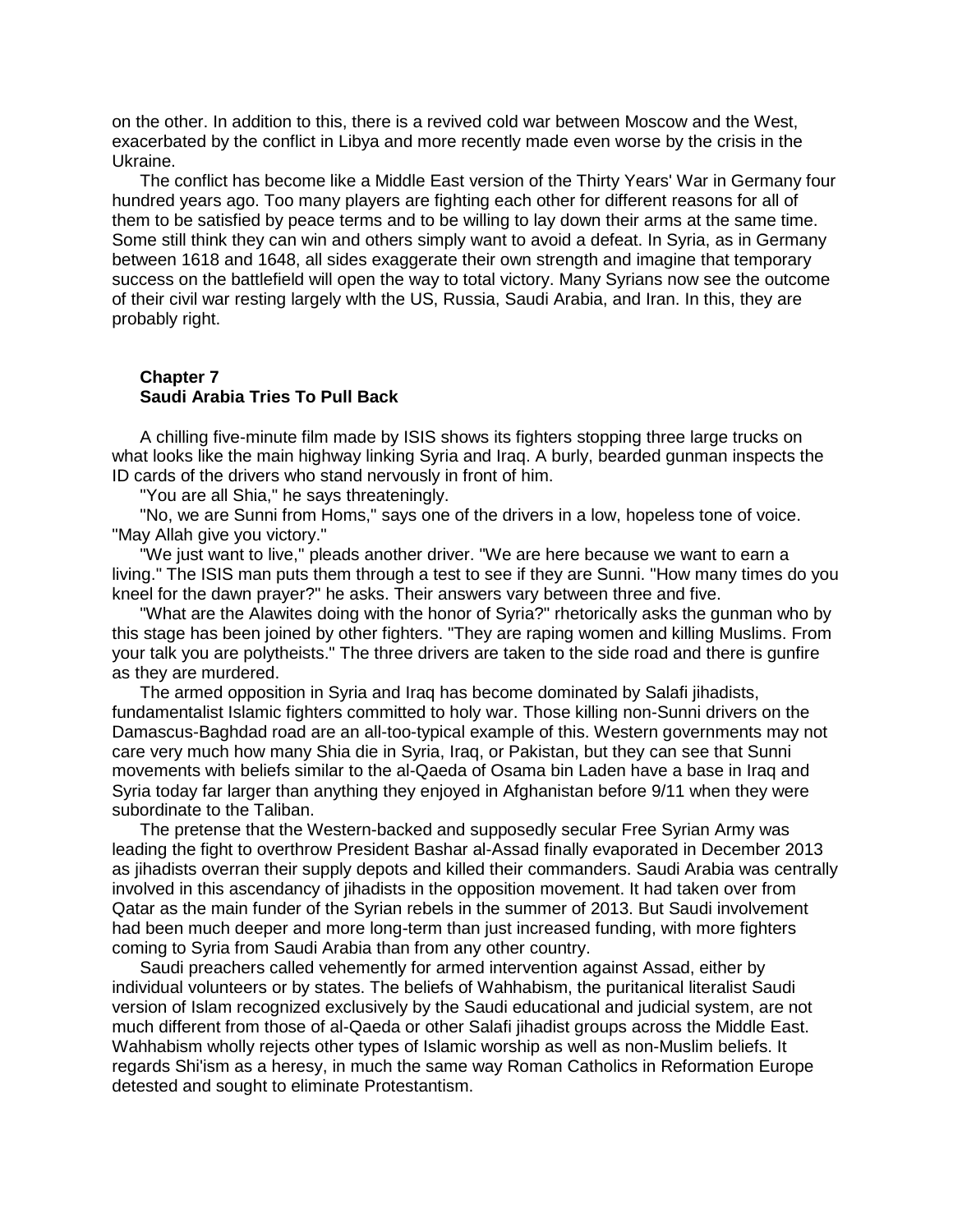There is no doubt that well-financed Wahhabi propaganda has contributed to the deepening and increasingly violent struggle between Sunni and Shia. A 2013 study published by the directorate-general for external policies of the European Parliament, called "The involvement of Salafism/Wahhabism in the support and supply of arms to rebel groups around the world," begins by saying: "Saudi Arabia has been a major source of financing to rebel and terrorist organizations since the 1980s." It adds that Saudi Arabia has given \$10 billion (£6 billion) to promote the Wahhabi agenda and predicts that the "number of indoctrinated jihadi fighters" will increase.

The origins of Saudi Arabia's anti-Shia stance can be traced back to the alliance between the Wahhabis and the House of Saud dating from the eighteenth century. But the key date for the development of the jihadist movements as political players is 1979, with the Soviet invasion of Afghanistan and the Iranian revolution, when Ayatollah Khomeini turned Iran into a Shia theocracy.

During the 1980s, an alliance was born among Saudi Arabia, Pakistan (or more properly the Pakistani army), and the US that has proved extraordinarily durable. It has been one of the main supports of American predominance in the region, but also provided a seed plot for jihadist movements, out of which Osama bin Laden's al-Qaeda was originally only one strain.

The shock of 9/11 provided a Pearl Harbor moment in the US when public revulsion and fear could be manipulated to implement a preexisting neo-conservative agenda by targeting Saddam Hussein and invading Iraq. A reason for waterboarding al-Qaeda suspects was to extract confessions implicating Iraq rather than Saudi Arabia in the attacks.

The 9/11 Commission report identified Saudi Arabia as the main source of al-Qaeda financing but no action was taken on the basis of it. Six years after the attack, at the height of the military conflict in Iraq in 2007, Stuart Levey, the undersecretary of the US Treasury in charge of monitoring and impeding terror financing, told ABC News that, when it came to al-Qaeda, "If I could somehow snap my fingers and cut off the funding from one country, it would be Saudi Arabia." He added that not one person identified by the US or the UN as funding terrorism had been prosecuted by the Saudis.

Despite this high-level frustration at the Saudis for not cooperating, nothing much had improved a couple of years later. As previously mentioned, in a cable released by WikiLeaks in December 2009, US Secretary of State Hillary Clinton wrote: "Saudi Arabia remains a critical financial support base for al-Qaeda, the Taliban, LeT [Lashkar-e-Taiba in Pakistan] and other terrorist groups." She complained that insofar as Saudi Arabia did act against al-Qaeda, it was as a domestic threat and not against its activities abroad.

A further point that came across strongly in leaked American diplomatic traffic was the extent to which the Saudis gave priority to confronting the Shia. Here the paranoia ran deep. Take Pakistan, Saudi Arabia's most important Muslim ally, of which a senior Saudi diplomat said that "we are not observers in Pakistan, we are participants." Pre-9/11, only Saudi Arabia, Pakistan, and the United Arab Emirates (UAE) had given official recognition to the Taliban as the government of Afghanistan.

There is something hysterical and exaggerated about Saudi fear of Shia expansionism, since the Shia are powerful only in the handful of countries where they are in the majority or are a strong minority. Of fifty-seven Muslim countries, just four have a Shia majority.

Nevertheless, the Saudis were highly suspicious of Pakistani President Asif Ali Zardari and made clear they would have much preferred a military dictatorship in Pakistan. The reason for the dislike was sectarian, according to UAE foreign minister Sheikh Abdullah bin Zayed, who told the Americans that "Saudi Arabia suspects that Zardari is Shia, thus creating Saudi concern of a Shia triangle in the region between Iran, the Maliki government in Iraq, and Pakistan under Zardari."

Sectarian hostility to the Shia as heretics is combined with fear and loathing of Iran. King Abdullah continuously urged America to attack Iran and "cut off the head of the snake." Rolling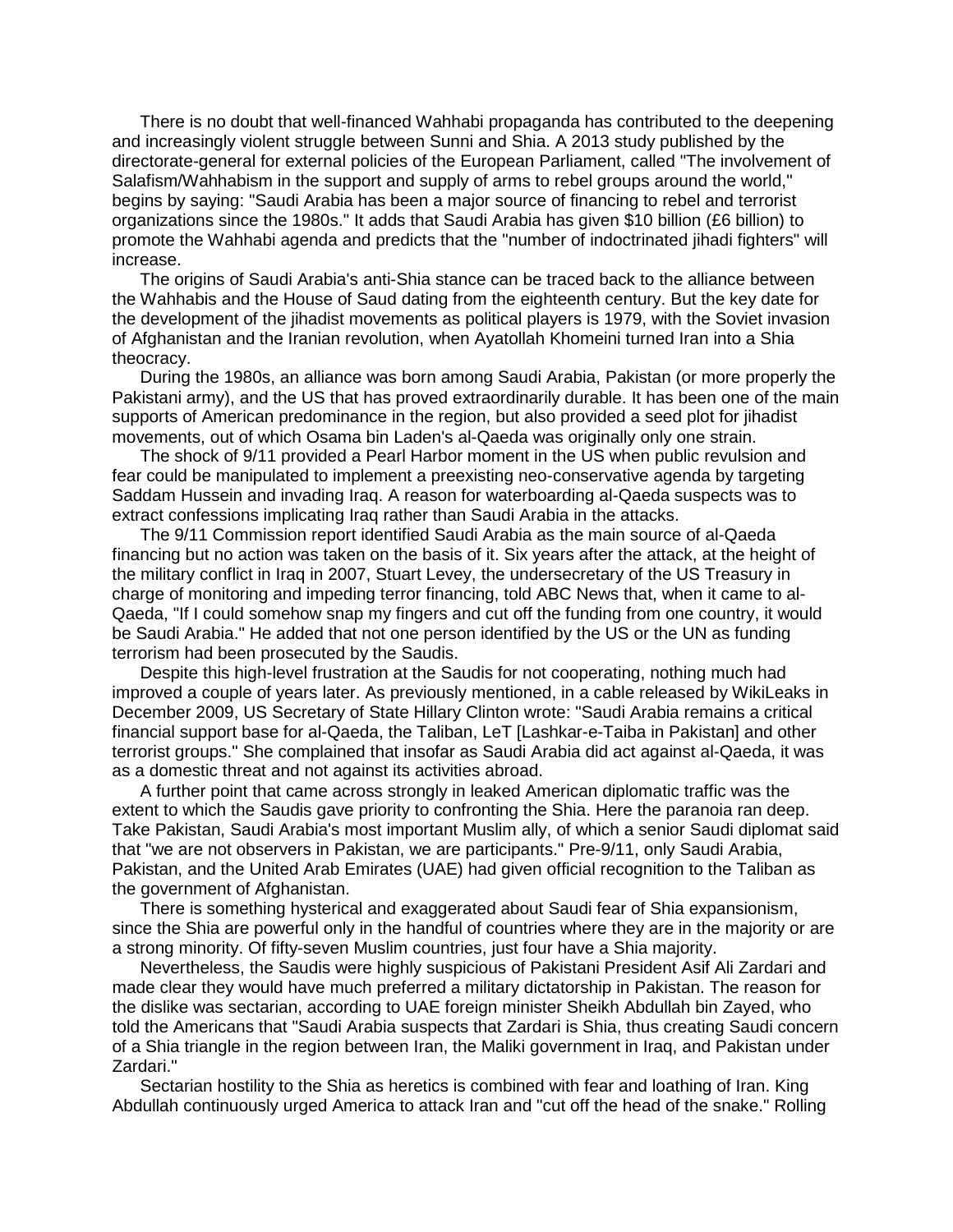back the influence of the Shia majority in Iraq was another priority. Here was another reason why so many Saudis sympathized with the actions of jihadists in Iraq against the government.

The takeover of Iraq by a Shia government—the first in the Arab world since Saladin overthrew the Fatimid dynasty in Egypt in 1171—caused serious alarm in Riyadh and other Sunni capitals, whose rulers wanted to reverse this historic defeat. The Iraqi government noticed with alarm in 2009 that, when a Saudi imam issued a fatwa calling on the Shia to be killed, Sunni governments in the region were "suspiciously silent" when it came to condemning his statement.

The Arab uprisings of 2011 exacerbated sectarianism, including in Saudi Arabia, which is always highly conscious of the Shia minority in its Eastern Province. In March 2011, 1,500 Saudi troops provided backup for the al-Khalifa royal family in Bahrain as they crushed prodemocracy protests by the Shia majority on the island. The openly sectarian nature of the clampdown was made clear when Shia shrines were bulldozed.

In Syria, the Saudis underestimated the staying power of the Assad government and the support it was receiving from Russia, Iran, and Hezbollah in Lebanon. But Saudi involvement, along with that of Qatar and Turkey, de-emphasized secular democratic change as the ideology of the uprising, which then turned into a Sunni bid for power using Salafi jihadist brigades as the cutting edge of the revolt. Predictably, the Alawites and other minorities felt they had no choice but to fight to the death.

In the period that followed, there were signs of real anger in Washington at actions by Saudi Arabia and the Sunni monarchies of the Gulf in supplying and financing jihadi warlords in Syria. The US was increasingly fearful that such support would create a situation similar to that in Afghanistan in the 1980s, when indiscriminate backing for insurgents ultimately produced al-Qaeda, the Taliban, and jihadi warlords. The head of US intelligence, James Clapper, estimated the number of foreign fighters in Syria, mostly from the Arab world, at around 7,000.

US Secretary of State John Kerry privately criticized Prince Bandar bin Sultan, head of Saudi intelligence since 2012 and former Saudi ambassador in Washington, who had been masterminding the campaign to overthrow the Assad government. Prince Bandar struck back by denouncing President Obama for not intervening militarily in Syria when chemical weapons were used against civilians.

But it was clear that the Saudis too were concerned that jihadis whom they had previously allowed to leave to join the war in Syria might return home and turn their weapons against the rulers of the kingdom. During February and March 2014, in an abrupt reversal of previous policy, Saudi Arabia sought to stop Saudi fighters departing for Syria and called on all other foreign fighters to leave that country. King Abdullah decreed it a crime for Saudis to fight in foreign conflicts. The Saudi intelligence chief, Prince Bandar bin Sultan, who had been in charge of organizing, funding, and supplying jihadi groups, was unexpectedly removed from overseeing Saudi policy towards Syria, and was replaced by interior minister Mohammed bin Nayef, who had a better relationship with the US and was chiefly known for his campaign against al-Qaeda in the Arabian Peninsula.

Prince Miteb bin Abdullah, son of the Saudi King Abdullah and head of the Saudi National Guard, would also play a role in formulating a new Syrian policy. Saudi Arabia's differences with some of the other Gulf monarchies were becoming more explicit, with the Saudis, Bahrain, and the United Arab Emirates withdrawing their ambassadors from Qatar in March of 2014. This was primarily because of Qatar's backing for the Muslim Brotherhood in Egypt, but also for its funding and supplying of out-of-control jihadi groups in Syria.

By March 2014, US under secretary for terrorism and financial intelligence David Cohen was praising Saudi Arabia for progress in stamping out al-Qaeda funding sources within its own borders, but warning that other jihadist groups could still access donors in the kingdom. He also pointed out that Saudi Arabia was not alone among the Gulf monarchies in supporting jihadists, stating sourly that "our ally Kuwait has become the epicenter for fundraising for terrorist groups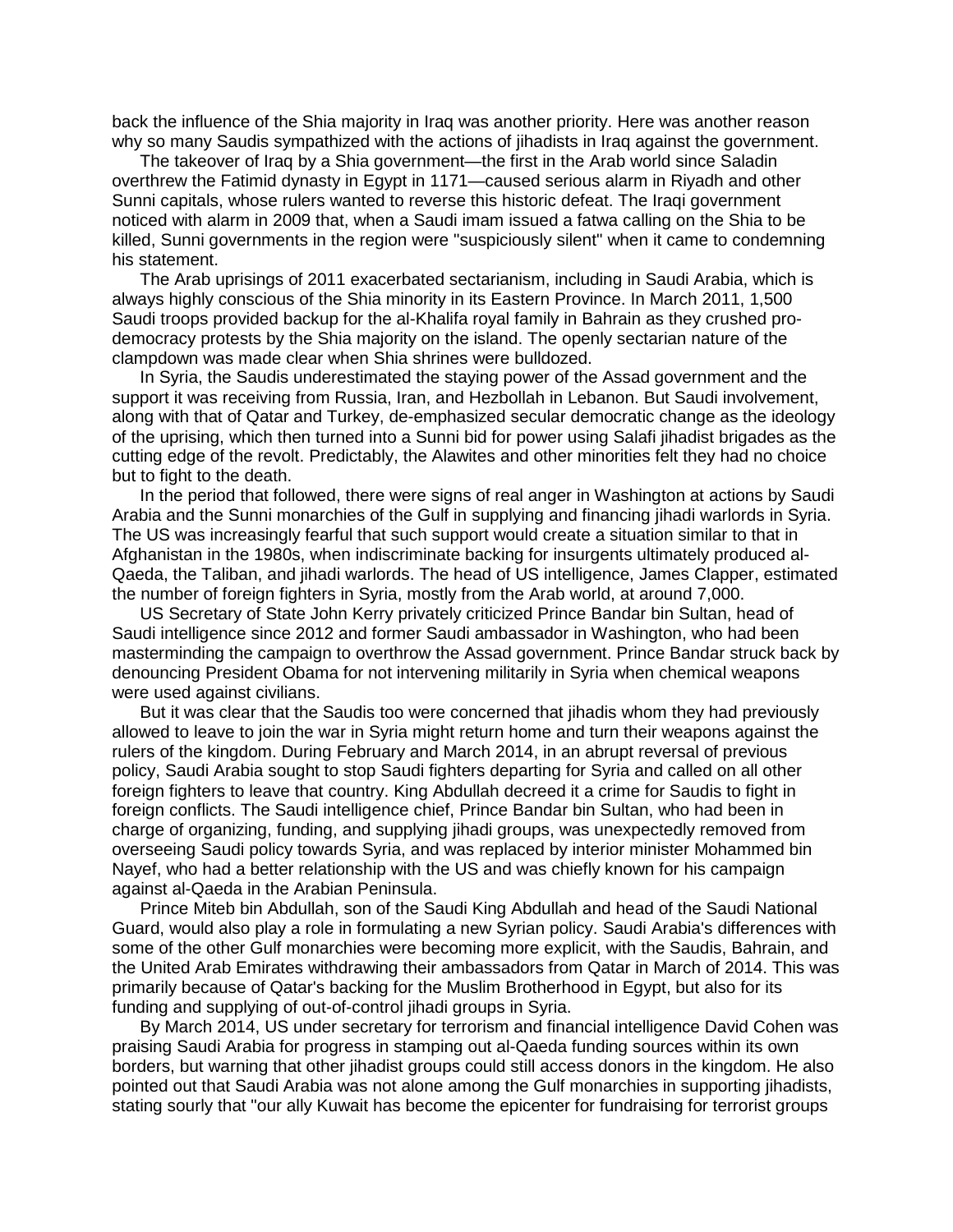in Syria." He complained particularly about the appointment of Nayef al-Ajmi as both minister of justice and minister of Islamic endowments (Awqaf) and Islamic affairs, noting that: "Al-Ajmi has a history of promoting jihad in Syria. In fact, his image has been featured on fundraising posters for a prominent al-Nusra Front financier." Under US pressure, he was forced to resign.

It is likely to be too late for Saudi Arabia to manage a clear-cut reversal in its support for the jihadis in Syria. Jihadist social media is now openly attacking the Saudi royal family. A picture of King Abdullah giving a medal to President George W. Bush in earlier years is scathingly captioned: "Medal for invading two Islamic countries." Another more menacing photo on a Twitter account is taken in the back of a pickup truck. It shows armed and masked fighters and the caption reads: "With God's will we'll enter the Arabia Peninsula like this. Today the Levant and tomorrow al-Qurayat and Arrar [two cities in northern Saudi Arabia]."

Certainly, Shia leaders are doubtful that the Saudi U-turn is happening at a deep enough level. Yousif al-Khoei, who heads the Centre for Academic Shi'a Studies, says: "The recent Saudi fatwas de-legitimizing suicide killings is a positive step, but the Saudis need a serious attempt to reform their educational system which currently demonizes Shias, Sufis, Christians, Jews and other sects and religions. They need to stop the preaching of hate from so many satellite stations, and not allow a free ride for their preachers of hate on the social media."

Shia leaders cite a number of fatwas issued by Saudi clerics targeting them as non-Muslims. One such declares: "To call for closeness between Shia and Sunni is similar to closeness between Islam and Christianity."

Christian churches are considered by adherents of Wahhabism as places of idolatry and polytheism because of pictures of Jesus and his mother and the use of the cross, all of which show that Christians do not worship a single God. This is not a view confined to Saudi Arabia: in Bahrain, seventy-one Sunni clerics demanded that the government withdraw its permission for a Christian church to be built. When the al-Khalifa royal family crushed pro-democracy protests by the Shia majority in Bahrain in 2011, the first act of the security forces was to destroy several dozen mosques, shrines, and graves of Shia holy men, on the grounds that they had not received the correct building permits.

The "Wahhabisation" of mainstream Sunni Islam is one of the most dangerous developments of our era. Ali Allawi, the historian and authority on sectarianism, says that in country after country, Sunni communities "have adopted tenets of Wahhabism that [were] not initially part of their canon." A crucial feature in the rise of Wahhabism is the financial and political might of Saudi Arabia. Dr. Allawi says that if, for example, a pious Muslim wants to found a seminary in Bangladesh, there are not many places he can obtain £20,000 other than from Saudi Arabia. But if the same person wants to oppose Wahhabism, then he will have "to fight with limited resources." The result is deepening sectarianism as Shia are targeted as non-Muslims, and non-Muslims of all descriptions are forced to flee, so that countries such as Iraq and Syria are being emptied of Christians who have lived there for almost 2,000 years.

Dr. Allawi says that it is naive to imagine that small Shia minorities in countries such as Malaysia or Egypt were not frowned upon in the past by the majority Sunni, but it is only recently that they have been ostracized and persecuted. He says that many Shia now live with a sense of impending doom, "like Jews in Germany in 1935." As with European anti-Semitic propaganda down the ages, Shia are demonized for supposedly carrying out abominable practices such as ritual incest. In a village near Cairo in 2013, four Shia men were murdered by a mob while carrying out their usual religious ceremonies in a private house.

"The Wahhabi try to ignore the entire corpus of Islamic teaching over the last 1,400 years," says Dr. Allawi. The ideology of al-Qaeda—type movements in Iraq and Syria is not the same as Wahhabism. But their beliefs are similar, just carried to a greater extreme. There are bizarre debates about whether it is forbidden to clap or whether women should wear bras. As with Boko Haram in Nigeria, militants in Iraq and Syria see no religious prohibition in enslaving women as spoils of war.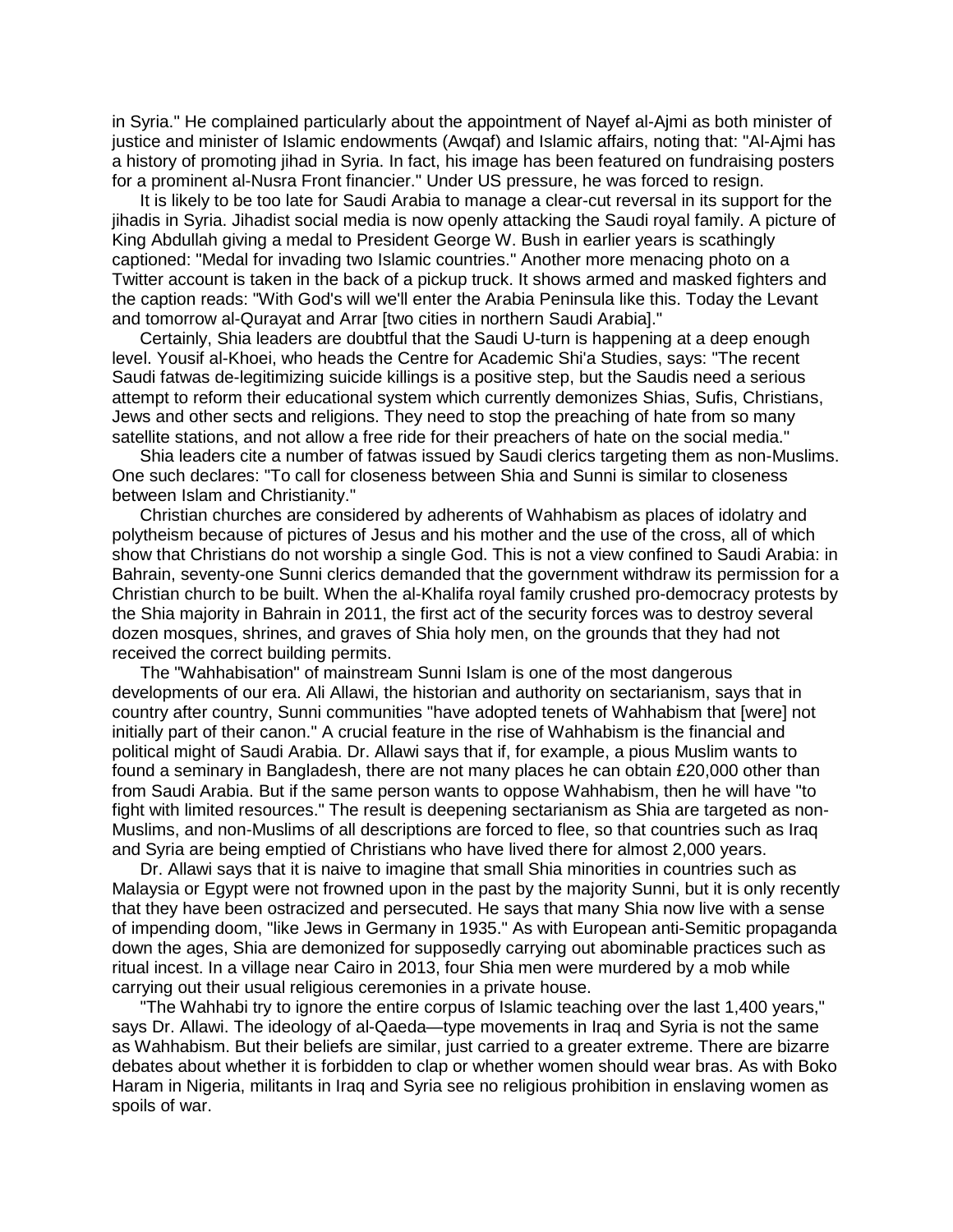There are signs that the Saudi rulers may now be coming to regret giving quite so much support to the jihadis trying to overthrow President Assad in Syria. For instance, early in 2014 they invited the Iranian foreign minister to visit the kingdom. But it may be too late: having heard their government denounce Assad as the root of all evil in Syria, Saudi jihadis will see it as a betrayal and the height of hypocrisy if that same government now threatens them with prison terms when they return home.

## **Chapter 8 If It Bleeds It Leads**

The four wars fought in Afghanistan, Iraq, Libya, and Syria over the past twelve years have all involved overt or covert foreign intervention in deeply divided countries. In each case the involvement of the West exacerbated existing differences and pushed hostile parties towards civil war. In each country, all or part of the opposition has been hard-core jihadi fighters. Whatever the real issues at stake, the interventions have been presented by politicians as primarily humanitarian, in support of popular forces against dictators and police states. Despite apparent military successes, in none of these cases have the local opposition and their backers succeeded in consolidating power or establishing stable states.

But there is another similarity that connects the four conflicts: more than most armed struggles, they have all been propaganda wars in which newspaper, television, and radio journalists played a central role. In every war there is a difference between reported news and what really happened, but during these four campaigns the outside world has been left with misconceptions, even about the identity of the victors and the defeated.

In 2001, reports of the Afghan war gave the impression that the Taliban had been beaten decisively, even though there had been very little fighting. In 2003, there was a belief in the West that Saddam Hussein's forces had been crushed when in fact the Iraqi army, including the units of the elite Special Republican Guard, had simply disbanded and gone home. In Libya in 2011, the rebel militiamen, so often shown on television firing truck-mounted heavy machine guns in the general direction of the enemy, had only a limited role in the overthrow of Muammar Gaddafi, who was mostly brought down by NATO air strikes. In Syria in 2011 and 2012, foreign leaders and journalists repeatedly and vainly predicted the imminent defeat of Bashar al-Assad.

These misperceptions explain why there have been so many surprises and unexpected reversals of fortune. The Taliban rose again in 2006 because it hadn't been beaten as comprehensively as the rest of the world imagined. At the end of 2001,1 was able to drive, nervously but safely, from Kabul to Kandahar. But when I tried to make the same journey in 2011, I could go no farther south on the main road than the last police station on the outskirts of Kabul. In Tripoli two years ago, hotels were filled to capacity with journalists covering Gaddafi's fall and the triumph of the rebel militias. But state authority still hasn't been restored there. In the summer of 2013, Libya almost stopped exporting oil because the main ports on the Mediterranean had been seized as a result of a mutiny among militiamen. The prime minister, Ali Zeidan, threatened to bomb "from the air and the sea" the oil tankers the militiamen were using to sell oil on the black market. Soon Zeidan himself was forced to flee the country.

Libya's descent into anarchy was scarcely covered by the international media. They had long since moved on to Syria, and more recently to Egypt. Iraq, home a few years ago to so many foreign news bureaus, has also dropped off the media map, although up to a thousand Iraqis are killed each month, mostly as a result of the bombing of civilian targets. When it rained for a few days in Baghdad in January, the sewer system, supposedly restored at a cost of \$7 billion, couldn't cope: some streets were knee-deep in dirty water and sewage. In Syria, many opposition fighters who had fought heroically to defend their communities turned into licensed bandits and racketeers when they took power in rebel-held enclaves.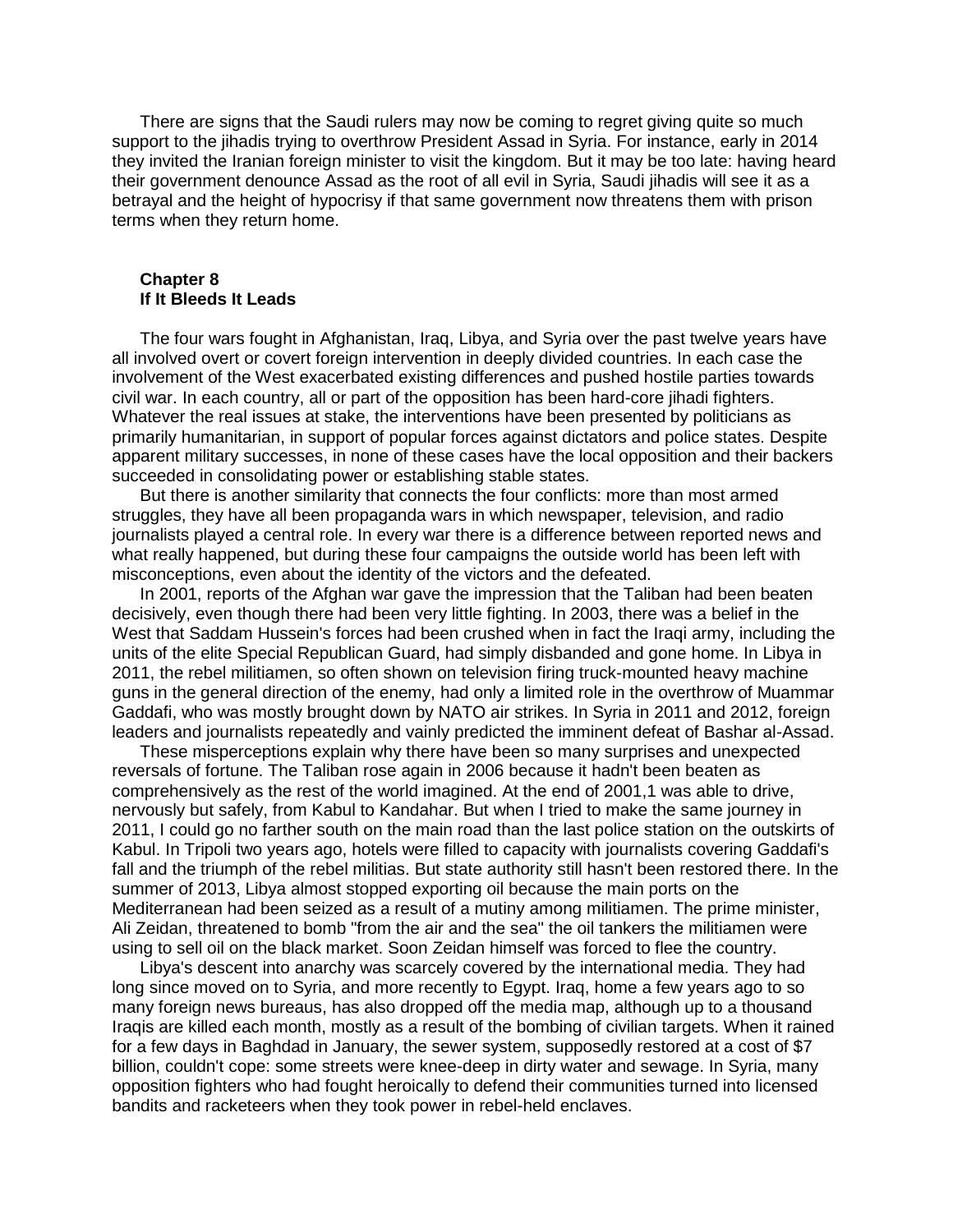It wasn't that reporters were factually incorrect in their descriptions of what they had seen. But the very term "war reporter," though not often used by journalists themselves, helps explain what went wrong. Leaving aside its macho overtones, it gives the misleading impression that war can be adequately described by focusing on military combat. Irregular or guerrilla wars are always intensely political, and none more so than the strange stop-and-go conflicts that followed from 9/11. This doesn't mean that what happened on the battlefield was insignificant, but only that it requires interpretation. In 2003, television showed columns of Iraqi tanks smashed and on fire after US air strikes on the main highway north of Baghdad. If it hadn't been for the desert background, viewers could have been watching pictures of the defeated German army in Normandy in 1944. But I climbed into some of the tanks and could see that they had been abandoned long before they were hit. This mattered because it showed that the Iraqi army wasn't prepared to fight and die for Saddam. It also pointed to the likely future of the allied occupation. Iraqi soldiers, who didn't see themselves as having been defeated, expected to keep their jobs in post-Saddam Iraq, and were enraged when the Americans dissolved their army. Well-trained officers flooded into the resistance, with devastating consequences for the occupying forces: a year later the Americans controlled only islands of territory in Iraq.

In one respect, war reporting is easier than other types of journalism: the melodrama of events drives the story and attracts an audience. It may be risky at times, but the correspondent talking to a camera with exploding shells and blazing military vehicles behind him knows his report will feature prominently in any newscast. "If it bleeds it leads" is an old American media adage. The drama of battle inevitably dominates the news, but is oversimplified if only part of what is happening is disclosed. These oversimplifications were especially stark and deceptive in Afghanistan and Iraq, when they dove-tailed with political propaganda that demonized first the Taliban and later Saddam Hussein as evil incarnate.

They helped cast the conflict in black and white, as a struggle between good and evil, something that was particularly easy in the US amidst the hysterical atmosphere following 9/11. The crippling inadequacies of the opposition in these countries were simply ignored.

By 2011, the complexity of the conflicts in Iraq and Afghanistan was evident to journalists in Baghdad and Kabul, if not necessarily to their editors in London and New York. But by then the reporting of the wars in Libya and Syria was demonstrating a different, though equally potent, form of naivete. A version of the spirit of 1968 prevailed: antagonisms that predated the Arab Spring were suddenly said to be obsolete; a brave new world was being created at hectic speed. Commentators optimistically suggested that, in the age of satellite television and the internet, traditional forms of repression —censorship, imprisonment, torture, and execution could no longer secure a police state's power; they might even be counterproductive. State control of information and communication had been subverted by blogs and mobile phones; YouTube provided the means to expose, in the most graphic and immediate way, the crimes and violence of security forces.

In March 2011, mass arrests and torture effortlessly crushed the pro-democracy movement in Bahrain. Innovations in information technology may have changed the odds marginally in favor of the opposition, but not enough to prevent counterrevolution, as the military coup in Egypt on July 3, 2013, underscored. The initial success of street demonstrations led to overconfidence and excessive reliance on spontaneous action; the need for leadership, organization, unity, and policies that amounted to more than a vague humanitarian agenda all went by the wayside. History, including the histories of their own countries, had little to teach this generation of radicals and would-be revolutionaries. They drew no lessons from what had happened when Nasser seized power in Egypt in 1952, and didn't ask whether the Arab uprisings of 2011 might have parallels with the European revolutions of 1848, easy victories that were swiftly reversed. Many members of the intelligentsia in Libya and Syria seemed to live and think within the echo chamber of the Internet. Few expressed practical ideas about the way forward.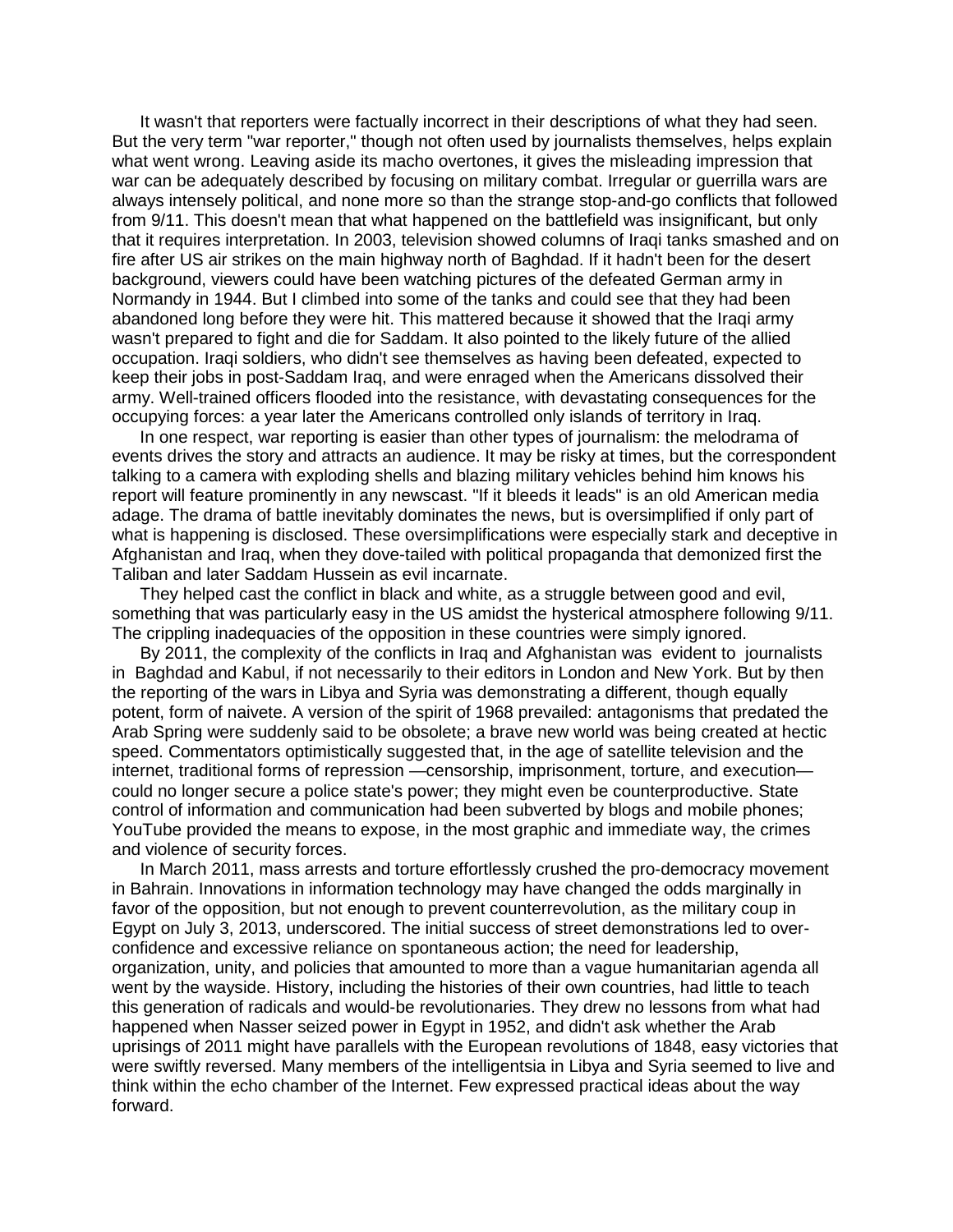Conviction that a toxic government is the root of all evil is the public position of most oppositions, but it is dangerous to trust one's own propaganda. The Iraqi opposition genuinely believed that Iraq's sectarian and ethnic problems stemmed from Saddam and that once he was gone all would be well. The opposition in Libya and Syria believed that the regimes of Gaddafi and Assad were so demonstrably bad that it was counterrevolutionary to question whether what came after them would be better. Foreign reporters have by and large shared these opinions. I recall mentioning some of the failings of the Libyan militiamen to a Western journalist: "Just remember who the good guys are," she replied reprovingly.

Good guys they may have been, but there was something troubling about the ease with which oppositionists provided media-friendly locations, whether in Tahrir Square or at the frontlines in Libya. Protesters in Benghazi would hold up placards written in perfect English, which they often could not read themselves, for the benefit of television viewers. At Ajdabiya, two hours' drive along the main coast road south of Benghazi, foreign journalists often outnumbered opposition fighters, and cameramen had to maneuver their correspondents so the predominance of the press wasn't evident to their audience. The main danger there was being run over by a pickup truck fitted with a heavy machine gun: the drivers often, panicked when a shell exploded in the distance. The Libyan militiamen were effective when they were fighting for their own cities and towns, but without an air umbrella they wouldn't have lasted more than a few weeks. Media focus on colorful skirmishes diverted attention from the central fact that Gaddafi was overthrown by military intervention on the part of the US, Britain, and France.

There is nothing surprising about all this. Public appearances by Western leaders with smiling children or cheering soldiers are invariably contrived to show them in a sympathetic light. Why shouldn't Arab rebels have the same public relations skills? The problem was the way war reporters so quickly accepted and publicized opposition atrocity stories. In Libya one of the most influential stories described the mass rape of women in rebel areas by government troops acting on orders from above. A Libyan psychologist claimed to have distributed seventy thousand questionnaires in rebel-controlled areas, out of which sixty thousand were returned. Some 259 women volunteered that they had been raped; the psychologist said she had interviewed 140 of them. That such precise statistics could have been collected in the anarchy of eastern Libya was implausible, but her story was uncritically repeated, doing much to turn Gaddafi into a pariah. Largely ignored were reports a few weeks later from Amnesty International, Human Rights Watch, and a UN commission saying that there was no evidence for the story, which appears to have been nothing more than a highly successful propaganda ploy. On another occasion, the rebels showed off the bodies of eight government soldiers: they claimed the men had been executed by their own side for trying to defect to the opposition. Later, Amnesty International unearthed a video showing the eight men alive after being captured by the rebels; clearly, they had been killed soon afterwards and their deaths blamed on pro-Gaddafi forces.

The essential ingredients of a good atrocity story are that it should be shocking and not immediately refutable. In 1990, it was widely reported that Kuwaiti babies had been tipped from their hospital incubators by invading Iraqi soldiers and left to die on the floor. Immensely influential at the time, the story was only discredited when the person who claimed to have witnessed it turned out to be the daughter of the Kuwaiti ambassador to Washington; she had not been in the hospital at the time. Reporters may have their suspicions, but they can seldom disprove such tales straightaway. They also know that news editors don't welcome being told that a colorful news story, which their competitors will very likely run, is probably false. It's easy to put the blame on the "fog of war" and it's true that fighting involves confusing and fast-moving events, reports of which can't be checked. Everybody in a war has a more-than-usual strong motive for misrepresenting their achievements and failures, and it's usually difficult to disprove their claims. This is scarcely new. "Did it ever occur to you, sir, what an opportunity a battlefield affords liars?" the Confederate general Stonewall Jackson once remarked to an aide.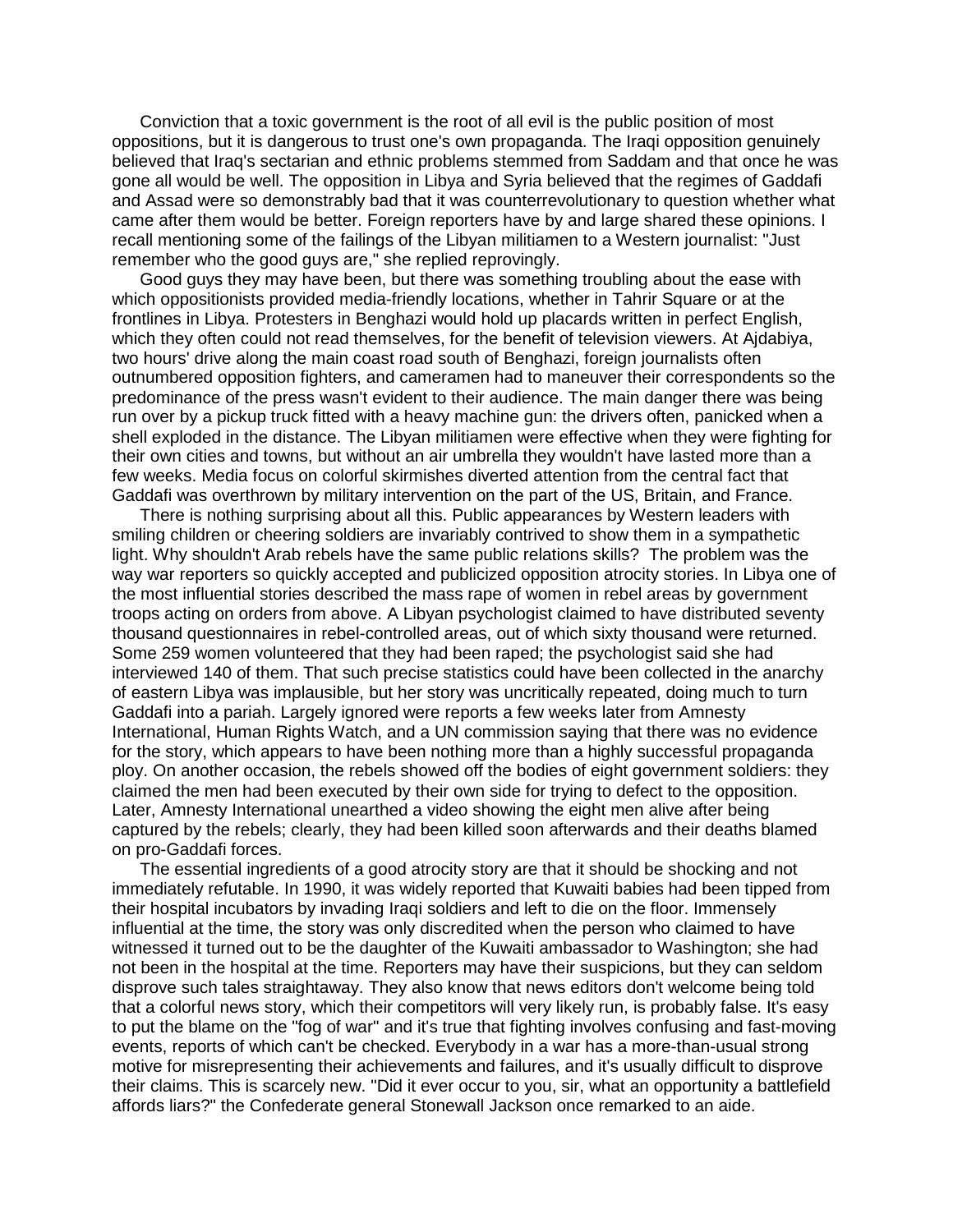When people are shooting at one another, it is, of course, often dangerous to hang around long enough to establish what's really going on. In Syria in June 2014,1 was interviewing the governor of Horns when he unexpectedly claimed that the Syrian army had taken over a town on the Lebanese border called Tal Kalakh, previously held by the opposition. He suggested I go there to see for myself. The opposition was saying that fierce fighting was continuing and al-Jazeera reported that smoke was rising from the town. I spent three hours driving around Tal Kalakh, which was certainly under full government control, and didn't hear a shot fired or see any smoke. Part of the town had been badly damaged by shelling and the streets were empty though a government sympathizer claimed this was because "people are taking their siesta."

While in Damascus I stayed in the Christian district of Bab Touma, which was being hit by mortar bombs fired from rebel-held districts. A friend rang to say that four people had been killed by a suicide bomber a few hundred yards away. I went there at once and saw a body under a white sheet; on the other side of the street was a small crater that looked as if it had been made by an exploding mortar round. Syrian state television kept claiming that the dead man was a suicide bomber who had been targeting a Christian church; they even named him. For once, it was possible to know exactly what had happened: CCTV footage taken from the street showed a falling mortar bomb outlined for an instant against the white shirt of a passerby. He was killed instantly and wrongly identified as the bomber. Syrian TV later apologized for its mistake.

In each of these cases, political bias and simple error combined to produce a misleading version of events, but it had little to do with the "fog of war." All it really establishes is that there is no alternative to first-hand reporting. Journalists rarely fully admit to themselves or others the degree to which they rely on secondary and self-interested sources. The problem is compounded because people caught up in newsworthy events often convince themselves that they know more than they do. Survivors of suicide bombings in Baghdad would describe to me in minute detail the bomber's facial expression moments before he detonated his explosives, forgetting that if they had been that close they would be dead. The best witnesses were small boys selling cigarettes, who were always on the lookout for customers.

In reality, war isn't much foggier than peace, some-times less so. Serious developments are difficult to hide because thousands are affected by them. And once the fighting has started, the authorities become increasingly less able to monitor and impede an enterprising journalist's movements. Secrets about who holds what territory and who is winning and losing become difficult to keep. Informants become easier to find. In times of danger, whether in Belfast, Basra, or Damascus, people become acutely aware of any potential threat to their neighborhood: it can be as small as a new face or as large as the arrival of a military unit. A government or an army can try to maintain secrecy by banning reporters but they will pay the price as the vacuum of news is filled with information supplied by their enemies. The Syrian government put itself at a political disadvantage by denying visas to most foreign journalists, a policy it has only recently begun to reverse.

As the danger increased in Iraq after 2003, a rumor spread that foreign reporters weren't really eyewitnesses because they had been reduced to producing "hotel journalism," never leaving three or four well-fortified hotels. This was never true, quite apart from the fact that these hotels were repeatedly targeted by suicide bombers. Journalists who were frightened of leaving their hotels took the sensible precaution of not going to Baghdad in the first place. I used to think that the reporters most likely to be killed or kidnapped were the inexperienced ones who were trying to make a name for themselves by taking outrageous risks. But the war reporters I knew best who died, such as David Blundy in El Salvador in 1989 and Marie Colvin in Syria in 2012, were highly experienced. Their only mistake was to go to dangerous places so frequently that there was a high chance that they would one day be hit by a bullet or a bomb.

Messy guerrilla fighting and sporadic artillery bombardments in wars with no clear frontlines are particularly dangerous. In 2004, I was nearly killed outside Kufa on the Euphrates by Shia militiamen who had been rattled by fighting with US marines earlier in the day. Suspicious of the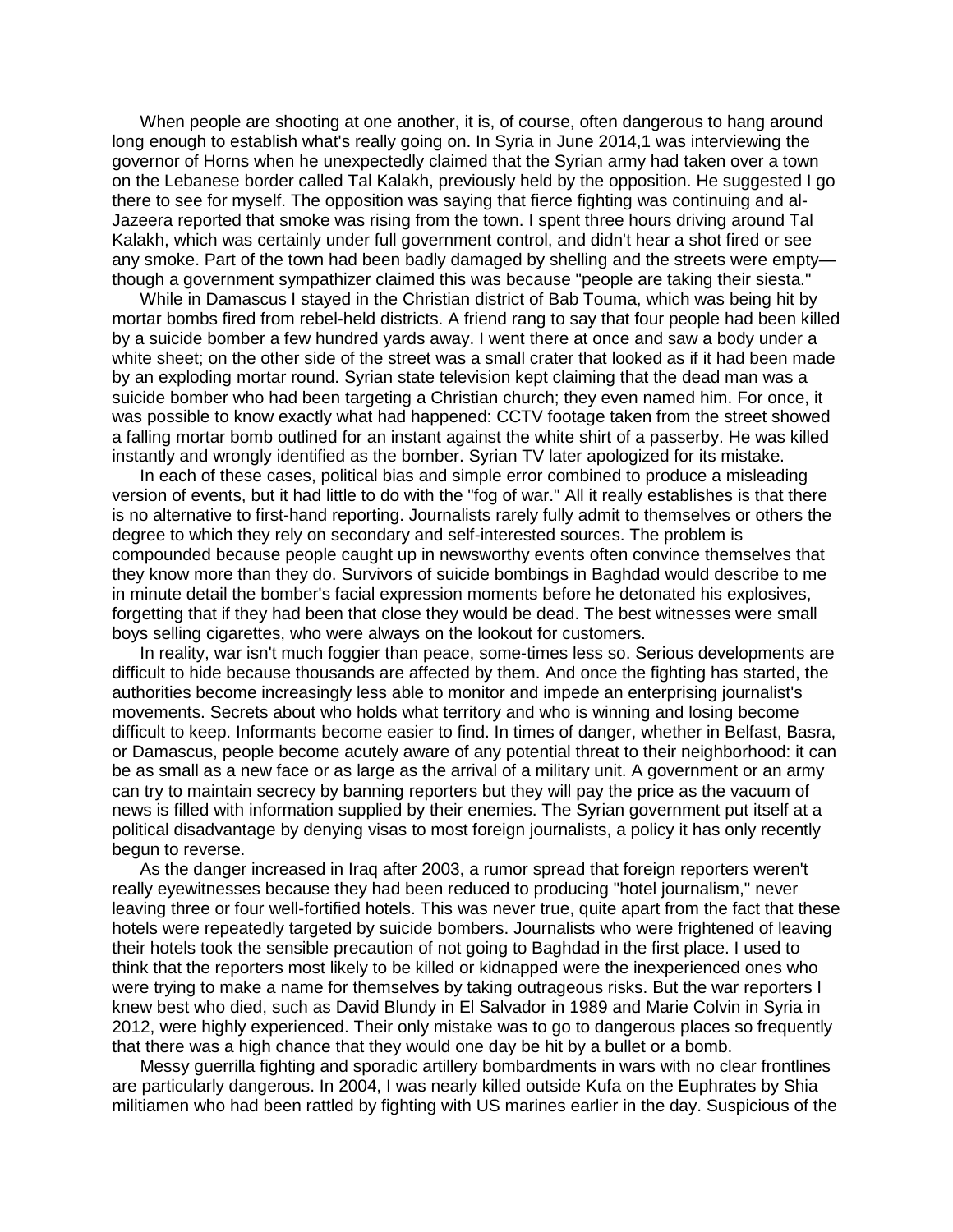local headdress I was wearing, they half-decided I was a spy. But I had put on the headdress as a basic disguise, in order to travel through Sunni-held villages on the road between Kufa and Baghdad.

The idea that foreign journalists just lurk in their hotels in Damascus, Baghdad, or Kabul is absurd. A more substantive charge is that they write too much about firefights and skirmishes, the fireworks of war, while neglecting the broader picture that might determine the outcome. "My newspaper doesn't do what it calls 'bang-bang' journalism," one correspondent said grandly, explaining why none of his colleagues was covering the fighting in Syria first-hand. But the "bang-bang" matters: war may not be explicable without the politics, but the politics can't be understood without the war. Early on in the occupation of Iraq, I went to al-Dohra power station in Baghdad after one American soldier was shot dead there and another wounded. This was a minor incident in an incipient guerrilla war, but the approval of local people as they stood around the pool of dried blood on the pavement was significant. "We are very poor but we will celebrate by cooking a chicken," one man said. "God willing, there will be more actions like this."

Embedding with the American and British armies meant that the journalists ended up having the same experiences as the soldiers and thinking many of the same thoughts. It's difficult not to bond with people who are important to one's safety and with whom one shares common dangers. Armies prefer the embedding system in part because they can favor sympathetic reporters and exclude the more critical ones. For journalists, counter-intuitively, it often means missing crucial parts of a war, since an experienced guerrilla commander will naturally attack wherever the enemy forces are absent or weak. Anybody embedded with the army will tend to be in the wrong place at the wrong time. In 2004, when the US marines stormed the city of Fallujah, killing many insurgents, they were accompanied by most of Baghdad's press corps. It was a famous and well-publicized victory. But the insurgent counterstrike, the capture of the much larger city of Mosul in northern Iraq, from which US soldiers had withdrawn, was largely ignored by the media at the time. When Mosul fell a second time in June 2014, few commentators even mentioned that the city had been taken over by insurgents ten years earlier, or took on board the implication of this, which was that Baghdad's control of its second city and the main stronghold of the urban Sunni had always been shaky.

The most sinister change in the way war is perceived through the media springs from what just a few years ago seemed to be a wholly positive development. Satellite television and the use of information supplied by YouTube, bloggers, and social media were portrayed as liberating innovations at the beginning of the Arab Spring. The monopoly on information imposed by police states from Tunisia to Egypt and Bahrain had been broken. But as the course of the uprising in Syria has shown, satellite television and the Internet can also be used to spread propaganda and hate.

"Half of Jihad is Media" is one slogan posted on a jihadist website, which, taken broadly, is wholly correct. The ideas, actions, and aims of fundamentalist Sunni jihadists are broadcast daily through satellite television stations, YouTube, Twitter, and Facebook. As long as such powerful means of propagandizing exist, groups similar to al-Qaeda will never go short of money or recruits.

Much of what is disseminated by the jihadists is hate propaganda against Shia and, more occasionally, against Christians, Sufis, and Jews. It calls for support for jihad in Syria, Iraq, Yemen, and anywhere else holy war is being waged. A recent posting shows a romantic-looking suicide bomber who was "martyred" carrying out an attack on an Egyptian police station in Sinai.

Looking at a selection of such online postings, what is striking is not only their violence and sectarianism but also the professionalism with which they are produced. The jihadists may yearn for a return to the norms of early Islam, but their skills in using modern communications and the Internet are well ahead of most political movements in the world. By producing a visual record of everything it does, ISIS has greatly amplified its political impact. Its militants dominate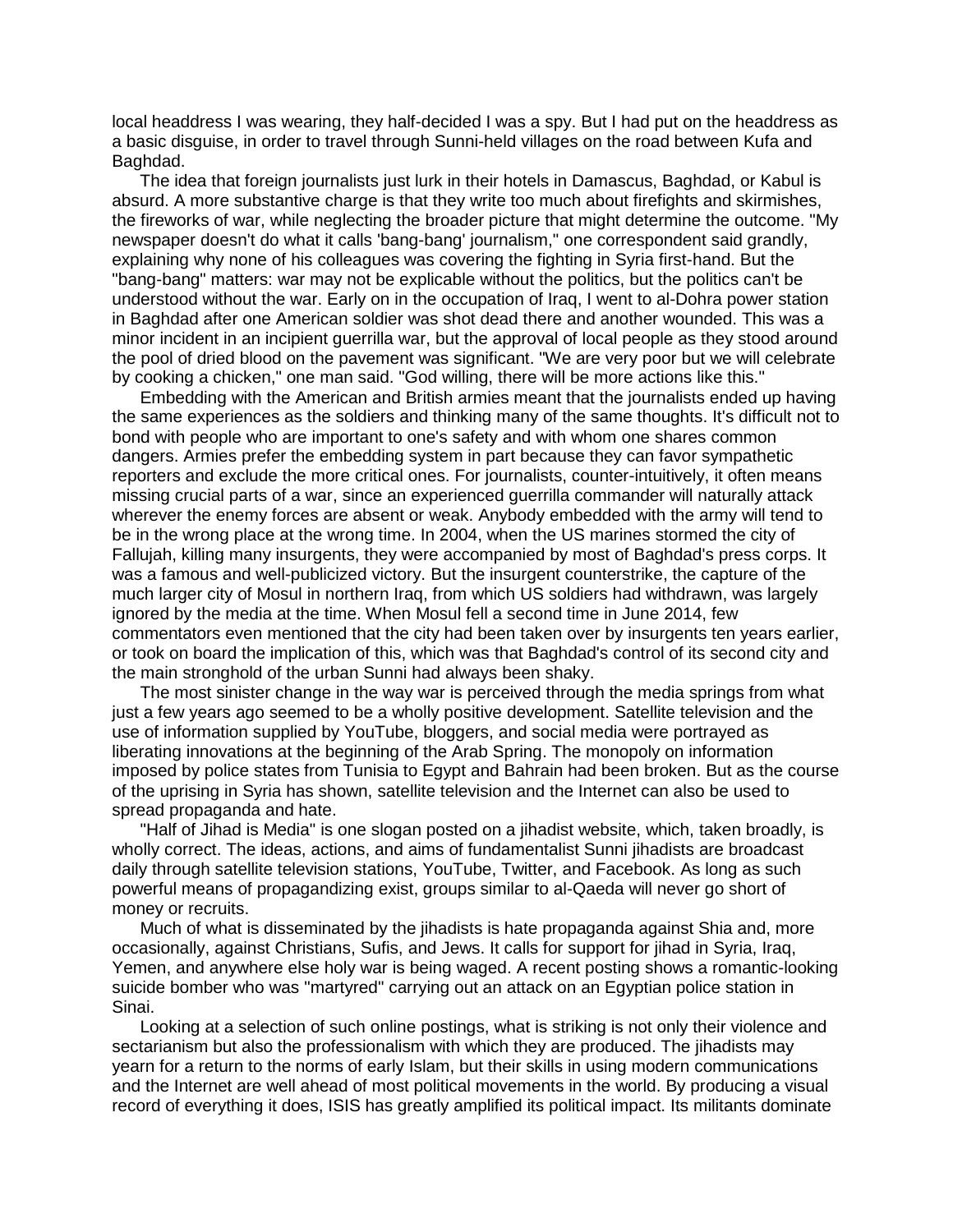social media and produce well-made and terrifying films to illustrate the commitment of their fighters as they identify and kill their enemies. The Iraqi government approach to media differs radically: attempting to maintain morale by downplaying ISIS successes, emphasizing patriotism, and stressing that Baghdad can never fall. Crude propaganda like this frequently leads viewers to switch to al-Arabiya, based in Dubai but Saudi owned, or other channels that broadcast images of the events unfolding across the country, giving the advantage to ISIS propaganda.

In contrast to the sophistication of the technical production of footage by militants, the content is frequently crudely sectarian and violent. Take for instance three pictures from Iraq. The first shows two men in uniform, their hands tied behind their backs, lying dead on what looks like a cement floor. Blood flows from their heads as if they have been shot or their throats cut. The caption reads: "Shia have no medicine but the sword—Anbar victories."

The second picture shows two armed men beside two bodies, identified by the caption as members of the anti-al-Qaeda Sunni Awakening movement in Iraq's Salah ad-Din province. The third shows a group of Iraqi soldiers holding a regimental banner, but the words on it have been changed to make them offensive to Sunni: "God curse Omar and Abu Bakr" (two early Sunni leaders).

Such Internet postings often include appeals for money, issued by Sunni clergy and politicians, to finance jihadi fighters. One such appeal claimed to have raised \$2,500 (£1,500) for each of the 12,000 fighters that the group responsible for the appeal had sent to Syria. Another included a picture showing seven shelves, as if in a retail store, which, on closer inspection, could each be seen as displaying a different kind of grenade. The caption beneath the photograph read: "Anbar's mujahedeen pharmacy for Shia." ISIS images have also appeared showing prisoners being loaded into flatbed trucks by masked gunmen and later forced to lie face down in a shallow ditch with their arms tied behind their backs. Final pictures showed the blood-covered bodies of captive soldiers, probably Shia, who made up much of the rank-and-file of the Iraqi army. Captions indicated the massacre was in revenge for the death of an ISIS commander, Abdul-Rahman al-Beilawy, whose killing was reported just before ISIS' surprise offensive that swept through northern Iraq, capturing the Sunni strongholds of Mosul and Tikrit, in mid-June 2014.

It is not just Twitter and Facebook accounts that are used by the jihadists. Two television stations based in Egypt (but reportedly financed from Saudi Arabia and Kuwait), Safa and Wesal, employ journalists and commentators who are vocally hostile to the Shia. Wesal TV broadcasts in five languages: Arabic, Farsi, Kurdish, Indonesian, and Hausa. The Iraqi government response has been to close down some "enemy television stations" as well as Facebook, YouTube, Twitter, and other Internet services, although Iraqis are quick to find ways around official censorship. Followers of ISIS continually flood Twitter with pictures of the bodies of their enemies, but they also use the medium to show functioning hospitals and a consultative administrative process.

Hate preachers, likewise, can incite large numbers of followers on YouTube. Sheikh Mohammad al-Zughbi, a popular vlogger in Egypt, calls on God to protect Egypt from "the criminal traitors and the criminal Shia," as well as from the Jews and Crusaders. Another sermon entitled "Oh Syria, the victory is coming" says President Assad is "seeking help from these Persians, the Shia, the traitors, the Shia criminals."

Such rants could be dismissed as being addressed to a small, fanatical audience, but the numbers of viewers show them to be immensely popular. Observers of the rebels in Syria have noted how much time they spend on the Internet, using it to follow what they believe is happening elsewhere in the conflict. Further evidence about the impact of satellite television and jihadist websites comes from prisoners taken in Iraq. While, like all prisoners, they are inclined to say what their captors want to hear, their accounts in interviews on Iraqi television ring true. Waleed bin Muhammad al-Hadi al-Masmoudi from Tunisia, the third-largest supplier of foreign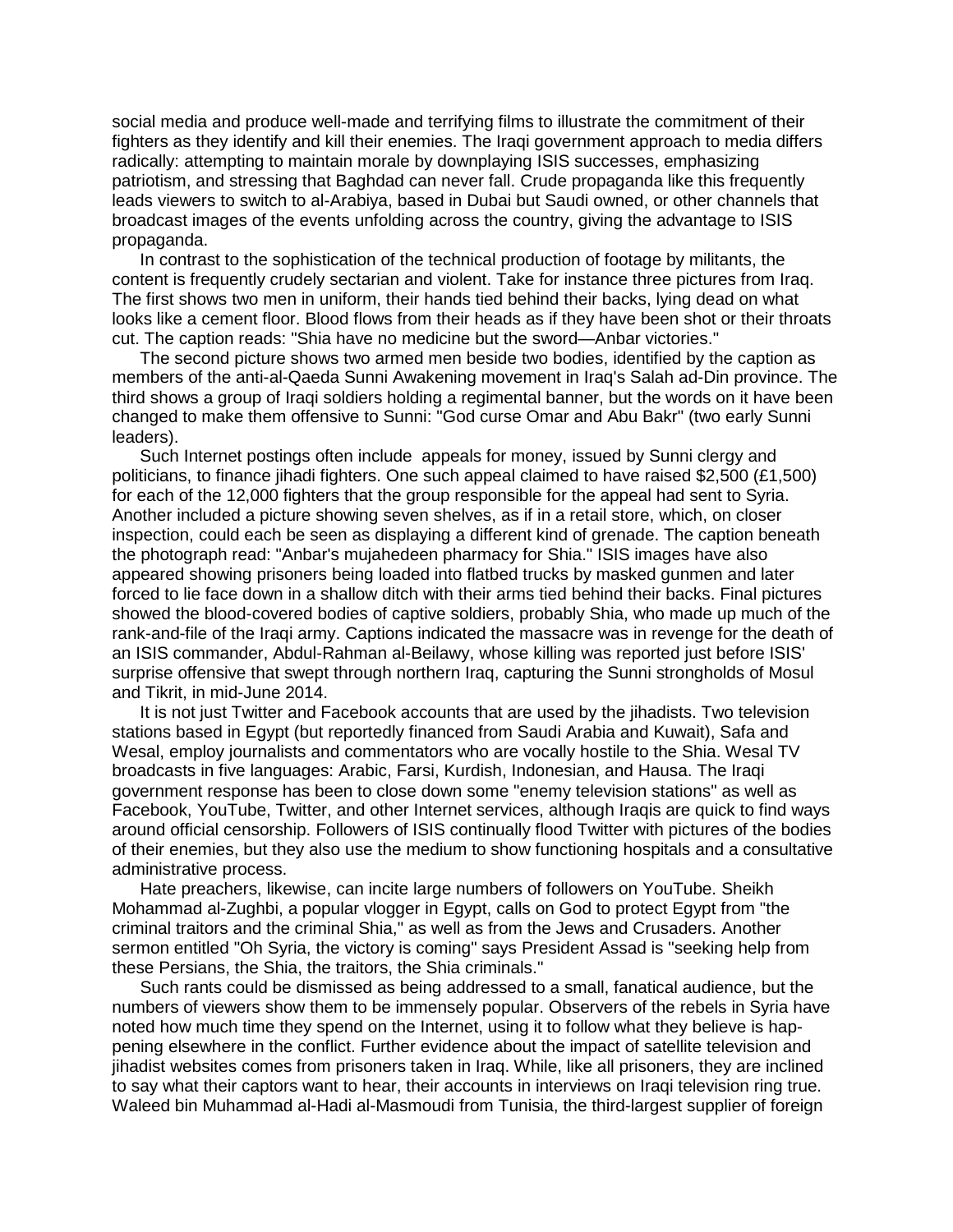jihadists to Syria, told one such program that in making his decision to come to Iraq to fight he "was deeply influenced by al-Jazeera TV channel." Together with thirteen other volunteers from Saudi Arabia, Jordan, and Yemen, he had no difficulty in making his way to Fallujah. In another interview, Abdullah Azam Salih al-Qahtani, a former Saudi officer, said: "Arabic media and iihadist websites convinced me to come."

Some of the portrayals of atrocities that appear on computers and television screens across the world, supposedly within hours of having taken place, are fraudulent. ISIS successes in Iraq are sometimes fabricated with the footage used to advertise them taken in Syria or Libya, or even outside the Middle East altogether. A correspondent in southeast Turkey recently visited a Syrian refugee camp where he found ten-year-old children watching a YouTube clip of two men being executed with a chainsaw. The commentary claimed that the victims were Syrian Sunnis and the killers were Alawites; in fact the film was from Mexico and the murders had been carried out by a drug lord to intimidate his rivals.

Such fraudulent atrocity stories have an effect on a war: a Libyan militiaman who believes that the government soldiers he is fighting are under orders to rape his wife and daughters isn't going to take many prisoners. But more often the pictures of murder and torture are accurate. Their rapid dissemination explains the ferocity of the conflict in Syria and the difficulty the participants have in negotiating an end to their civil war.

The Arab Spring revolts were a strange mixture of revolution, counterrevolution, and foreign intervention. The international media often became highly confused about what was going on. The revolutionaries of 2011 had many failings but they were highly skilled in influencing and manipulating press coverage. Tahrir Square in Cairo and later the Maidan in Kiev became the arenas where a melodrama pitting the forces of good against evil was played out in front of the television cameras. Good reporters still took immense risks, and sometimes paid with their lives, trying to explain that there was more to what was happening than this oversimplified picture. But the worst media coverage, particularly in the first two years of the revolts, was very bad indeed. One correspondent remarked caustically that trying to describe post-2011 events in Syria from Beirut while relying on rebel sources was "like reporting the last American presidential election from Canada depending on members of the Tea Party faction of the Republican Party for information."

Predictably, such news was so biased and unreliable that the real course of events turned out to be full of unexpected developments and nasty surprises. This is likely to continue.

## **Chapter 9 Shock and War**

In the second half of 2013 I started to write about the way in which jihadis were taking over the Syrian armed opposition; at the same time there was mounting evidence that ISIS, formerly al-Qaeda in Iraq, was rapidly increasing in strength. My newspaper, the *Independent,* asked me to nominate a "man of the year" for the Middle East and I chose Abu Bakr al-Baghdadi, the shadowy figure who had become leader of ISIS in 2010. A few days later, on January 3, 2014, ISIS moved into Fallujah and the government proved unable to recapture it. This was not quite as alarming as it might have been because the Iraqi prime minister was emphasizing the mortal threat posed by Sunni counterrevolution in Anbar province to scare the Shia majority into voting for him in the parliamentary election on April 30 as "Mr. Security" and forgetting about government corruption and the lack of services. I thought that perhaps the failure to recapture the city was a deliberate electoral ploy and the assault on it would come after the poll.

But then well-informed Iraqis told me that the failure to retake Fallujah and crush ISIS in Anbar and elsewhere in northern Iraq had not happened for lack of trying. Five of the fifteen divisions in the Iraqi army had been deployed in Anbar and had suffered heavy losses from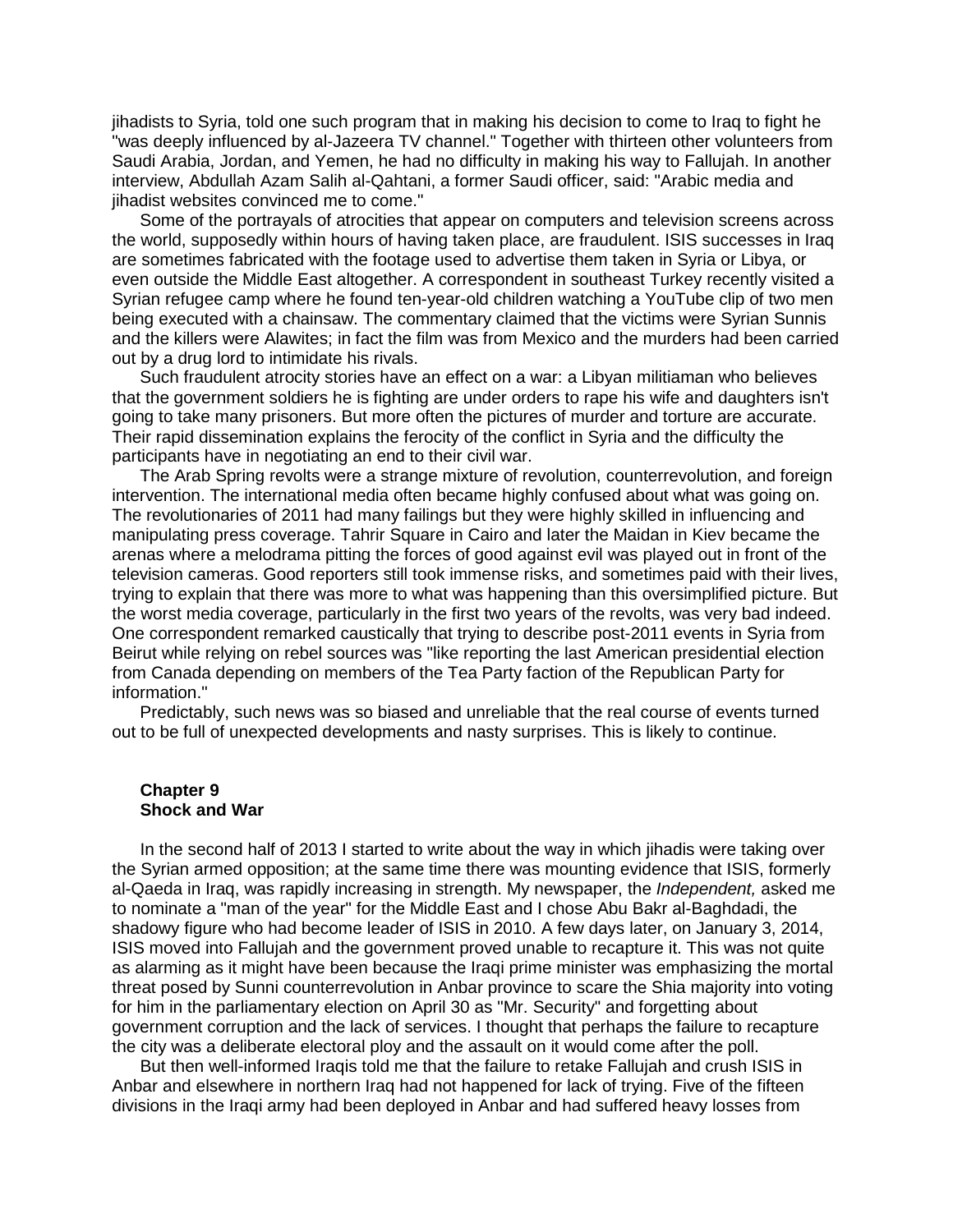casualties and desertions. Soldiers were sent to the front with only four clips of ammunition for their AK-47s; they went hungry because their commanders had embezzled the money to be spent on food; in oil-rich Iraq, fuel for army vehicles was in short supply; some battalions were down to a quarter of their established strength. "The army has suffered a very bad defeat in Anbar," a former Iraqi minister told me sometime in April.

Despite these warnings, I was shocked a month or so later when, on June 10, Mosul fell almost without a fight. Every derogatory story I had ever heard about the Iraqi army being a financial racket in which commanders bought their posts in order to grow rich on kickbacks and embezzlement turned out to be true. The ordinary soldiers may have run away in Mosul but not as quickly as their generals, who turned up in civilian clothes in Erbil, the Kurdish capital. It had become apparent over the previous year that ISIS was run with a chilling blend of ideological fanaticism and military efficiency. Its campaign to take northern and western Iraq was expertly planned, choosing soft targets and avoiding well defended positions, or, as ISIS put it, moving "like a serpent through rocks."

It was evident that Western governments had entirely misread the situation in Iraq and Syria. For two years Iraqi politicians had been warning anybody who would listen to them that if the civil war in Syria continued it would destabilize the fragile status quo in Iraq. When Mosul fell everybody blamed Maliki, who certainly had a lot to answer for, but the real cause of the debacle in Iraq was the war across Iraq's border. The revolt of the Syrian Sunni had caused a similar explosion in Iraq. Maliki had treated the Sunni provinces like a conquered country, but the Iraqi Sunni would not have risen again without the example and encouragement of their Syrian counterparts. The ascendancy of ISIS that resulted from its being able to act as the shock troops of a general Sunni revolt may yet be reversible. But the offensive they led in the summer of 2014 has likely ended forever the Shia-dominated state that was brought into being by the American invasion of 2003.

The fall of Mosul was only the latest of a series of unpleasant and unexpected events in the Middle East to catch the outside world by surprise. The region has always been treacherous ground for foreign intervention, but many of the reasons for Western failure to read the situation in the Middle East are recent and self-inflicted. The US response to the attacks of 9/11 in 2001 targeted the wrong countries when Afghanistan and Iraq were identified as the hostile states whose governments needed to be overthrown. Meanwhile, the two countries most involved in supporting al-Qaeda and favoring the ideology behind the attacks, Saudi Arabia and Pakistan, were largely ignored and given a free pass. Both were long-standing US allies, and remained so despite 9/11. Saudi Arabia may be now pulling back on its sponsorship of jihadi fighters in Syria and elsewhere around the world for fear of blowback in the kingdom itself. Pakistan Prime Minister Nawaz Sharif may insist that he is doing all he can to rid the Pakistan security services of their extremist elements. But until the United States and its allies in the West recognize that these states are key in promoting Islamic extremism, little real progress will be made in the battle to isolate the jihadists.

It was not governments alone that got it wrong. So too did the reformers and revolutionaries who regarded the uprisings of the "Arab Spring" of 2011 as a death blow to the old authoritarian regimes across the region. For a brief moment, sectarianism and dictatorship seemed to be crumbling; the Arab world was standing at the entrance to a brave new future free of religious hate, where political enemies fought out their differences in democratic elections. Three years later, with the democracy movements having retreated all over the region in the face of successful counterrevolution and mounting sectarian violence, this enthusiasm seems naive. It is worth analyzing why a progressive revolutionary alternative to police states and jihadi movements like ISIS has failed so comprehensively.

The revolutions and popular uprisings of 2011 were as genuine as any in history, but the way they were perceived, particularly in the West, was often seriously awry. Unexpectedness is in the nature of revolutionary change: I have always believed that if I can spot a revolution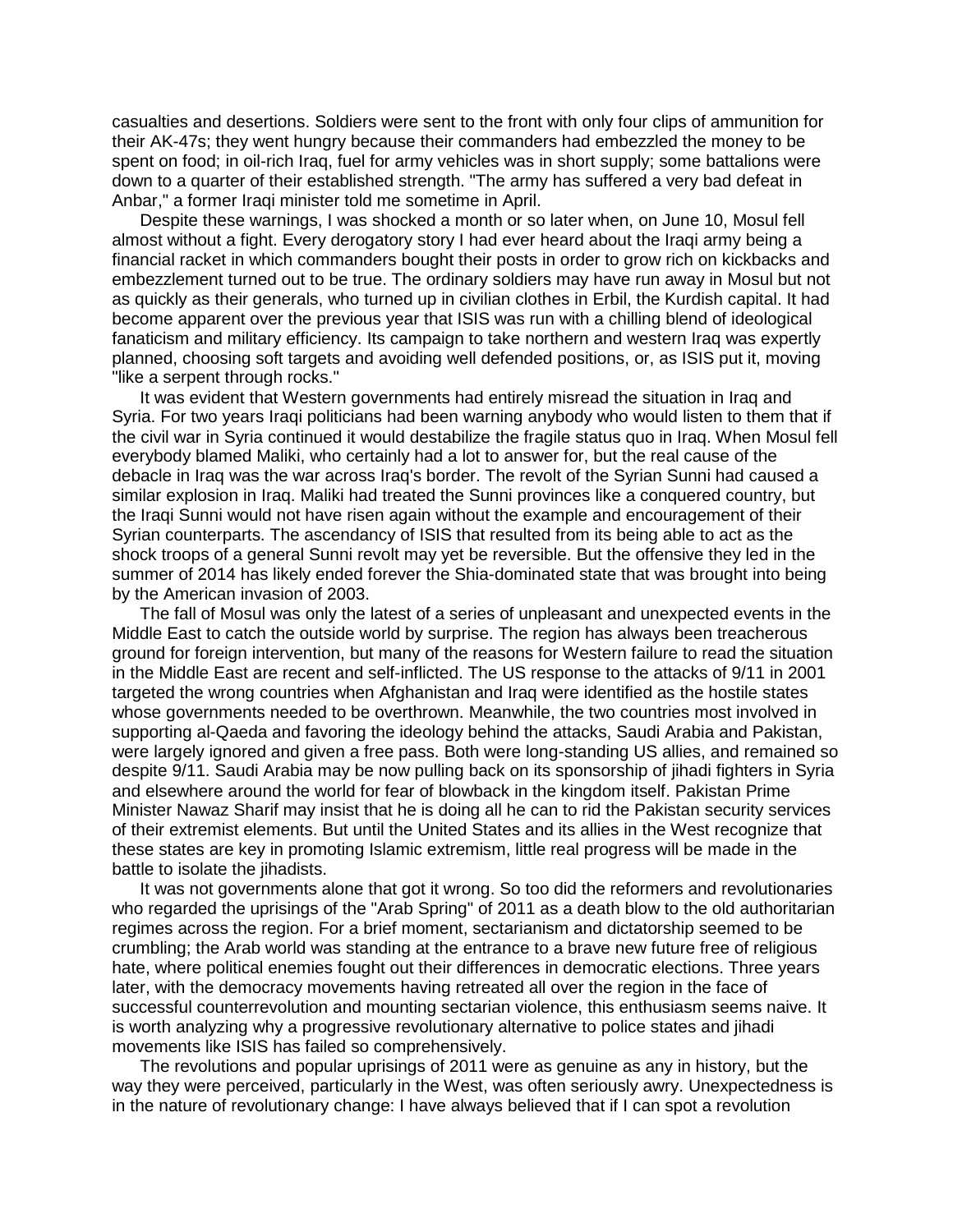coming, so can the head of the Mukhabarat security police. He will do everything possible to prevent it happening. Real revolutions come into being because of an unpredictable and surprising coincidence of people and events with different motives coming together to target a common enemy such as Hosni Mubarak or Bashar al-Assad. The political, social, and economic roots of the upsurges of 2011 are very complex. That this wasn't obvious to everyone at the time is partly a result of the way foreign commentators exaggerated the role of new information technology. Protestors, skilled in propaganda if nothing else, saw the advantage of presenting the uprisings as unthreatening, "velvet" revolutions with English-speaking, well-educated bloggers and tweeters prominently in the vanguard. The purpose was to convey to Western publics that the new revolutionaries were comfortingly similar to themselves, and that what was happening in the Middle East in 2011 was like the anticommunist and pro-Western uprisings in Eastern Europe after 1989.

Opposition demands were all about personal freedom: social and economic inequalities were rarely declared to be issues, even when they were driving popular rage against the status quo. In the years prior to the Syrian revolt, the center of Damascus had been taken over by smart shops and restaurants, while the mass of Syrians saw their salaries stagnating in the face of rising prices. Farmers, ruined by four years of drought, were moving into shanty towns on the outskirts of the cities. The UN reported that between two and three million Syrians were living in "extreme poverty." Small manufacturing companies were being put out of business by cheap imports from Turkey and China. Economic liberalization, lauded in foreign capitals, was rapidly concentrating wealth in the hands of a politically well-connected few. Even members of the Mukhabarat, the secret police, were trying to survive on \$200 a month. An International Crisis Group report pointed out that Syria's ruling class "has inherited power rather than fought for it ... and mimicked the ways of the urban upper class." The same was true of the quasi-monarchical families and their associates operating in parallel fashion in Egypt, Libya, and Iraq. Confident of their police-state protection, they ignored the hardships of the rest of the population, especially the underemployed, overeducated, and numerous youth, few of whom felt that they had any chance of improving their lives.

A simple-minded delusion that most problems would vanish once democracies had replaced the old police states was at the heart of the new reformist governments in the Middle East, be they in Iraq in 2005 or Libya in 2011. Opposition movements, persecuted at home or living a hand-to-mouth existence in exile, were reassured by such a notion and it was certainly easy to sell to foreign sponsors. However, a great disadvantage of this way of seeing things was that Saddam, Assad, and Gaddafi were so demonized it became difficult to engineer anything approaching a compromise or a peaceful transition from the old to a new regime. In Iraq in 2003 former members of the Baath Party were sacked, thus impoverishing a large part of the population, which had no alternative but to fight. The Syrian opposition refused to attend peace talks in Geneva in 2014 if Assad was allowed to play a role there, even though the areas of Syria under his control were home to most of the population. These exclusion policies were partly a way of guaranteeing jobs for the boys among the opposition. But they deepened sectarian, ethnic, and tribal divisions and provided the ingredients for civil war.

What is the glue that is supposed to hold these new post-revolutionary states together? Nationalism isn't much in favor in the West, where it is seen as a mask for racism or militarism, supposedly outmoded in an era of globalization and humanitarian intervention. But intervention in Iraq in 2003 and Libya in 2011 turned out to be very similar to imperial takeovers in the nineteenth century. There was absurd talk of "nation-building" to be carried out or assisted by foreign powers, which clearly had their own interests in mind just as Britain did when Lloyd George orchestrated the carve-up of the Ottoman Empire. A justification for the Arab leaders who seized power in the late 1960s was that they would create powerful states capable, finally, of giving reality to national independence. They didn't wholly fail: Gaddafi played a crucial role in raising the price of oil in 1973, and Hafez al-Assad, Bashar's father, who had taken power in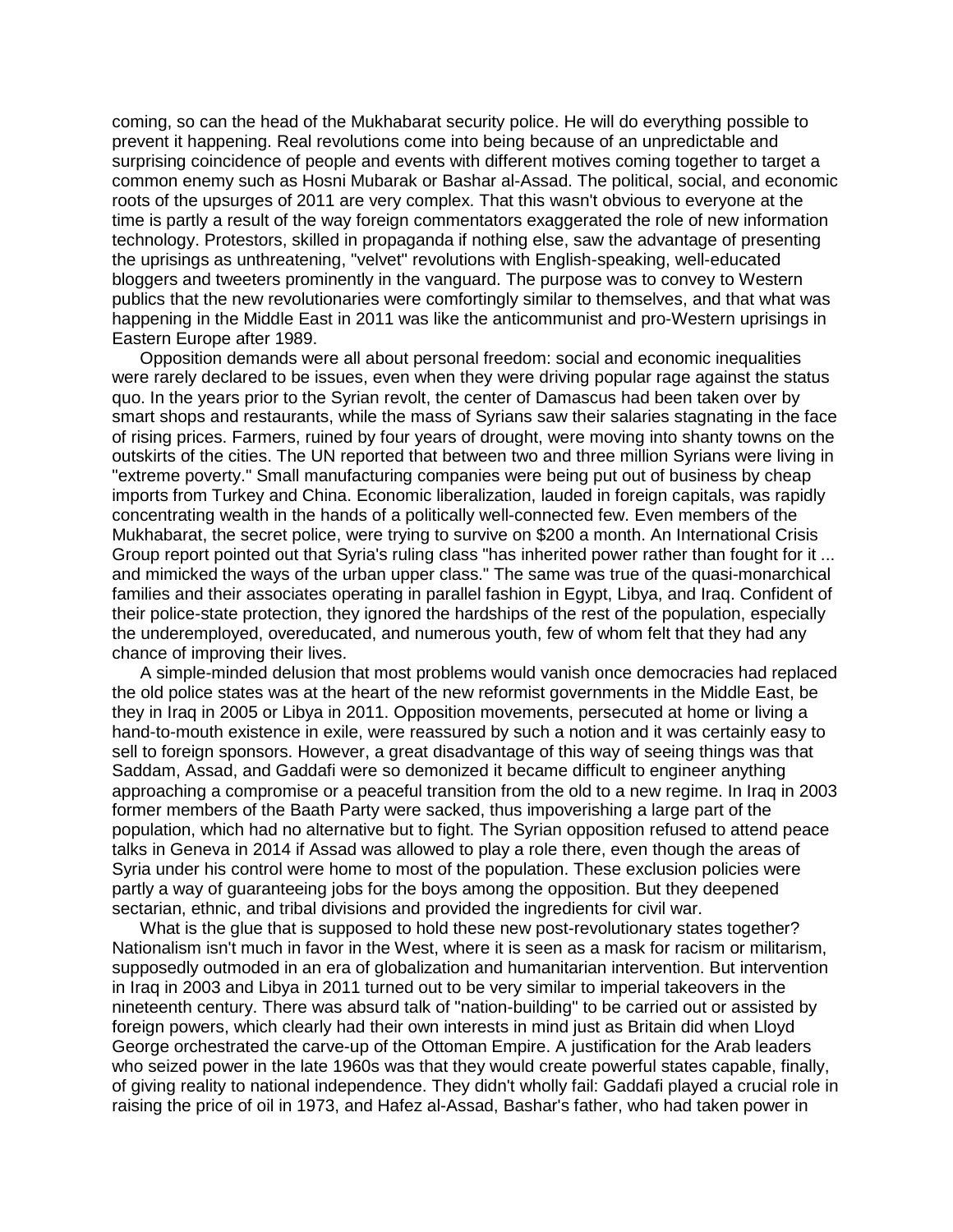Syria two years earlier, created a state that could hold its own in a protracted struggle with Israel for predominance in Lebanon. To opponents of these regimes, nationalism was simply a propaganda ploy on the part of ruthless dictatorships concerned to justify their hold on power. But without nationalism—even where the unity of the nation is something of a historic fiction states lack an ideology that enables them to compete as a focus of loyalty with religious sects or ethnic groups.

It's easy enough to criticize the rebels and reformers in the Arab world for failing to resolve the dilemmas they faced in overturning the status quo. Their actions seem confused and ineffective when compared to the Cuban revolution or the liberation struggle in Vietnam. But the political terrain in which they have had to operate over the last twenty years has been particularly tricky. The dissolution of the Soviet Union in 1991 meant that the endorsement or tolerance of the US, and the US alone, was crucial for a successful takeover of power. Nasser was able to turn to Moscow to assert Egyptian independence in the Suez crisis of 1956, but after the Soviet collapse smaller states could no longer find a place for themselves between Moscow and Washington. Saddam said in 1990 that one of the reasons he invaded Kuwait when he did was that in the future such a venture would no longer be feasible as Iraq would be faced with unopposed American power. In the event, he got his diplomatic calculations spectacularly wrong, but his forecast was otherwise realistic, at least until perceptions of American military might were downgraded by Washington's failure to achieve its aims in Afghanistan and Iraq.

The deteriorating situation in Iraq and Syria may now have gone too far to re-create genuinely unitary states. Iraq is breaking up. Having taken over the northern oil city of Kirkuk, which they have long claimed as their capital, the Kurds will never surrender it or other disputed territories from which they were ethnically cleansed. Meanwhile, government rule over the Sunni Arab heartlands of north and central Iraq has evaporated with the disintegration of the Iraqi army. The government might continue to hold the capital and the Shia-majority provinces farther south, but it will have great difficulty in re-establishing its authority over Sunni villages and towns across the country. Dr. Safa Rusoul Hussein, the Iraqi deputy national security advisor, told me that "when 100 ISIS fighters take over an area they normally recruit five or ten times their original force. These are not frontline fighters and they may join just to defend their families, but ISIS numbers grow rapidly."

Outside help for the Iraqi government is unpredictable. Foreign intervention is as likely to come from Iran as from the United States. As a fellow Shia-majority state, Iraq matters even more to Tehran than Syria and Iran has emerged as the most influential foreign power in Baghdad since the 2003 invasion. The Iranian president Hassan Rouhani has said that Iran will act to combat "the violence and terrorism" of ISIS; indeed for a week the Baghdad rumor machine was claiming that Iranian battalions were already in Iraq, though this was unconfirmed by actual sightings. As for the US, war weariness at home rules out the return of ground troops, though advisers are being sent. Even air strikes are problematically effective because ISIS operates as a guerrilla army without easily visible movements of personnel or equipment that can be targeted. Its leadership is well practiced at keeping out of sight. The ISIS offensive has succeeded because it has been joined by a wide uprising of former Iraqi army officers who fought the Americans and young men from Sunni villages and towns across the country. Attacking such forces with manned aircraft or drones will further anger the Sunni community, and, if ISIS fighters start being killed by US airstrikes, it may not be long before an organization renowned for its ruthless-ness when seeking revenge sends its suicide bombers to destroy American targets. In any event, the likelihood of US military success is remote. It's important to recall that, with air bases throughout the country and 150,000 soldiers on the ground, neither of which it has today, the US still failed to win an eight-year-long war.

Furthermore, the US is unlikely to want to appear as the preserver of Shia dominance over the Sunni minority, especially when exercised by a government in Baghdad that is as sectarian,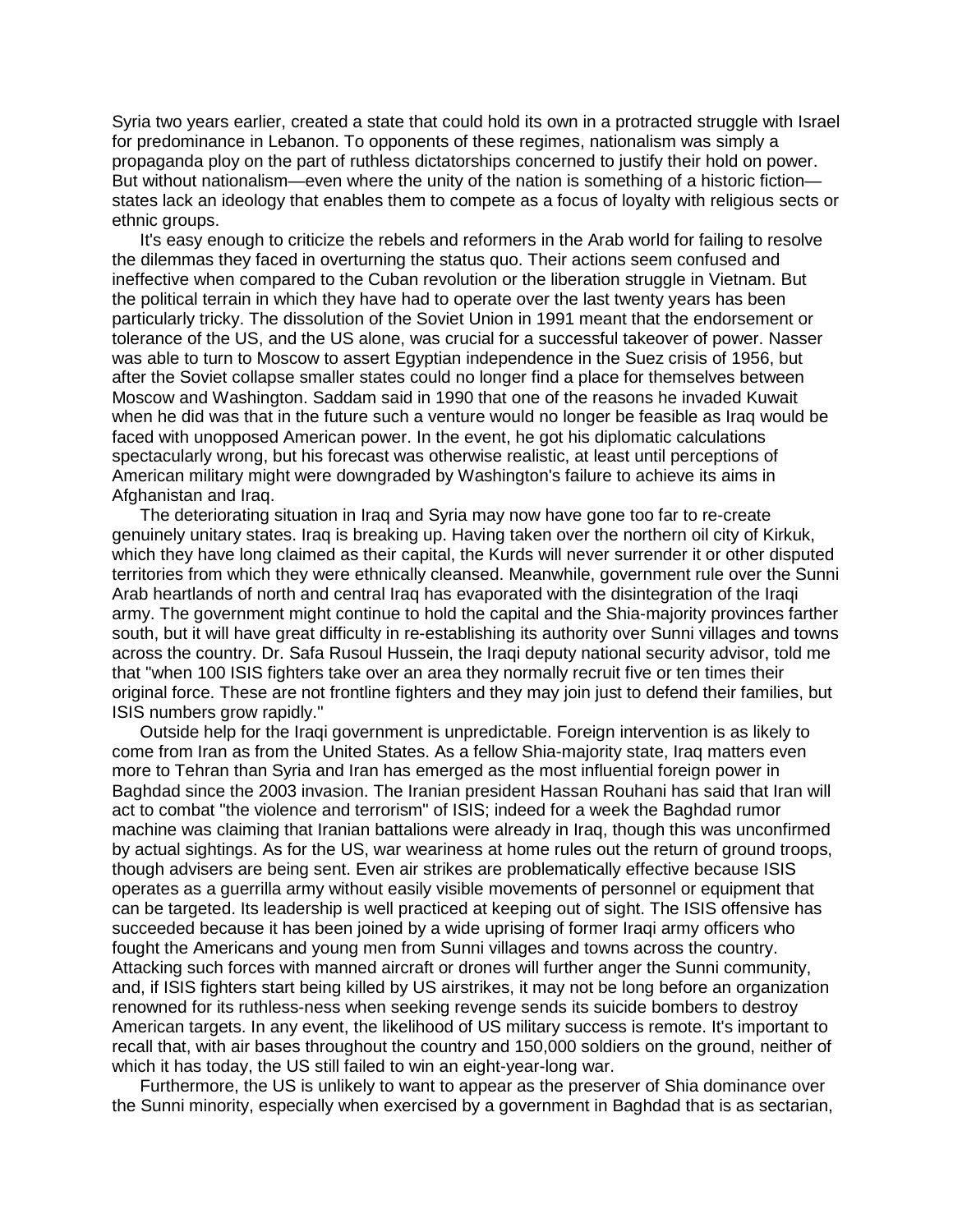corrupt, and dysfunctional as Saddam's ever was. There may be less state violence than before 2003, but only because the state is weaker. The Maliki government's methods are equally brutal: Iraqi prisons are full of people who have made false confessions under torture or the threat of it. Sunni villages near Fallujah are full of families with sons on death row. An Iraqi intellectual who had planned to open a museum in Abu Ghraib prison so that Iraqis would never forget the barbarities of Saddam's regime found that there was no space available because the cells were full of new inmates. Iraq is still an extraordinarily dangerous place. "I never imagined that ten years after the fall of Saddam you would still be able to get a man killed in Baghdad by paying \$100," an Iraqi who'd been involved in the abortive museum project told me.

As Iraq disintegrates into separate Shia, Sunni, and Kurdish regions, the process is likely to be painful and violent. Sectarian confrontations will be unavoidable where there are mixed populations, such as in and around Baghdad with its seven million people. It seems unlikely that the country could be partitioned without extensive bloodshed and several million refugees. A possible outcome is an Iraqi version of the wrenching violence that accompanied the partition of India in 1947.

The situation is equally bleak in Syria. Too many conflicts and too many players have become involved for any peace terms to be acceptable to all. Comparison is frequently made with the Lebanese civil war, which lasted from 1975 to 1990, with the comforting moral drawn that, bloody though that conflict was, all sides eventually became exhausted and put away their guns. But the war did not quite end like that: it was Saddam Hussein's invasion of Kuwait in 1990 and Syria's decision to join the US-led coalition to evict him that led Washington to tolerate Syria extinguishing the last resistance to its rule in Lebanon. It is not a very comforting parallel.

There is no doubt that the Syrian people, both inside and outside the country, are utterly exhausted and demoralized by the civil war and would do almost anything to end it. But they are no longer in a position to determine their own fate. Saudi Arabia and Qatar are arming and training a new "moderate military opposition" that will supposedly fight Assad and ISIS and other al-Qaeda—type groups. But it is not clear that the "moderate" military opposition has any substance except as a tightly controlled cat's paw of foreign powers.

Only time will tell if President Assad is strong enough to break the current stalemate in Syria, though this seems unlikely. The combat forces of the Syrian army have hitherto been able to fight on only one front at a time, while it has become increasingly obvious that al-Qaeda—type movements, notably .ISIS, JAN, and Ahrar al-Sham, can operate freely across Syria's borders with Iraq and Turkey. They have a vast hinterland in which to maneuver.

So long as the civil war continues, fanatical groups such as ISIS, with legions of fighters who are prepared to sacrifice their lives, will continue to hold the upper hand over moderates who might be more open to negotiations. In this situation, the importance of Syrian public opinion is diminishing steadily. However, it still counts for something. One of the few positive events to occur in Syria in the early summer of 2014 was the evacuation of the Old City of Horns by 1,200 fighters, who were allowed to bring their personal weapons to rebel-held territory, while, at the same time, two pro-regime Shia towns, Zahraa and Nubl, besieged for two years by the opposition, were able to receive humanitarian convoys. In addition, seventy hostages taken in Aleppo and Latakia were released. Encouragement can be drawn from the fact that different rebel groups were sufficiently coherent to negotiate and implement an agreement, something that had been deemed impossible. This kind of local peace negotiation cannot stop the overall conflict, but it can save lives along the way.

None of the religious parties that took power, whether in Iraq in 2005 or Egypt in 2012, has been able to consolidate its authority. Rebels everywhere look for support from the foreign enemies of the state they are trying to overthrow. The Syrian opposition can only reflect the policies and divisions of its sponsors. Resistance to the state was too rapidly militarized for opposition movements to develop an experienced national leadership and a political program. The discrediting of nationalism and communism, combined with the need to say what the US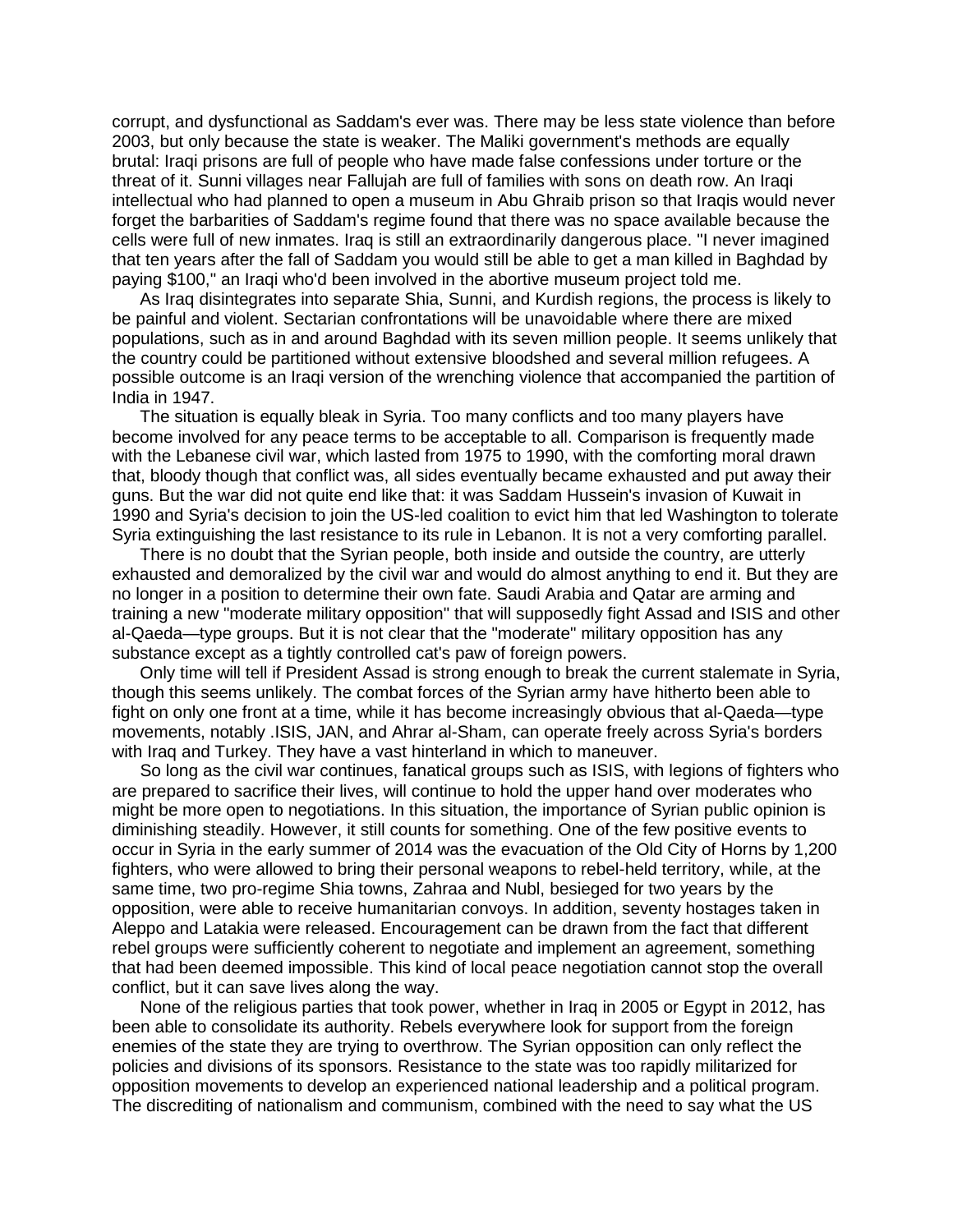wanted to hear, meant that they were at the mercy of events, lacking any vision of a nonauthoritarian nation-state capable of competing with the religious fanaticism of the Sunni militants of ISIS and similar movements financed by the oil states of the Gulf. Now the results of this have spread across the border to Iraq. The Middle East is entering a long period of ferment in which counterrevolution may prove as difficult to consolidate as revolution itself.

#### **Afterword**

The long siege of the Syrian Kurdish town of Kobani by ISIS, ongoing at the time of writing, was the first serious check to the jihadis' advance. Over four months, they had won a succession of victories. In swift campaigns over the summer ISIS defeated the Iraqi army, the Syrian army, the Syrian rebels, and the Iraqi Kurdish pesh-merga; it established a state stretching from Baghdad to Aleppo and from Syria's border with Turkey to the western deserts of Iraq.

Ethnic and religious groups of which the world had never heard or knew little, such as the Yazidis of Sinjar and the Chaldean Christians of Mosul, had become victims of ISIS's cruelty and sectarian bigotry. In September, it was the turn of the two-and-a-half million Syrian Kurds, who had gained de facto autonomy in three cantons in northern Syria just south of the Turkish border. One of these cantons, centered on the town of Kobani, became the target of a determined assault. By October 6, ISIS fighters had fought their way into the center of the town and its imminent fall was predicted by Turkish President Recep Tayyip Erdogan, while US Secretary of State John Kerry spoke of "the tragedy" of Kobani, but nervously played down the significance of its capture. When a well-known Kurdish fighter, Arin Mirkan, blew herself up while surrounded by advancing ISIS fighters it looked like a sign of despair and impending defeat.

It also looked as if US plans to fight the Islamic State were in ruins as its fighters came close to capturing Kobani and had, in addition, inflicted a further heavy defeat on the Iraqi army west of Baghdad. The US-led air attacks launched against ISIS on August 8 in Iraq and September 23 in Syria were not as effective as expected and President Obama's plan to "degrade and destroy" the militants had not shown the first sign of success. In both Syria and Iraq, ISIS was still expanding its control rather than contracting.

ISIS reinforcements had been rushing toward Kobani in the effort to achieve a decisive victory over the town's remaining defenders. The jihadis were willing to take heavy casualties in street fighting and from air attacks in order to add to the string of victories they had won since they captured Mosul, the second largest city in Iraq, on June 10. Part of the strength of the fundamentalist movement is a sense that there is something inevitable and divinely inspired about its victories, whether it is against superior numbers in Mosul or US airpower at Kobani.

In the face of a likely ISIS victory at Kobani, senior US officials tried to explain away their nation's failure to save the town's Syrian Kurds, probably the jihadis' toughest opponents in Syria. "Our focus in Syria is in degrading the capacity of [the Islamic State] at its core to project power, to command itself, to sustain itself, to resource itself," said US deputy national security adviser Tony Blinken, in a typical piece of waffle designed to mask defeat. "The tragic reality is that in the course of doing that there are going to be places like Kobani where we may or may not be able to fight effectively."

It never happened: Washington could not allow ISIS another victory after Obama's rhetoric about degrading and destroying the movement. On October 19, US C-130 aircraft dropped twenty-one tons of arms and equipment to the rebels in Kobani to enable them to hold out. At the same time, the Turks appeared to reverse their previous hostility toward the Syrian Kurdish defenders at Kobani by announcing that they would allow a detachment of peshmerga to reinforce the beleaguered town.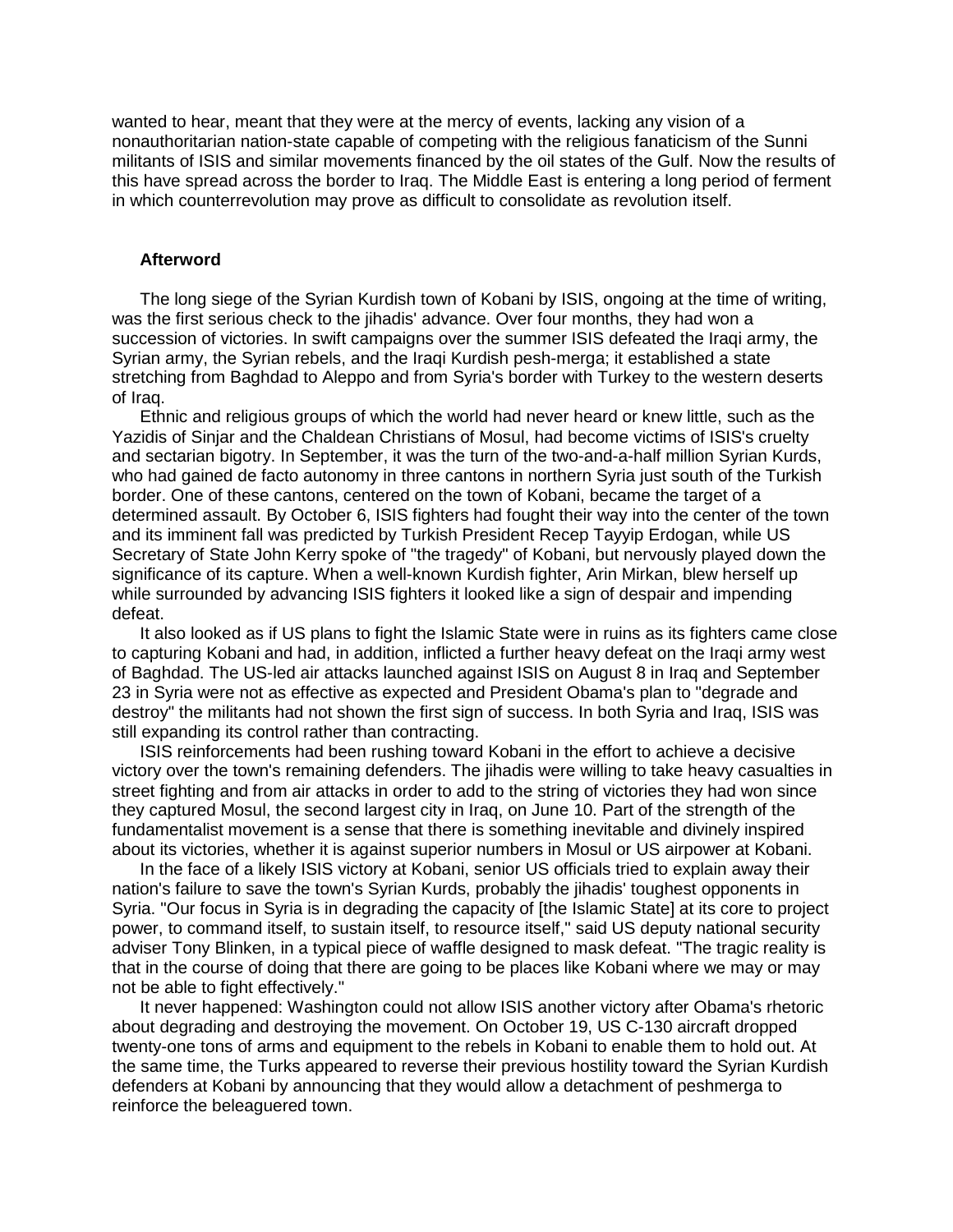At the time of writing, Kobani still has not fallen, though ISIS forces are entrenched in large parts of the town. Unfortunately for the US, it isn't the only place where air strikes are failing to stop the militants. In an offensive in Iraq launched on October 2 but little reported in the outside world, ISIS captured almost all the cities and towns it did not already hold in Anbar province, a vast area in western Iraq that makes up a quarter of the country. It had seized the city of Hit and much of the provincial capital Ramadi, which it had long fought for. Other cities, towns and bases on or close to the Euphrates River west of Baghdad fell in a few days, often after little resistance from the Iraqi Army, which proved as dysfunctional as ever, even with US air support. Soon only the city of Haditha and the Al-Asad military base near Hit were still in Iraqi government hands. In a study entitled "Iraq's Security Forces Collapse as the Islamic State Takes Control of Most of Anbar Province," Joel Wing concluded that "this was a huge victory for IS as it gives the insurgents virtual control over Anbar and poses a serious threat to western Baghdad."

The battle for Anbar, which was at the heart of the Sunni rebellion against the American occupation after 2003, has ended with a decisive victory for ISIS. It took large parts of Anbar in January and government counterattacks failed dismally with some 5,000 casualties in the first six months of the year. About half the province's 1.5 million population has fled and become refugees. The next target may be the Sunni enclaves of western Baghdad, starting with Abu Ghraib on the outskirts but leading right to the center of the capital.

The Iraqi government and its foreign allies are drawing comfort from the fact there have been some advances against ISIS in the center and the north of the country. But north and northeast of Baghdad the successes have not been won by the Iraqi army but by highly sectarian Shia militias that do not distinguish between ISIS and the rest of the Sunni population. They speak openly of getting rid of the Sunni in mixed provinces like Diyala. The result is that Sunnis in Iraq have no alternative but to stick with ISIS or flee, if they want to survive. The same is true northwest of Mosul on the border with Syria where Iraqi Kurdish forces aided by US air attacks have retaken the important border crossing of Rabia, but only one Sunni Arab remained in the town. Ethnic and sectarian cleansing has become the norm in the war in both Iraq and Syria.

The siege of Kobani has exposed the weakness of the US-led alliance opposing ISIS. At the start of the bombing in Syria, President Obama boasted of putting together a coalition of regional Sunni powers such as Turkey, Saudi Arabia, Qatar, Jordan, United Arab Emirates, and Bahrain, but these countries all have different agendas from that of the US, and destroying ISIS is not their first priority. The Sunni Arab monarchies may not like ISIS, which threatens the political status quo, but, as one Iraqi observer put it, "They like the fact that ISIS creates more problems for the Shia than it does for them."

Of the countries supposedly uniting on the American side, by far the most important is Turkey. It shares a 510-mile border with Syria across which Syrian rebels of all sorts, including ISIS and Jabhat al-Nusra, have passed with ease. This year the Turks have tightened up on border security, but since its successes in the summer ISIS no longer needs sanctuary, supplies, or volunteers from outside to the degree it once did. In the course of the siege of Kobani it became clear that Turkey considered the Syrian Kurdish political and military organizations the PYD (Democratic Union Party) and YPG (People's Protection Units) as posing a greater threat than the Islamic fundamentalists.

Moreover, the PYD is the Syrian branch of the Kurdistan Workers' Party (PKK), which has been fighting for Kurdish self-rule in Turkey since 1984. Ever since Syrian government forces withdrew from the Syrian Kurdish cantons on the border with Turkey in July 2012, Ankara has feared the impact of self-governing Syrian Kurds on its own fifteen-million-strong Kurdish population. President Erdogan would clearly prefer ISIS to control Kobani rather than the PYD. When five PYD members, who had been fighting in Kobani, were picked up by the Turkish army as they crossed the border in October, they were denounced by as "separatist terrorists."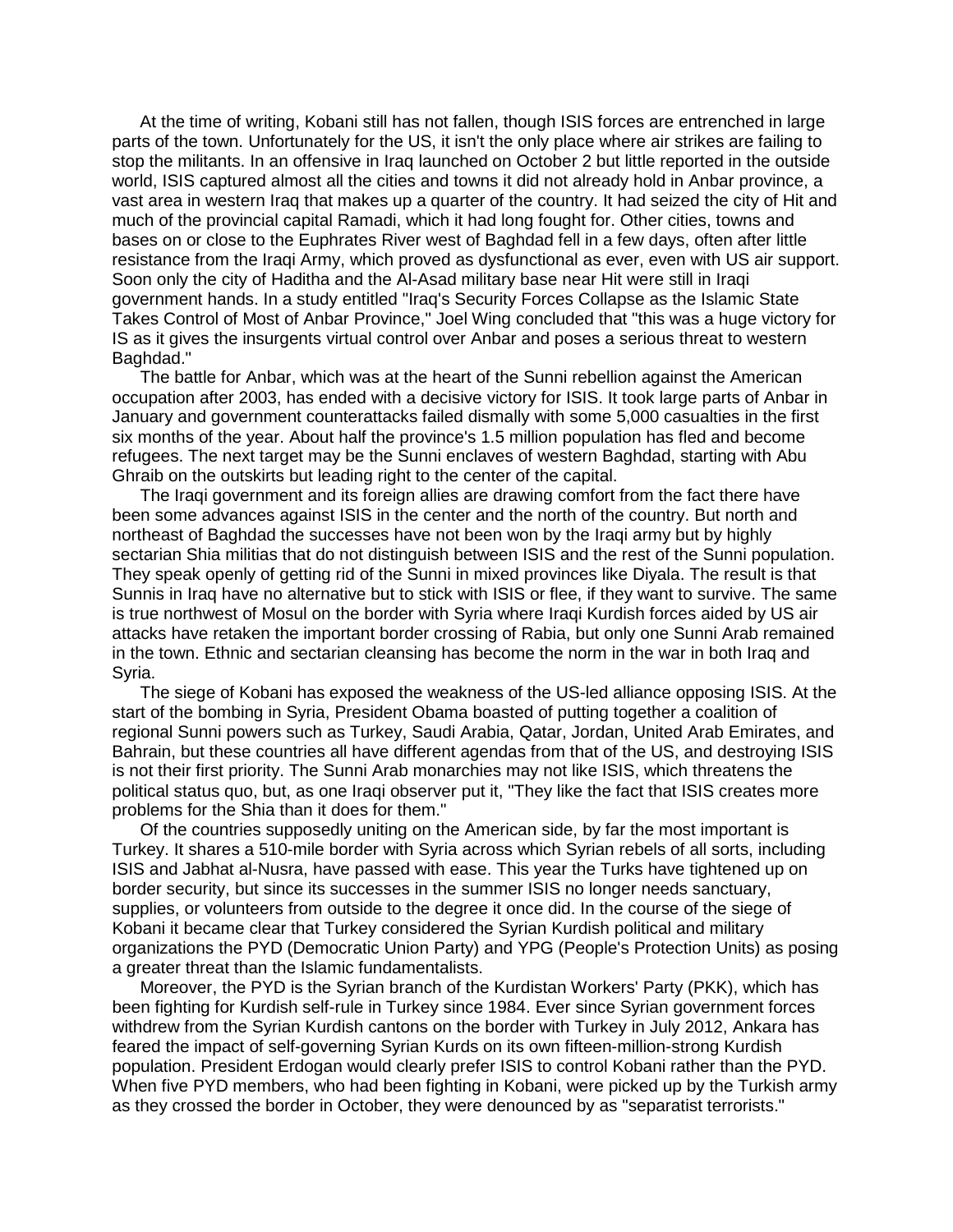Turkey is demanding a high price from the US for its cooperation, such as a Turkishcontrolled buffer zone inside Syria, where Syrian refugees are to live and anti-Assad rebels are to be trained. Erdogan would like a no-fly zone, which would be another move against the government in Damascus since ISIS has no air force. If implemented, the plan would mean Turkey, backed by the US, would enter the Syrian civil war on the side of the rebels, though the anti-Assad forces are dominated by ISIS and Jabhat al-Nusra, the al-Qaeda affiliate. The latter led an attack on the Syrian government—held provincial capital of Idlib on October 27 that almost succeeded and in which seventy government officers were summarily executed in their headquarters.

It is worth keeping in mind when looking at Turkey's plans that its actions in Syria since 2011 have been a self-defeating blend of imperial hubris and almost comic ineptitude. At the start of the uprising, it could have held the balance between the government and its opponents. Instead, it supported the militarization of the crisis, backed the jihadis, and assumed that Assad would soon be defeated. This did not happen, and what had been a popular uprising became dominated by sectarian warlords who flourished in conditions created by Turkey. Erdogan at first seemed to assume that he could disregard the rage of the Turkish Kurds at what they see as his complicity with ISIS against the Syrian Kurds.

The peace process in Turkey that maintained a ceasefire with the PKK since 2013 is close to collapse. Why doesn't Ankara worry more about this? It may believe that the PKK is too heavily involved in fighting in Syria to resume a war on another front. On the other hand, if Turkey does join the civil war in Syria against Assad, a crucial ally of Iran, then Iranian leaders have said that "Turkey will pay a price." This probably means that Iran will covertly support an armed Kurdish insurgency in Turkey. One Iraqi politician commented: "The Iranians have a PhD in this type of warfare." Saddam Hussein made a somewhat similar mistake to Erdogan's when he invaded Iran in 1980, thus leading Iran to reignite the Kurdish rebellion that Baghdad had crushed through an agreement with the shah in 1975. Turkish military intervention in Syria would not end the war there, but it might well spread the fighting to Turkey.

In attacking Kobani, the ISIS leadership wanted to prove that it could go on defeating its enemies, despite the US airstrikes. ISIS fighters defiantly chanted, "The Islamic State remains, the Islamic State expands," as they poured into Kobani to replace heavy losses. In the past, ISIS had been tactically agile in breaking off battles it did not think it was going to win, withdrawing from half of the territory it held in Syria in the face of an anti-ISIS rebel offensive in the first half of 2014. But the five-week battle for Kobani probably went on too long and was too well publicized for its militants to withdraw without loss of prestige. The appeal of the Islamic State to Sunni Muslims in Syria, Iraq, and across the world comes in part from a sense that its victories are God-given and inevitable, so any failure damages its claim to divine support.

The final ISIS victory at Kobani that seemed inevitable in early October had not happened at the end of the month, though the militants claimed they were simply mopping up the remaining pockets of resistance. The group was clearly suffering heavy losses in street fighting and from US air strikes. The delivery of arms and equipment to the Syrian branch of the PKK boosted the Kurds' military strength and morale. The White House became more impatient with Turkey's illconcealed preference for ISIS over the Kurds.

Previously, ISIS commanders had been skillful in dispersing their men and hiding their equipment. By October 23, the air campaign of the US-led coalition had sent out 6,600 missions, but of these only 632, or just 10 percent of the total, resulted in air strikes against targets on the ground. But, in seeking to storm Kobani, ISIS military leaders had to concentrate their forces in identifiable positions and became vulnerable to attack. In one forty-eight-hour period there were forty US air strikes, some only fifty yards from the Kurdish front line.

Air strikes might block ISIS from overrunning Kobani, as they could feasibly do in Erbil or even Baghdad, but even this result was in doubt. There are limits to what an air campaign can achieve. The Islamic State was still expanding in October despite American military intervention.